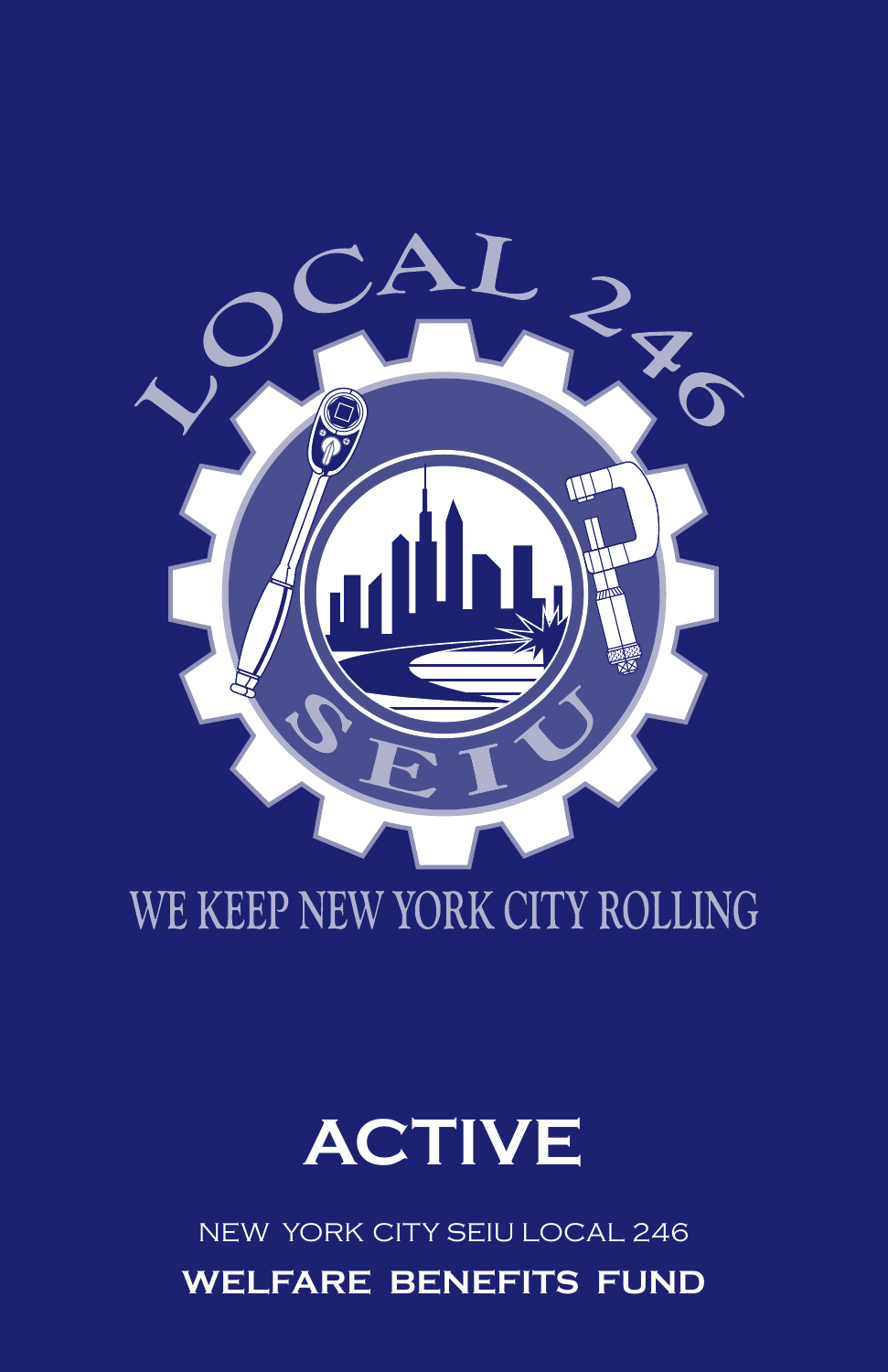March 2017 Dear Member: On behalf of the Fund Trustees, I am pleased to provide you with this Comprehensive Benefits Booklet. It describes your benefits, which are provided by the New York City SEIU Local 246 Welfare Benefits Fund ("the Welfare Fund"). This book contains thorough details of the benefits and provides you with guidelines for enrollment, eligibility, dependent coverage, and other general information concerning the Welfare Fund's procedures. We are always striving to improve your benefits and we will continue to do so within the fiscal restraints that have been imposed upon us by the City. I urge you to read this book carefully and become familiar with the policies and procedures necessary to insure prompt and satisfactory service. Keep it in a safe place so you can refer to it whenever needed. If you have any questions concerning these benefits or procedures described in this book, please contact the Fund office at 212.233.0616. Sincerely,

forth b. alsto

Joseph A. Colangelo Chairman and Administrator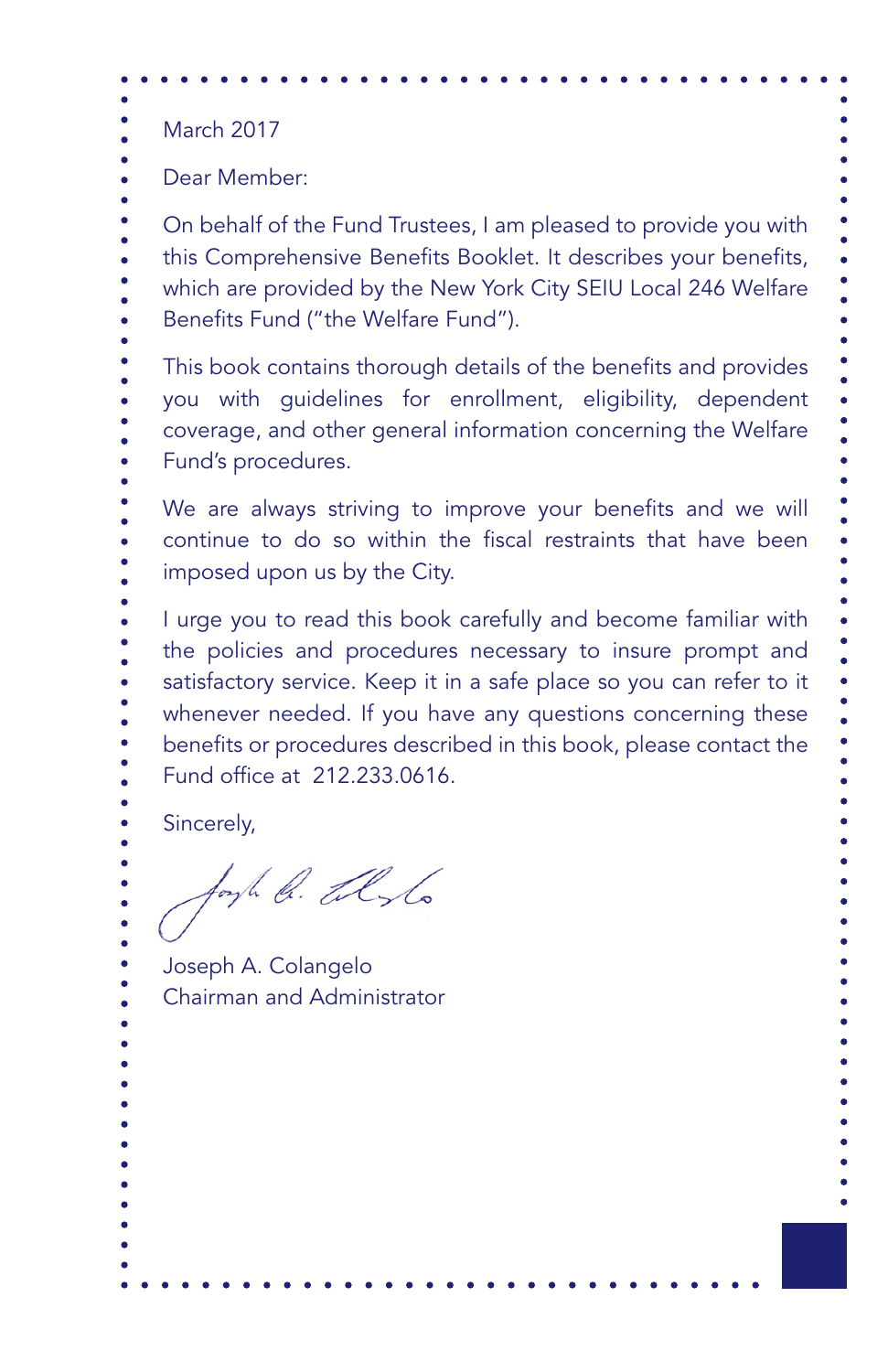### NEW YORK CITY SEIU LOCAL 246 WELFARE BENEFITS FUND

Ϊ

Board of Trustees

JOSEPH A. COLANGELO Chairman and Administrator

> James Grillo Vice Chairman

Raymond S. Schacor **Treasurer** 

> Anthony Reyes **Secretary**

Jack Minerva **Trustee** 

Jason Vetter **Trustee** 

Peter Tucci **Trustee**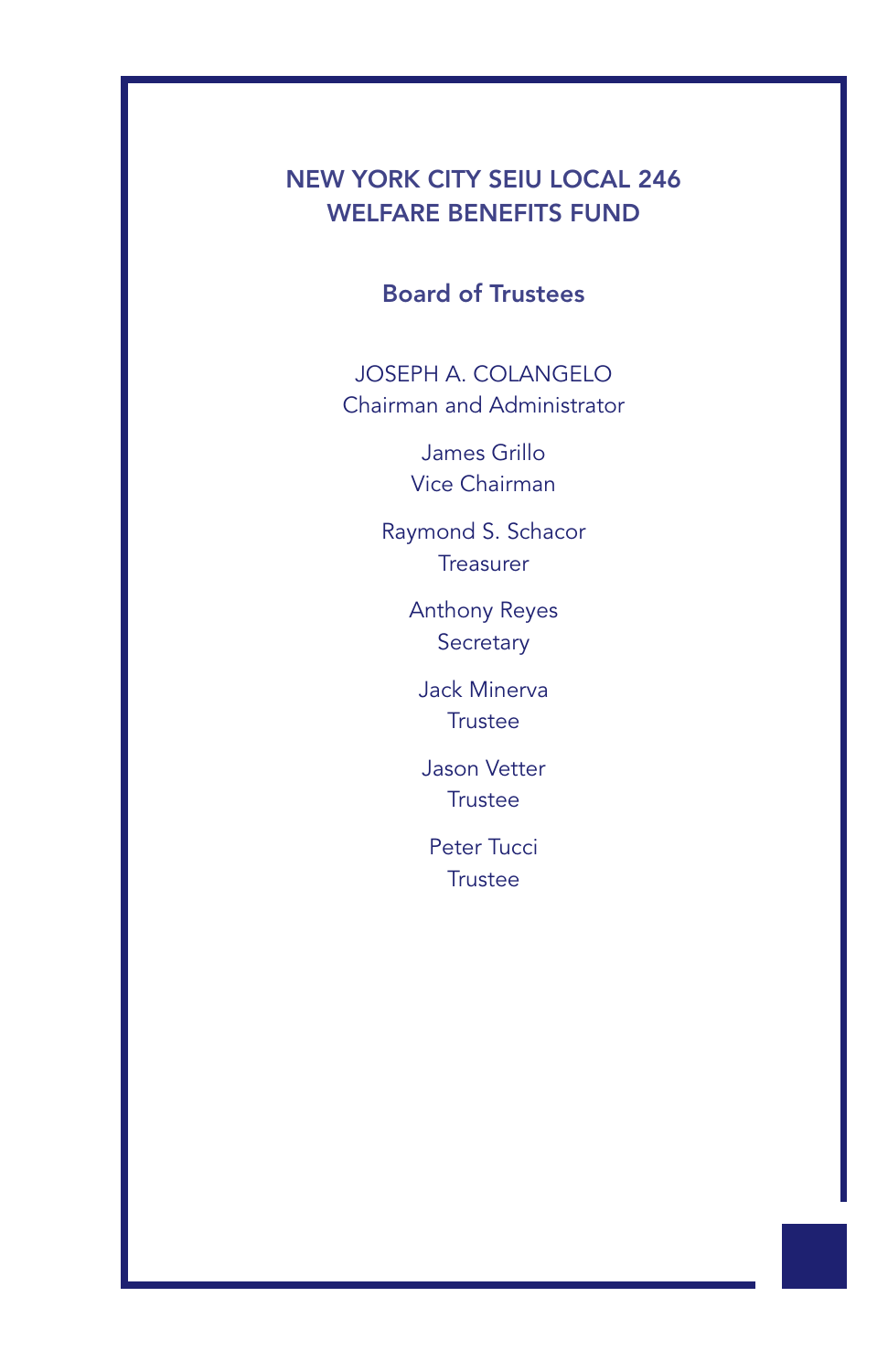# TABLE OF CONTENTS

Ϊ

| Designation of a Beneficiary B-4                     |
|------------------------------------------------------|
| Coordination of Benefits  B-6                        |
|                                                      |
|                                                      |
|                                                      |
| Creditable Coverage  B-14                            |
| Privacy of Protected Health Information (HIPAA) B-14 |
| Amendment or Termination of Benefits B-26            |
| Third Party Reimbursement/Subrogation B-27           |
|                                                      |
|                                                      |
|                                                      |
|                                                      |
|                                                      |
|                                                      |
| Extended BenefitsH                                   |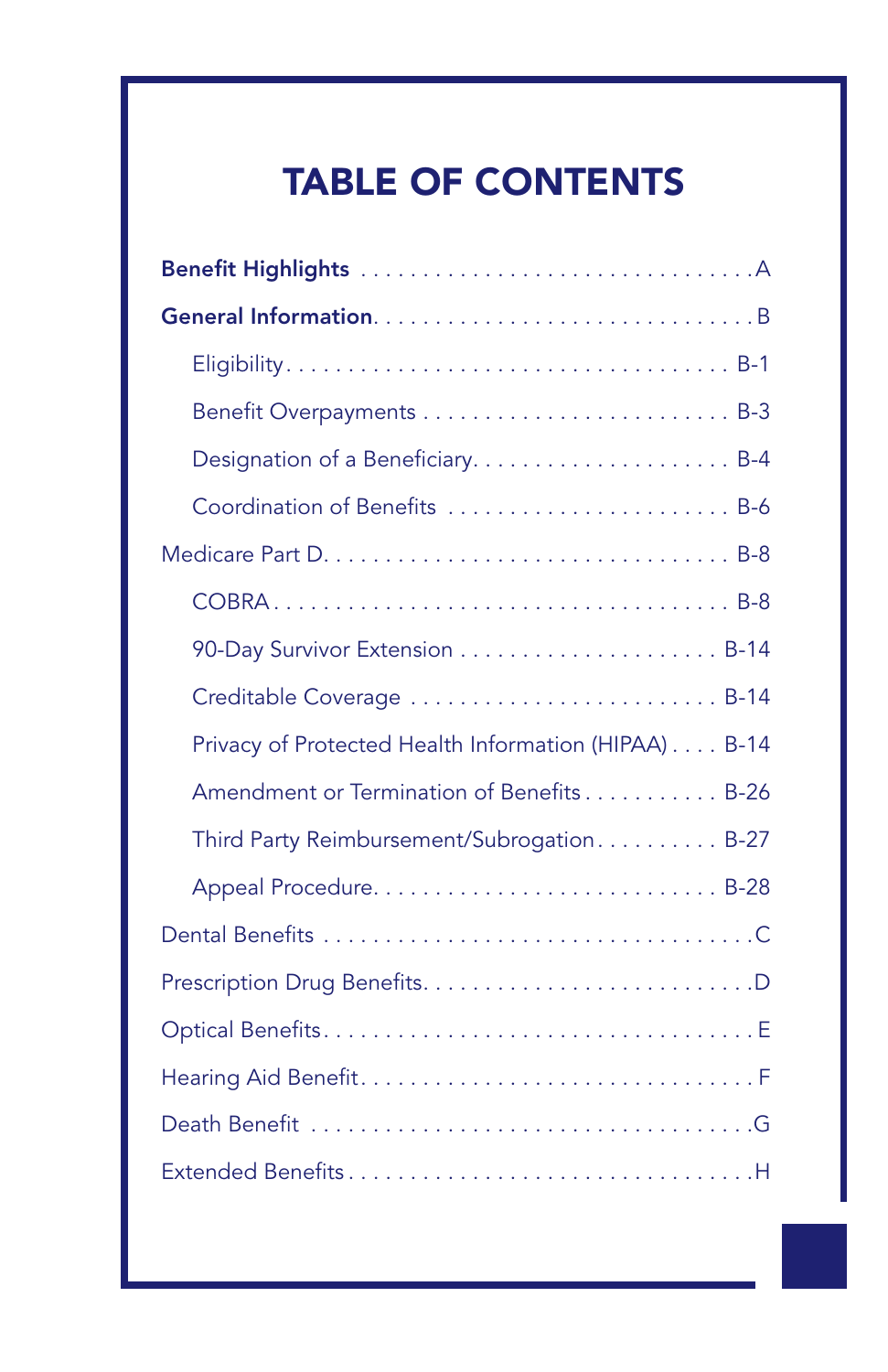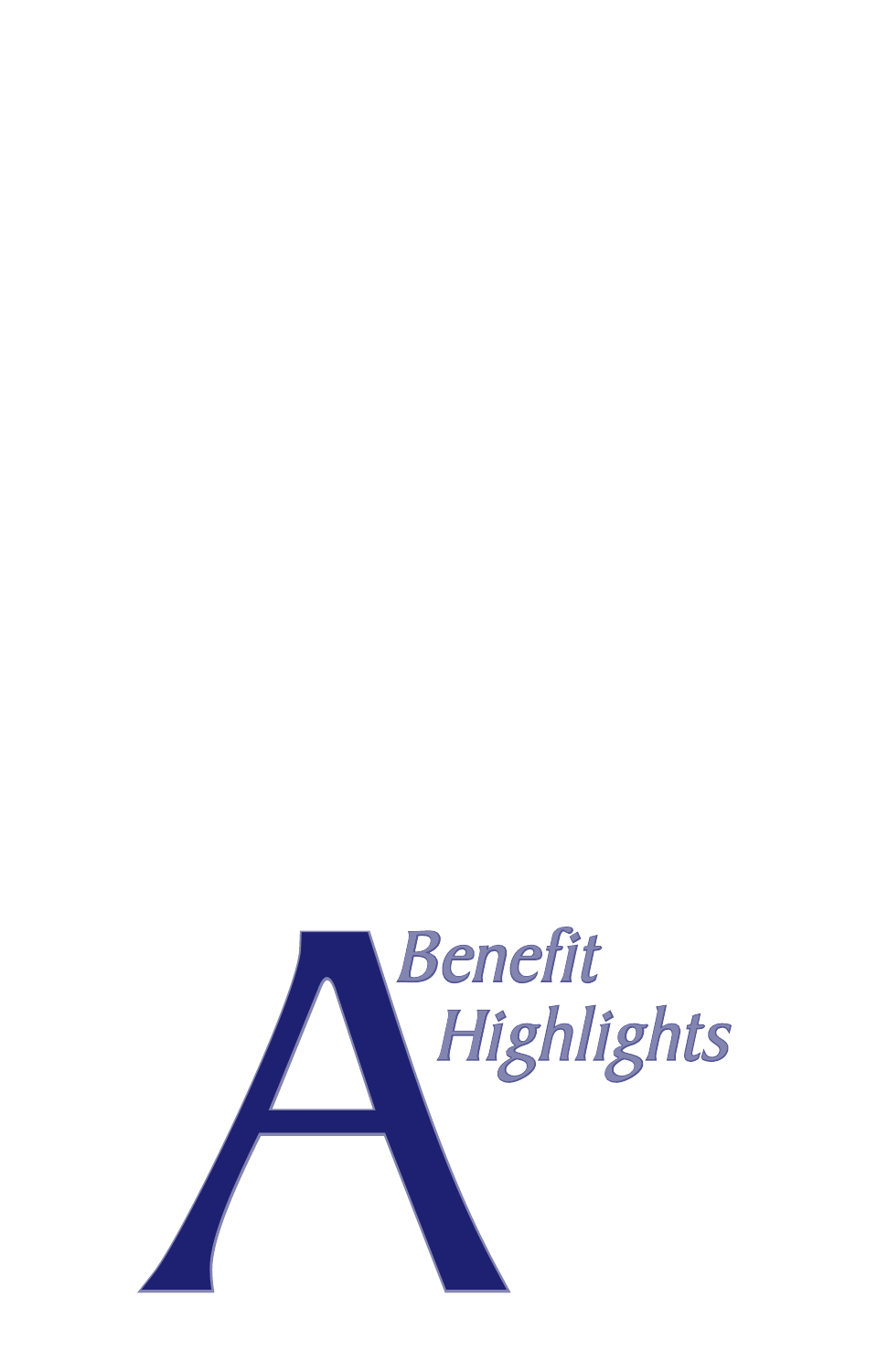# BENEFIT HIGHLIGHTS

This section of your booklet provides the highlights of benefits provided by the Fund. All of the benefits are described in detail in the appropriate sections later in the booklet.

### Dental Benefits

**Eligibility** Active Covered Members and their Eligible Dependents.

### Description of Plan

Comprehensive Self-Insured Dental Expense Benefit

Deductible None

Ϊ

### Reimbursement According to a Fee Schedule

### **Maximums**

Non-orthodontic (age 19 and older)—\$2,000 per calendar year for each Covered Member and each Eligible Dependent. Additionally, each Covered Member and each Eligible Dependent will have a separate per calendar year allowance of up to \$600 for any implant or implant-related service.

Orthodontic (age 19 and older) — \$1,800 lifetime maximum for each Covered Member and each Eligible Dependent (includes spouse and dependent children).

Pediatric Dental (Eligible Dependents under age 19) — No maximum, but must use a participating dental provider.

Pediatric Orthodontic (Eligible Dependents under age 19) — No maximum for medically necessary orthodontia, but must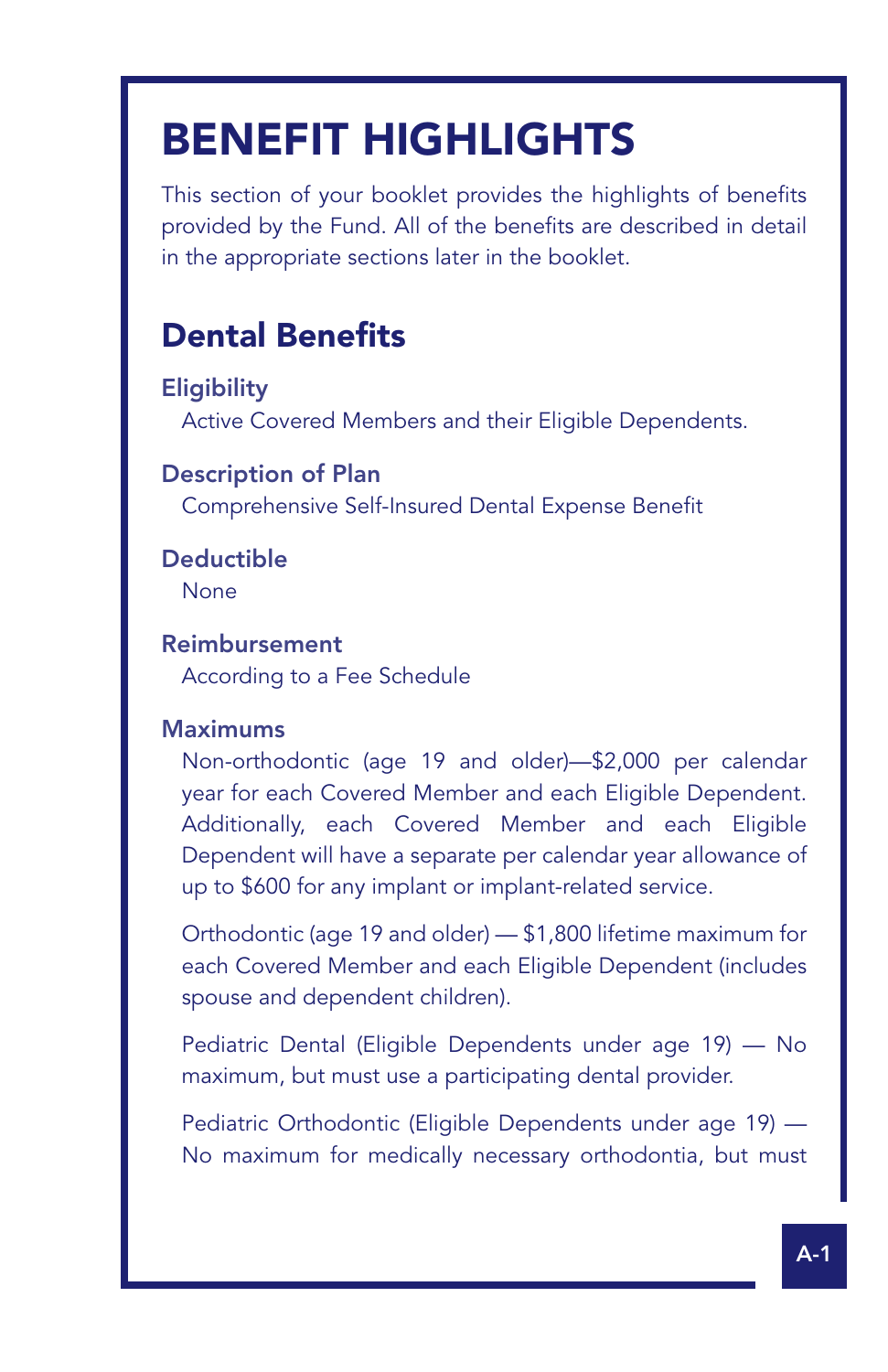use a participating dental provider. If the orthodontia is not medically necessary, then there is a \$1,800 lifetime maximum for each Eligible Dependent under age 19.

### Preferred Provider Option

Dentists who have agreed to provide covered dental procedures at no out-of-pocket expense to Covered Members and their Eligible Dependents.

Participants have the right to opt-out of the dental benefits provided by the Fund at any time by notice to the Fund Office.

### Prescription Drug Benefits

#### **Eligibility**

Active Covered Members and their Eligible Dependents.

### **Deductibles**

There is a \$100 annual deductible per covered individual (Covered Members and each Eligible Dependent) for asthma drugs.

#### Co-Payments *Retail*

There is a \$10 co-payment for generic medications and a \$20 copayment per prescription for preferred brand name medications, and a 100% co-payment for non-preferred brand name medications.

For asthma medications there is a \$10 co-payment for generic medications, a \$25 co-payment for preferred brand name medications and a 100% co-payment for non-preferred brand name medications. As noted above, there is also a \$100 deductible per Covered Member and per Eligible Dependent.

### *Mail Order (up to 90-day supply)*

There is a \$10 co-payment for generic medications and a \$30 co-payment per prescription for brand name medications and a 100% co-payment for non-preferred brand name medications.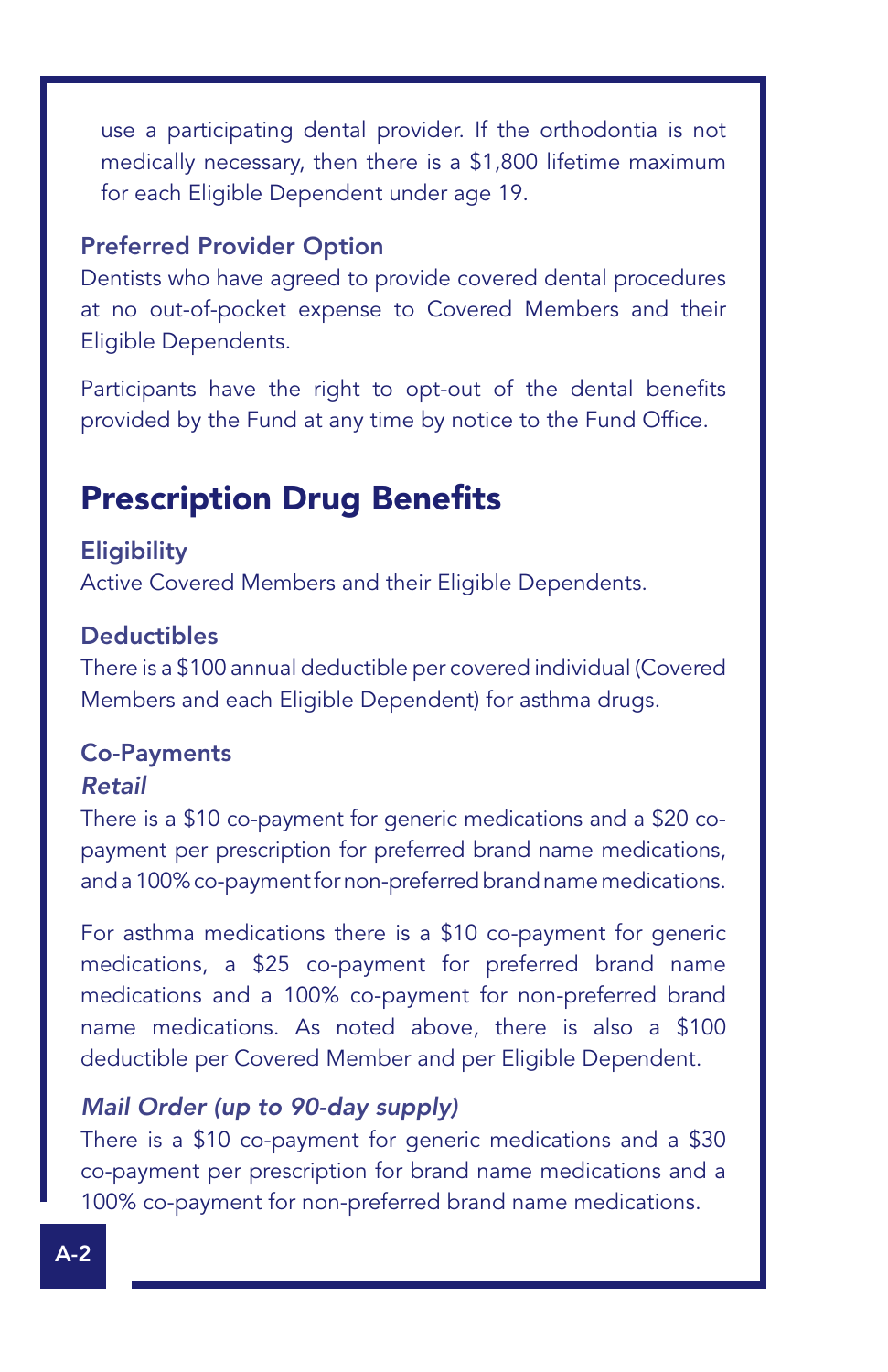Asthma medications have a \$20 co-payment for generic medications, a \$50 co-payment for preferred brand name medications, and a 100% co-payment for non-preferred brand name medications.

### **Components**

Ϊ

- This is a mandatory generic program
- There is a mail order requirement for chronic or maintenance medication
- Participating Pharmacies
- Self-Insured by the Welfare Fund

### Optical Benefits

### **Eligibility** Active Covered Members and their Eligible Dependents.

### Deductible

None

### Maximum

- Three pairs of prescription eyeglasses per rolling 12-month period per family unit, not including Eligible Dependents under age 19.
- Up to \$80 will be reimbursed per each pair of prescription eyeglasses per Covered Member and per Eligible Dependent age 19 and older, which includes frames, lenses and examination if participating providers are not used.
- Pediatric Optical (Eligible Dependents under age 19) No maximum benefit, but must use a participating provider, and eyewear must be obtained from a participating provider's pediatric collection.

### **Components**

- Preferred Provider list of participating optical providers
- Self-Insured by the Welfare Fund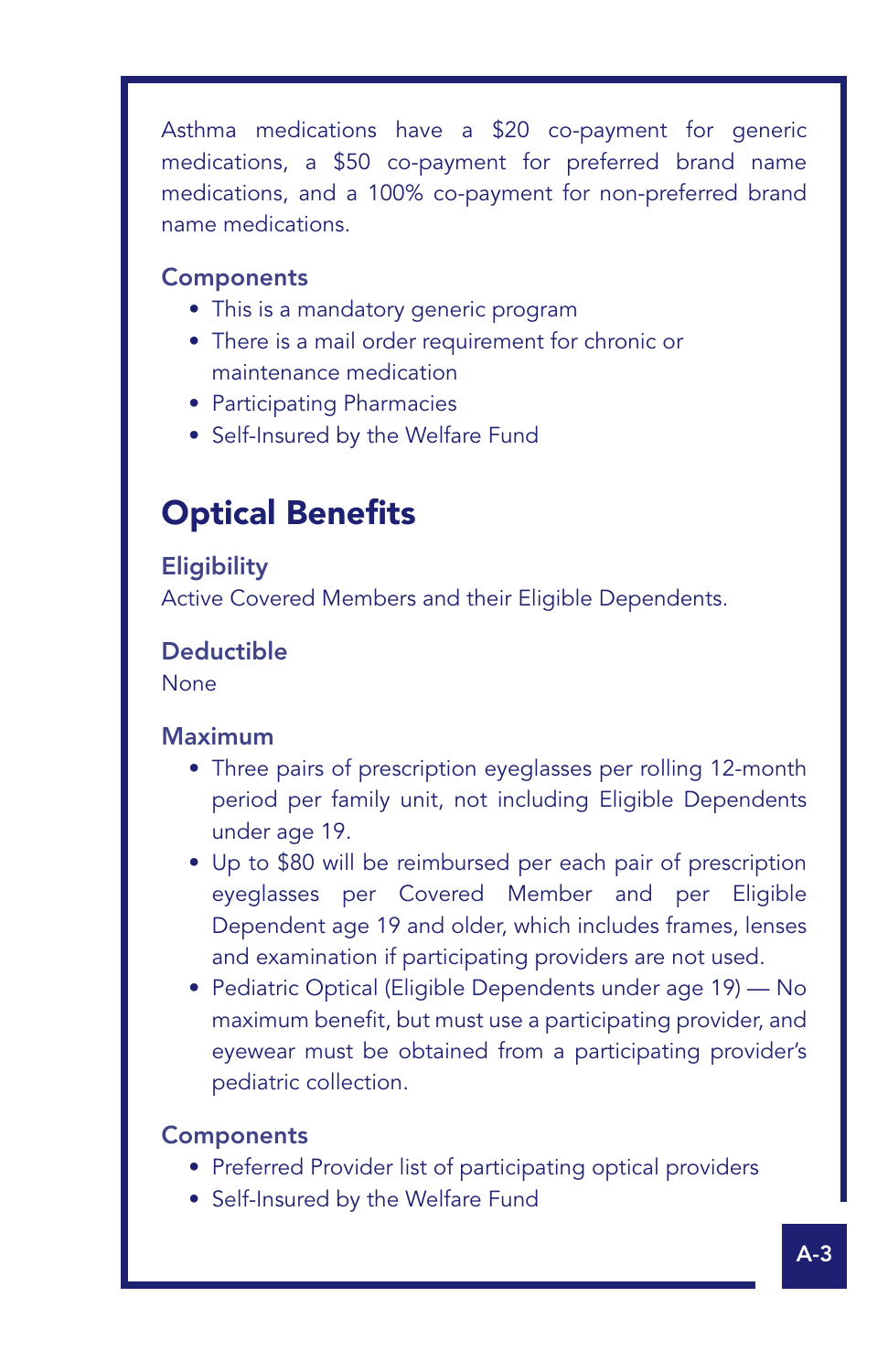Eyeglass Allowance for Non-participating Opticians (age 19 and older)

- Fach Pair of Glasses. . . . . \$80
- $\bullet$  Exam . . . . . . . . . . . . . . . . \$40
- $\bullet$  Lenses Only  $\dots \dots \dots$ \$40
- $\bullet$  Frames Only  $\dots \dots \dots$ \$40

Participants have the right to opt-out of the optical benefits provided by the Fund at any time by notice to the Fund Office.

### Hearing Aid Benefit

**Eligibility** Active Covered Members and their Eligible Dependents.

Maximum Benefit Up to \$600 per Covered Member and per Eligible Dependent, once every 48 months

### Death Benefit

**Eligibility** Active Covered Members Only.

Maximum Benefit \$7,500

**Components** Self-Insured by the Welfare Fund

### Extended Benefits

**Eligibility** Active Covered Members Only, who are on compensation, seriously ill, or seriously injured and cannot work.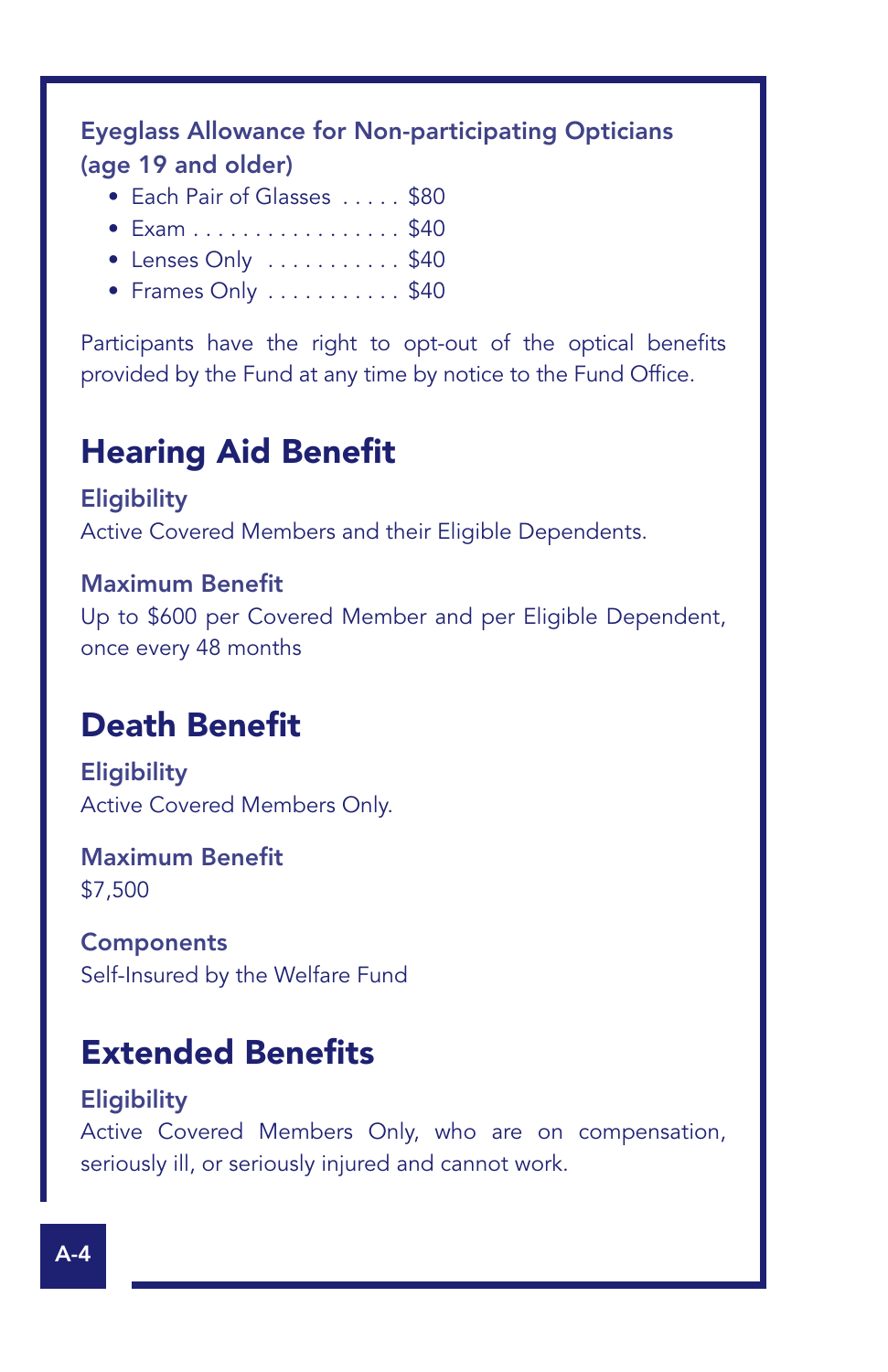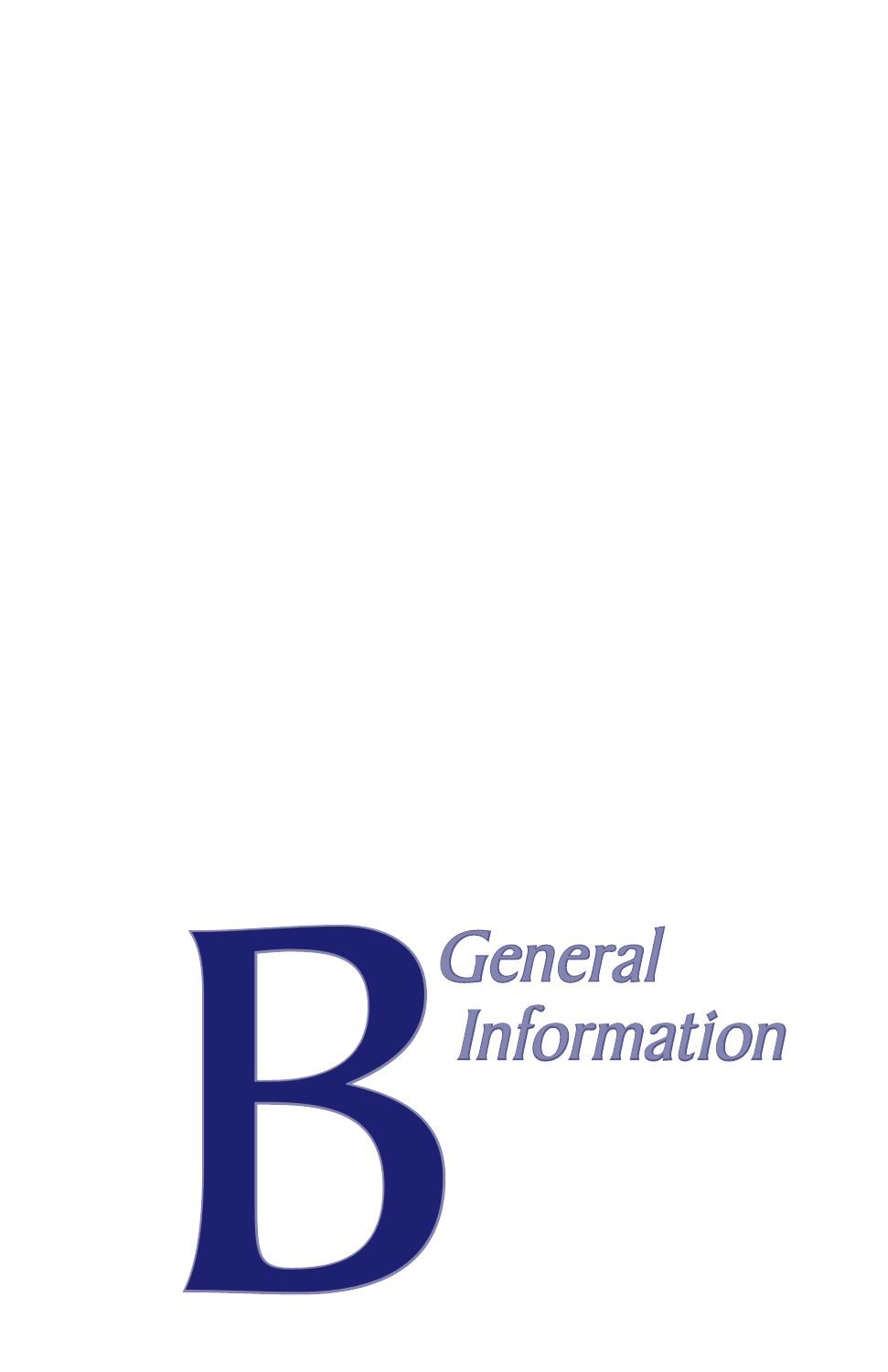# GENERAL INFORMATION **ELIGIBILITY**

### Who Is Eligible?

Ϊ

All employees on active pay status in a title for which contributions are payable by the City of New York or other qualified employers to the Welfare Fund.

When Do You Become Eligible for Welfare Fund Benefits? You become a "Covered Member," eligible for the full range of benefits offered by the Welfare Fund, on your first day on payroll with New York City or other qualified employer.

### When Does Your Eligibility Terminate?

All benefits terminate at the close of business, on the day of termination of employment or for which no contributions are receivable by the Welfare Fund from New York City or a participating employer on the employee's behalf.

### What Happens If You Lose Eligibility and Then Reinstated?

If your benefits were terminated and you subsequently return to work, you will be considered to be a "new" employee. You will again become eligible according to the requirements set forth in the above section titled "When Do You Become Eligible For Welfare Fund Benefits?"

### What Happens When You Retire?

When an active member retires, both the member and his/ her spouse/domestic partner and covered dependents will be immediately covered by the New York City SEIU Local 246 Retirees Welfare Benefits Fund and subject to its rules. For the remainder of the calendar year in which the member retired, all plan utilization, while active, will be applied to the annual maximums established in the retiree plan.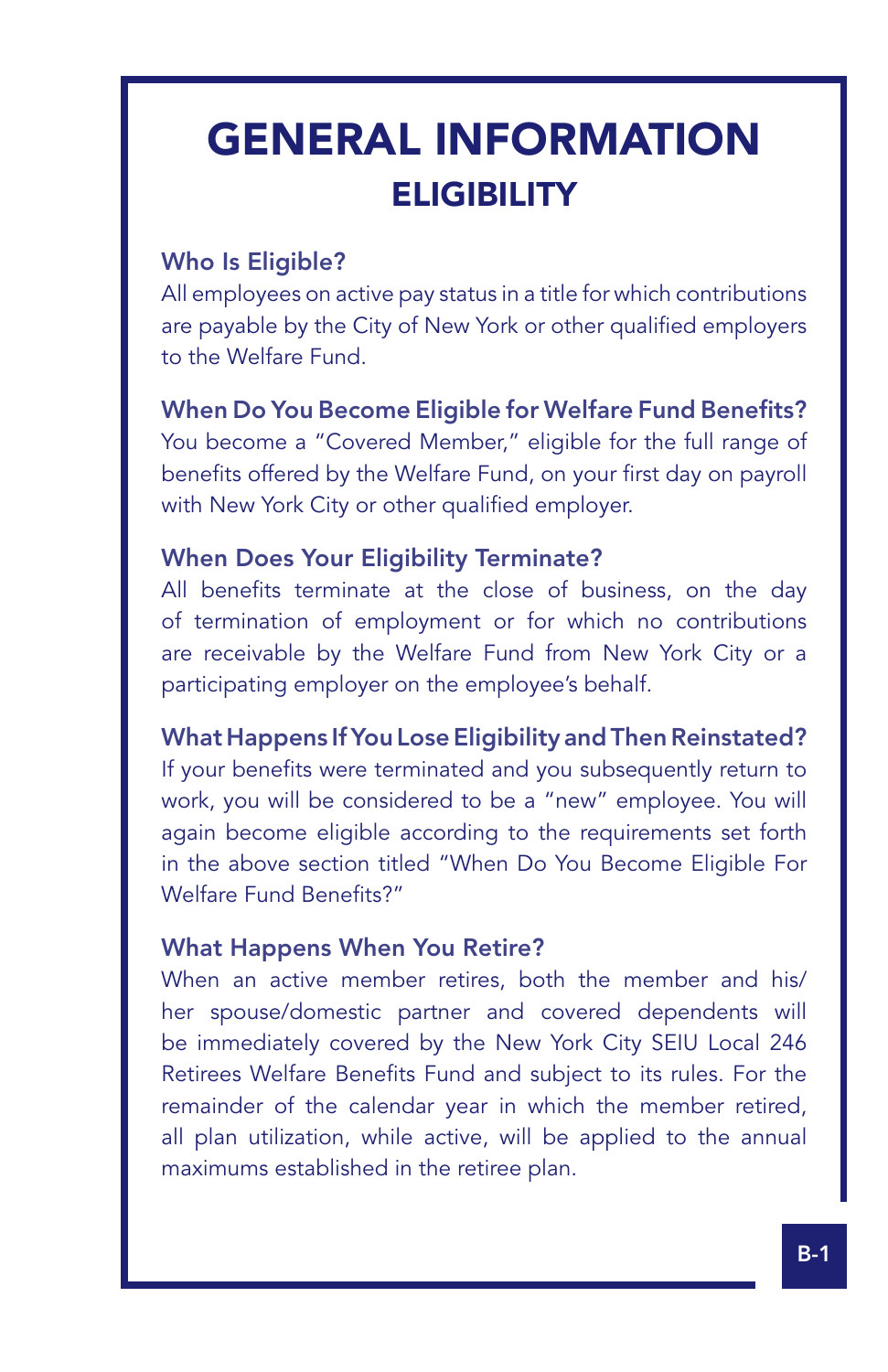### What Happens If You Are Suspended?

When an active member receives a 30-day suspension without pay from his/her job pending a hearing, his/her prescription drug coverage will be extended for the 30-day period. The 30 day extension of prescription drug coverage also applies to the suspended member's covered dependents.

#### Who Is An Eligible Dependent?

Your Eligible Dependents are your lawful spouse or qualified domestic partner, and each child up to his/her 26th birthday and who are enrolled by you with the Fund as your dependent. At the time of enrollment, you must provide the Welfare Fund with original or certified copies (with a raised or colored seal) of documents (birth certificate, marriage certificate, domestic partnership registration, etc.) as proof of dependent status.

"Child" is defined as a Covered Member's natural child, stepchild or adopted child. Children who cannot support themselves because of a mental illness, developmental disability, intellectual disability, or physical handicap may be covered after their 26th birthday if the disability occurred before the age at which coverage would otherwise terminate, and the dependent was covered by the City at that time. Medical evidence of the disability must be submitted to the Fund at the time of enrollment.

"Qualified domestic partners" means registered domestic partners of Covered Members who have met the requirements of domestic partnership. To be eligible, Fund members must provide the same documentation required by the City to enroll domestic partners for health insurance coverage. Such documentation includes a completed "Domestic Partner Registration Certificate," and at least two documents proving the financial interdependence of the member and domestic partner (e.g. joint lease, joint bank account, etc.). Covered Members should be aware that the cost of coverage for domestic partners by the Welfare Fund may be taxable as income to the Fund member.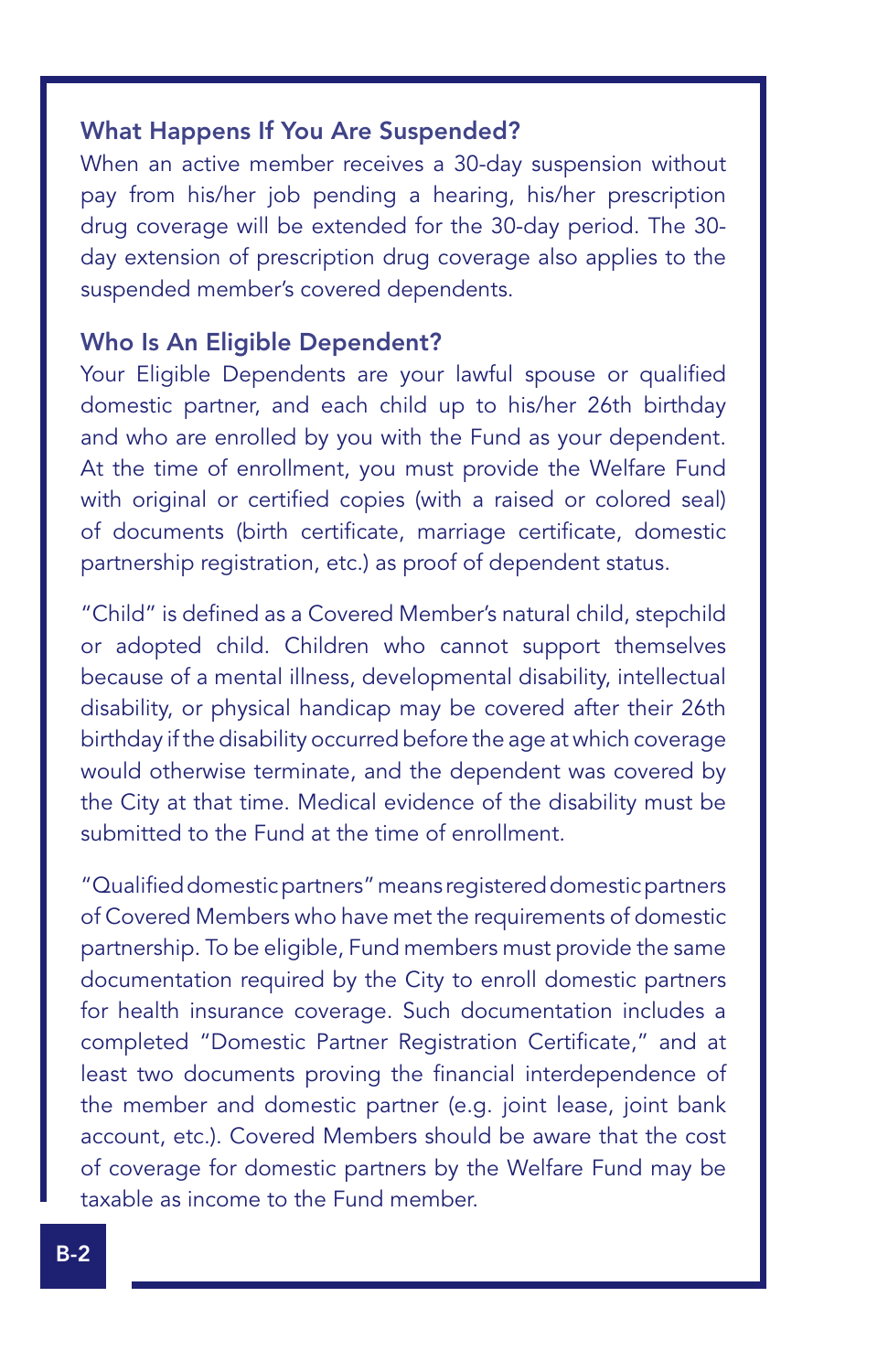### What Happens If There Is A Change In Your Family Status?

Ϊ

You must immediately notify the Fund Office of any change in your family status (marriage, divorce, separation, termination of domestic partnership, birth or adoption of a child, death of an Eligible Dependent) and of any change of address. When a change in family status has occurred you must provide the Fund Office with proof of same (i.e. original or certified copied of birth certificates, marriage certificate, judgment of divorce, separation agreement, etc.) Failure to do so could result in loss or delay of benefits.

### BENEFIT OVERPAYMENTS

If an overpayment results because of a member's failure to notify the Welfare Fund of a change in family status, the Welfare Fund will suspend the Covered Member and all Eligible Dependents from using Welfare Fund benefits until such overpayment is recouped by the Welfare Fund. If a member immediately repays the Welfare Fund for an overpayment, benefits will not be suspended. If a member enters a repayment installment plan with the Welfare Fund in connection with an overpayment, benefits will not be suspended as long as the member makes timely payment of installments. If a member in a repayment installment plan defaults on any one (1) payment, the Welfare Fund will immediately suspend the Covered Member and all Eligible Dependents from benefits until the Welfare Fund is paid in full.

ANYONE INTENTIONALLY COMMITTING FRAUD FOR THE PURPOSE OF OBTAINING IMPROPER PAYMENTS WILL BE PROSECUTED TO THE FULLEST EXTENT OF THE LAW.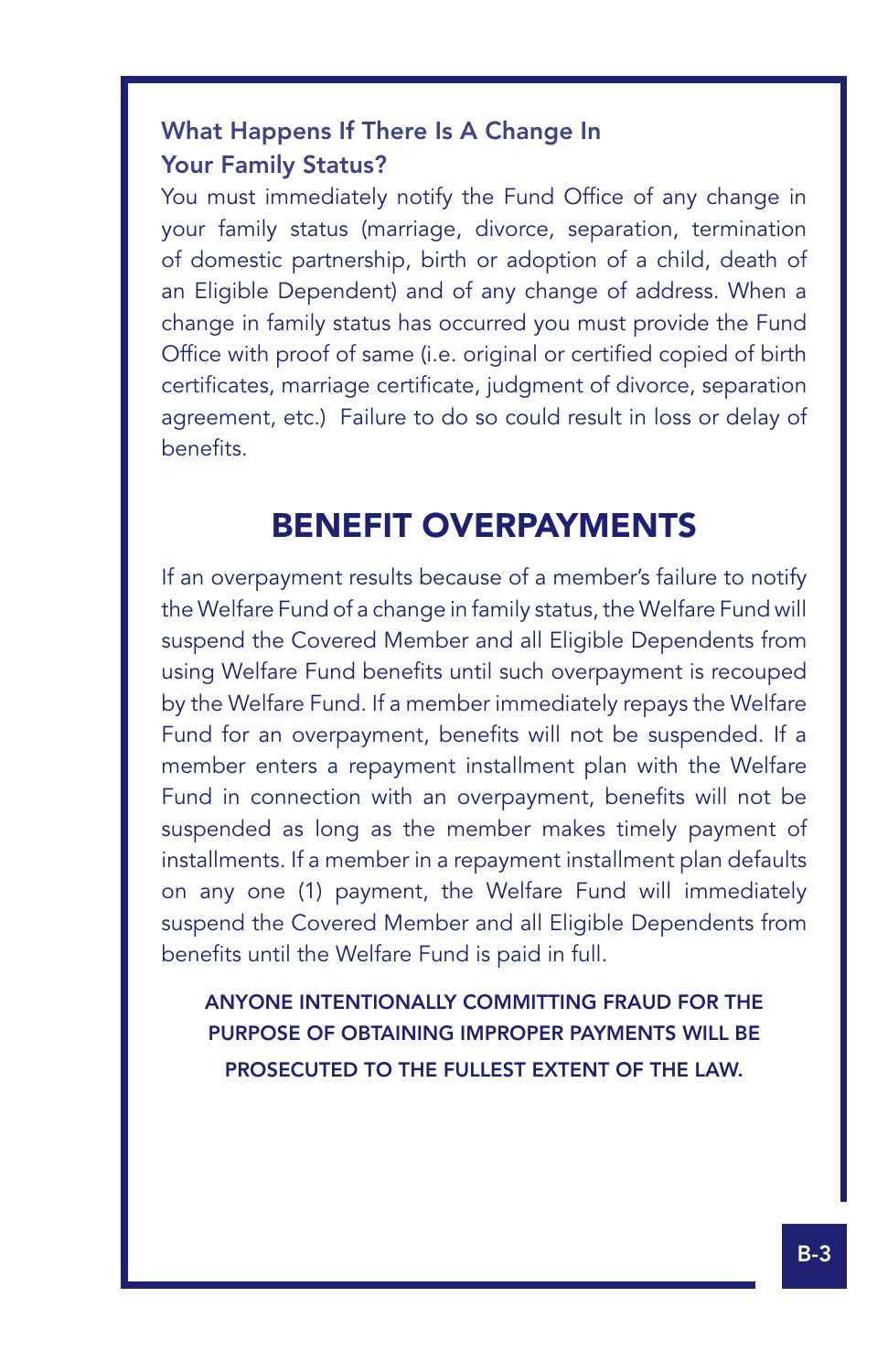### DESIGNATION OF A BENEFICIARY

At the time of enrollment, Covered Members must designate a beneficiary of their Welfare Fund benefits on their enrollment card.

### What Happens if You Don't Designate a Beneficiary or Your Beneficiary Predeceases You?

With respect to any benefits payable to a deceased Covered Member upon their death, or with respect to death benefits payable by virtue of the death of the Covered Member where the Covered Member's designated beneficiary has predeceased the Covered Member and a successor has not been designated, or where the Covered Member has not designated a beneficiary, such benefits will be made payable to the first surviving class of the following classes of successive preference beneficiaries:

### The Covered Member's:

- Surviving spouse/domestic partner;
- If no surviving spouse, to the surviving children equally;
- If no surviving children, the Covered Member's estate.

#### Important Reminder

You must notify the Welfare Fund immediately when you are promoted to another title, such as foreman, or a provisional title that is not represented by Local 246. It is also very important that you notify the Fund Office immediately by telephone or in writing if you are going to be taken off payroll, after you use up all of your time, due to:

- Sickness, or
- Accident, or
- Compensation injury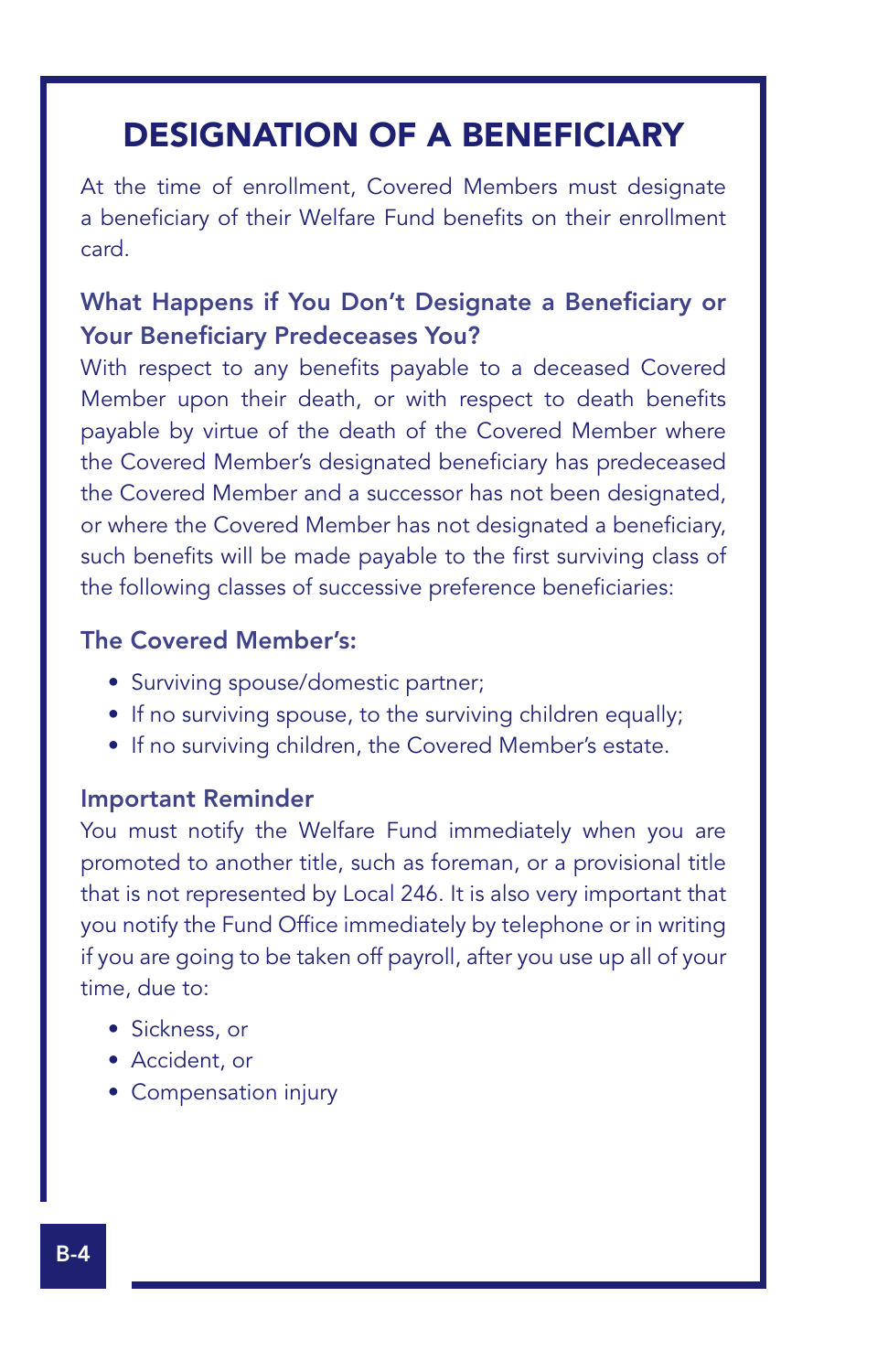Remember, you lose your Welfare Fund benefits and your health insurance coverage from the day you are:

• Suspended, or

Ϊ

- Terminated, or
- Promoted to a non-Local 246 title

You will not be eligible for Welfare Fund benefits (i.e., prescription drug, dental, optical, or hearing aid) as of the date you come off payroll, are terminated, suspended, or promoted. Any and all bills incurred from that date, until you go back on payroll, are re-hired, reinstated or resume employment in a title Local 246 represents, will be your responsibility. You will be mailed a bill by the Welfare Fund for any charges incurred by the Welfare Fund while the fund is not receiving Welfare Fund contributions from the employer on your behalf.

Covered Members who have received a 30-day suspension pending a hearing in connection with termination will have prescription drug benefits extended by the Welfare Fund during such suspension.

The election of City (Medical/Hospital) COBRA does not enroll you in Welfare Fund COBRA. A separate Welfare Fund COBRA application is required.

You must first contact your particular Agency's Benefits Representative so you can be advised on the proper procedures to apply for COBRA, so your health insurance benefits can continue.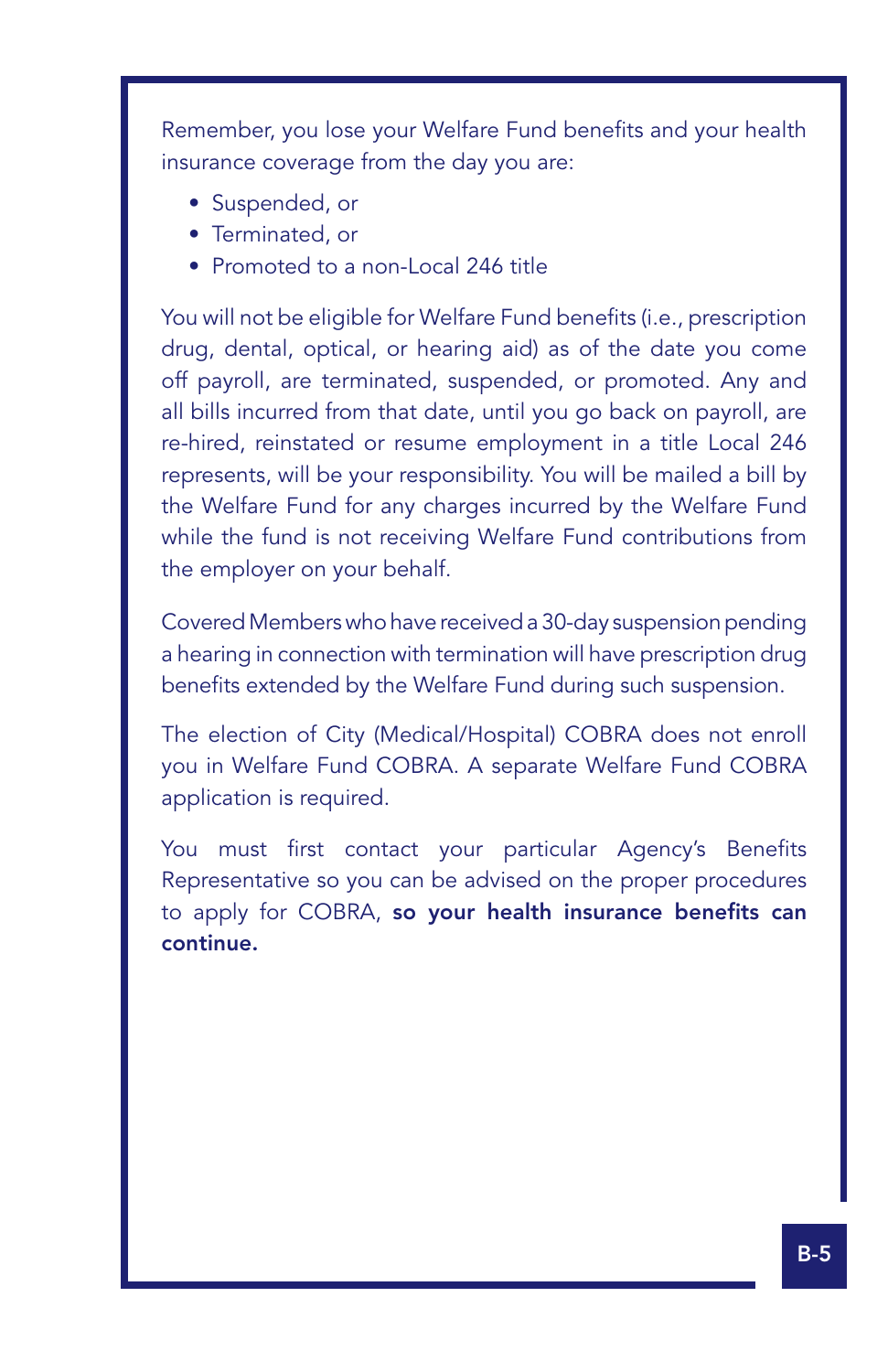### COORDINATION OF BENEFITS

### What is Coordination of Benefits?

When benefits would be payable under more than one group plan, benefit payments will be coordinated so that the total benefits paid under all Group Plans will not exceed 100% of the total amounts charged. If you and your spouse are both members of the New York City SEIU Local 246 Welfare Benefits Fund and eligible for benefits, your benefit payments will also be coordinated not to exceed 100% of the total amounts charged.

### How Does Coordination of Benefits Work?

If you are a Covered Member of the Fund and are eligible for benefits from another group plan:

- Submit your claim to the Fund office.
- After you have received payment from the Fund, you may submit claim for any unpaid balance to the other group plan under which you are eligible for benefits.
- You will receive any additional benefits which may be due for this claim under the second plan.
- The total amount you receive for each claim from this Fund and from any other group plan cannot exceed 100% of the total amount charged.

If your spouse has a claim and is eligible for benefits under another group plan, your spouse must submit a claim to his or her plan first.

- After the claim is paid by your spouse's plan, a claim for the unpaid balance may be submitted to this Fund along with an explanation of benefits received from the other plan.
- Any additional benefits which may be due under the Fund's plan for this claim will be paid by this Fund.
- The total amount paid for each claim from any group plan under which your spouse is eligible and from this Fund cannot exceed 100% of the total amount charged.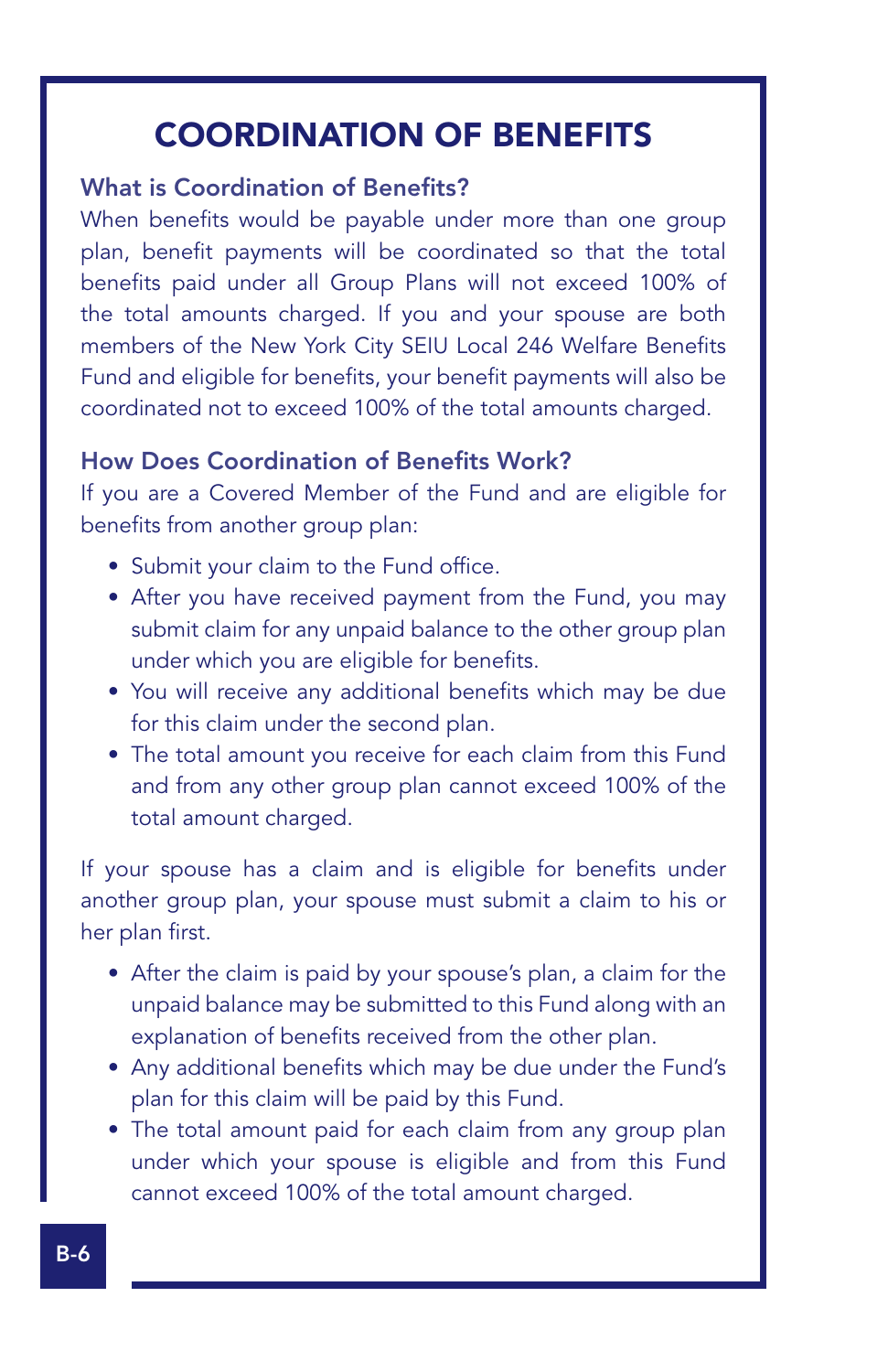If a claim is submitted for a child when one parent is a Covered Member of the Fund and the other parent is a covered member of another plan:

Ϊ

- Submit this claim to the plan of the parent whose birthday (month and day only) occurs first in the calendar year.
- After the claim has been paid by the first plan, it may be submitted to the second plan along with an explanation of benefits received from the first plan. You need to be aware and follow claim submission time limits for both plans.
- The payment you receive for each claim from both plans cannot exceed 100% of the total amount charged.
- If the claim is submitted for a child whose parents are divorced when one parent is a Covered Member of the Fund and the other parent is a covered member of another plan:

### If the parent with custody has not remarried:

- Submit the claim to the plan that covers the parent with custody first.
- After the claim has been paid by the first plan then it may be submitted to the second plan along with an explanation of benefits from the first plan.

#### If the parent with custody has remarried:

- Submit the claim to the plan that covers the parent with custody first.
- Submit the claim to the plan that covers the stepparent second.
- Submit the claim to the plan that covers the parent without custody last.
- If there is a court order that establishes financial responsibility for the medical, dental, or other health care expenses of the child, submit the claim to the plan that covers the parent with the court-ordered responsibility first. A copy of such court order must be submitted with your claim.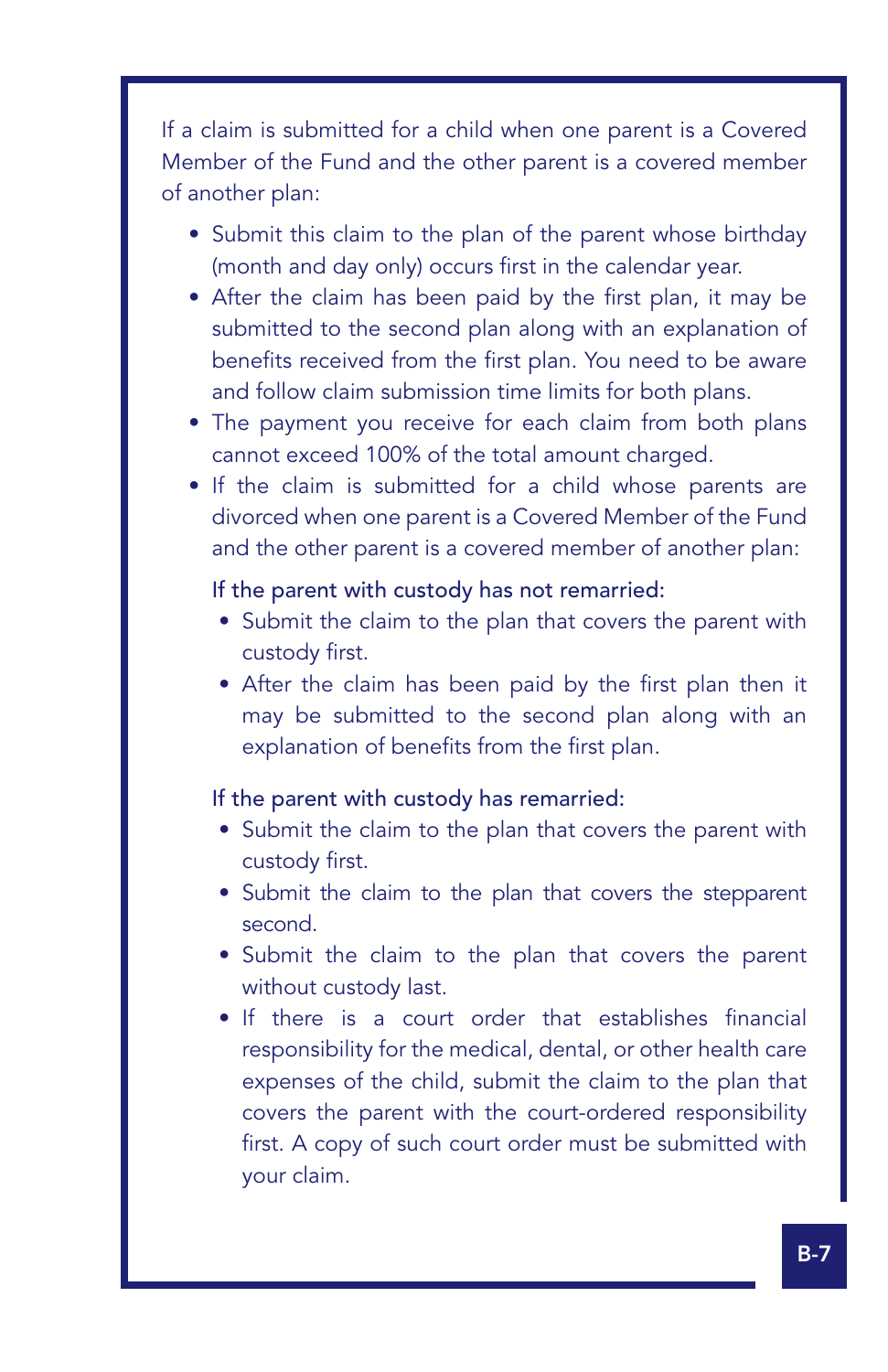### MEDICARE PART D

As an active employee, if you purchase a private Medicare prescription drug plan, its benefits will be SECONDARY to the coverage provided by the Fund. These benefits will only take effect AFTER you have fully utilized the Fund's benefits.

### **COBRA**

Continuation of Coverage (Self-Pay) as required by the Consolidated Omnibus Budget Reconciliation Act (COBRA)

#### What Is COBRA?

COBRA continuation coverage is a continuation of Fund coverage when coverage would otherwise end because of a life event known as a "qualifying event." Specific qualifying events are listed later in this notice. COBRA continuation coverage must be offered to each person who is a "qualified beneficiary." A qualified beneficiary is someone who will lose coverage under the Fund because of a qualifying event. Depending on the type of qualifying event, employees, spouses of employees, and dependent children of employees may be qualified beneficiaries. Under the Fund, qualified beneficiaries who elect COBRA continuation coverage must pay for COBRA continuation coverage.

#### What is a Qualifying Event?

If you are a member, you will become a qualified beneficiary if you will lose your coverage under the Fund because either one of the following qualifying events happens:

- Your hours of employment are reduced; or
- Your employment ends for any reason other than your gross misconduct.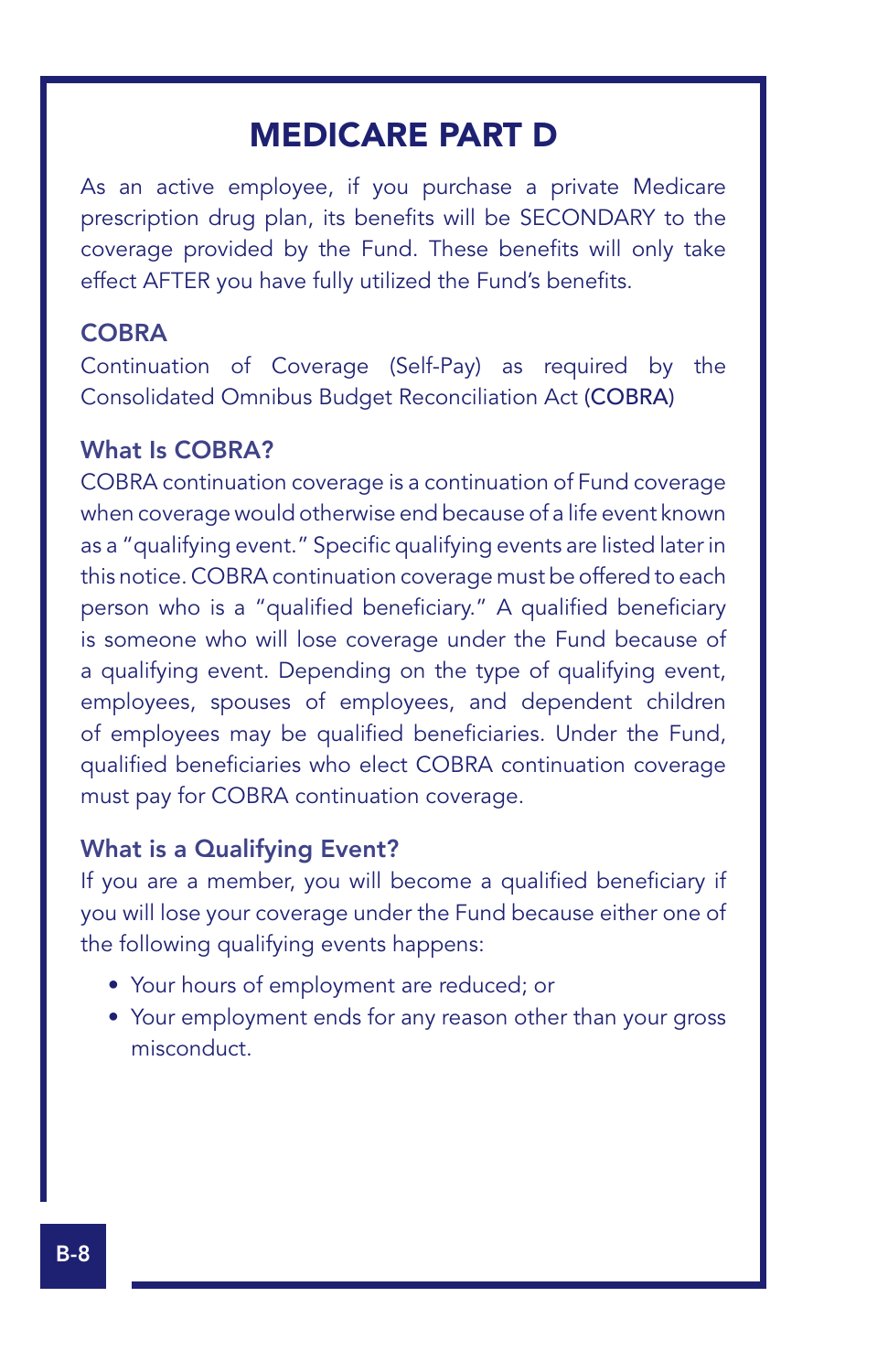If you are the spouse of a member, you will become a qualified beneficiary if you will lose your coverage under the Fund because any of the following qualifying events happens:

1. Your spouse dies;

Ϊ

- 2. Your spouse's hours of employment are reduced;
- 3. Your spouse's employment ends for any reason other than his or her gross misconduct;
- 4. Your spouse becomes enrolled in Medicare Part D; or
- 5. You become divorced or legally separated from your spouse.

Your dependent children will become qualified beneficiaries if they will lose coverage under the Fund because any of the following qualifying events happens:

- 1. The parent-member dies;
- 2. The parent-member's hours of employment are reduced;
- 3. The parent-member's employment ends for any reason other than his or her gross misconduct;
- 4. The parent-member becomes enrolled in Medicare Part D;
- 5. The parents become divorced or legally separated; or
- 6. The child stops being eligible for coverage under the Fund as a "dependent child."

Sometimes, filing a proceeding in bankruptcy under Title 11 of the United States Code can be a qualifying event. If a proceeding in bankruptcy is filed with respect to the City of New York ("Employer"), and that bankruptcy results in the loss of coverage of any employee covered under the Fund, the employee is a qualified beneficiary with respect to the bankruptcy. The employee's spouse, surviving spouse, and dependent children also will be qualified beneficiaries if bankruptcy results in the loss of their coverage under the Fund.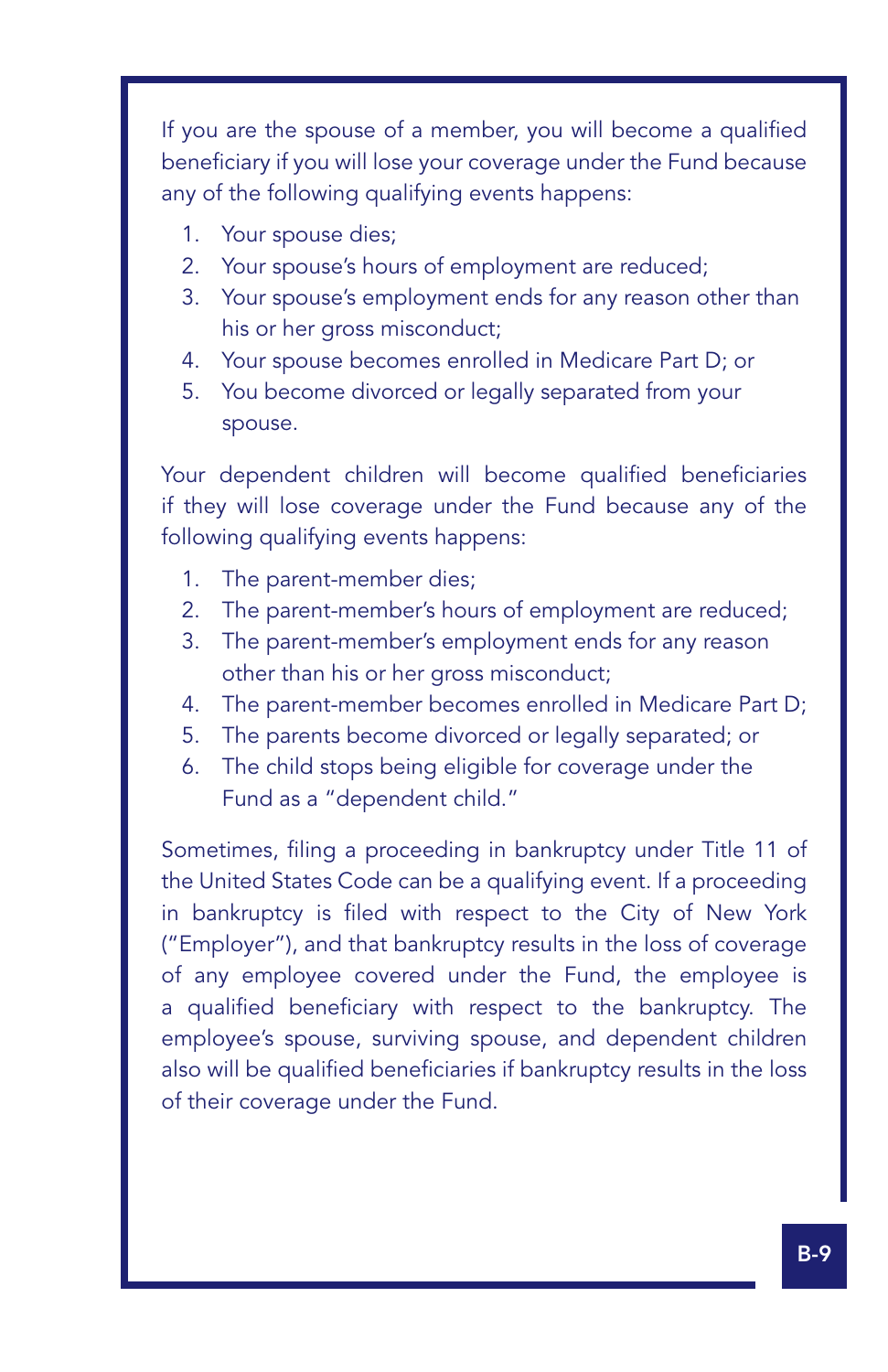### Election Period

The Fund will offer COBRA continuation coverage to qualified beneficiaries only after the Fund Administrator has been notified that a qualifying event has occurred. When the qualifying event is the end of employment or reduction of hours of employment, death of the employee, commencement of a proceeding in bankruptcy with respect to the employer, you must notify the Fund Administrator of the qualifying event within 30 days of any of these events.

For the other qualifying events (divorce or legal separation of the employee and spouse, a dependent child's losing eligibility for coverage as a dependent child, or enrollment in Medicare Part D), you must notify the Fund Administrator. The Fund requires you to notify the Fund Administrator within 60 days after the qualifying event occurs. You must send this notice to the Fund Administrator. In the event of death, a copy of the death certificate must be provided. In the event of enrollment in Medicare, you must send a copy of the Medicare card. In the event of divorce, you must send a copy of the divorce judgment. In the event of legal separation, you must send a copy of the Court Order of Separation.

Once the Fund Administrator receives notice that a qualifying event has occurred, COBRA continuation coverage will be offered to each of the qualified beneficiaries. For each qualified beneficiary who elects COBRA continuation coverage, COBRA continuation coverage will begin on the date of the qualifying event or on the date that Fund coverage would otherwise have been lost, if later.

### Continuation Period

COBRA continuation coverage is a temporary continuation of coverage. When the qualifying event is the death of the employee, enrollment of the employee in Medicare Part D, a divorce or legal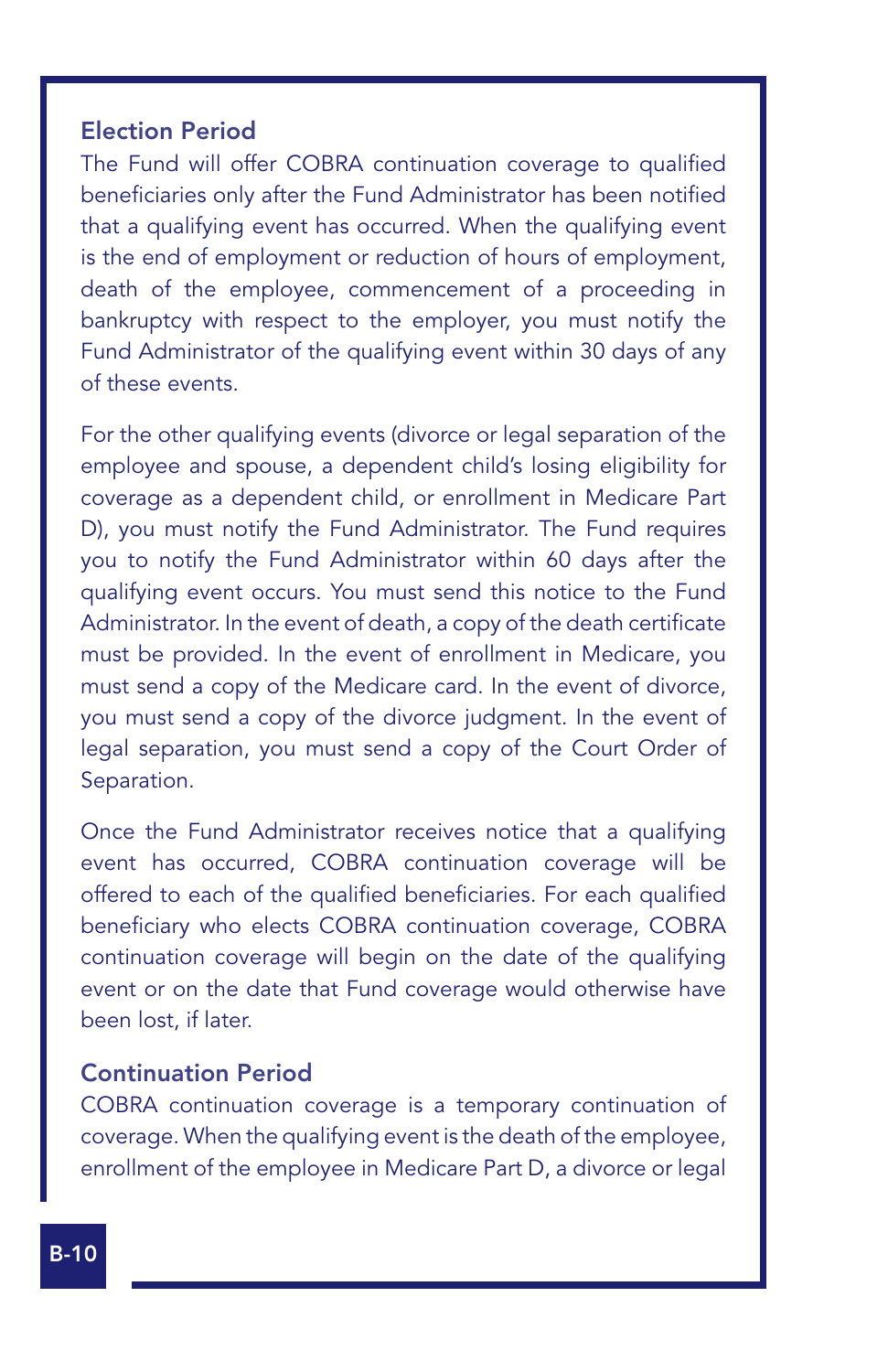separation, or a dependent child losing eligibility as a dependent child, COBRA continuation coverage lasts for up to 36 months.

Ϊ

When the qualifying event is the end of employment or reduction of the employee's hours of employment, COBRA continuation coverage lasts for up to 18 months. There are two ways in which this 18-month period of COBRA continuation coverage can be extended:

1. Disability Extension of 18-month Period of Continuation Coverage

If you or anyone in your family covered under the Fund is determined by the Social Security Administration to be disabled at any time during the first 60 days of COBRA continuation coverage, and you notify the Fund Administrator in a timely fashion, you and your entire family can receive up to an additional 11 months of COBRA continuation coverage, for a total maximum of 29 months. You must make sure that the Fund Administrator is notified of the Social Security Administration's determination by sending a copy of the Determination letter within 60 days of the date of the determination and before the end of the 18-month period of COBRA continuation coverage. This notice should be sent to the Fund Administrator

2. Second Qualifying Event Extension of 18-month Period of Continuation Coverage

If your family experiences another qualifying event while receiving COBRA continuation coverage, the spouse and dependent children in your family can get additional months of COBRA continuation coverage, up to a maximum of 36 months. This extension is available to the spouse and dependent children if the former employee dies, enrolls in Medicare Part D, or gets divorced or legally separated. The extension is also available to a child when that child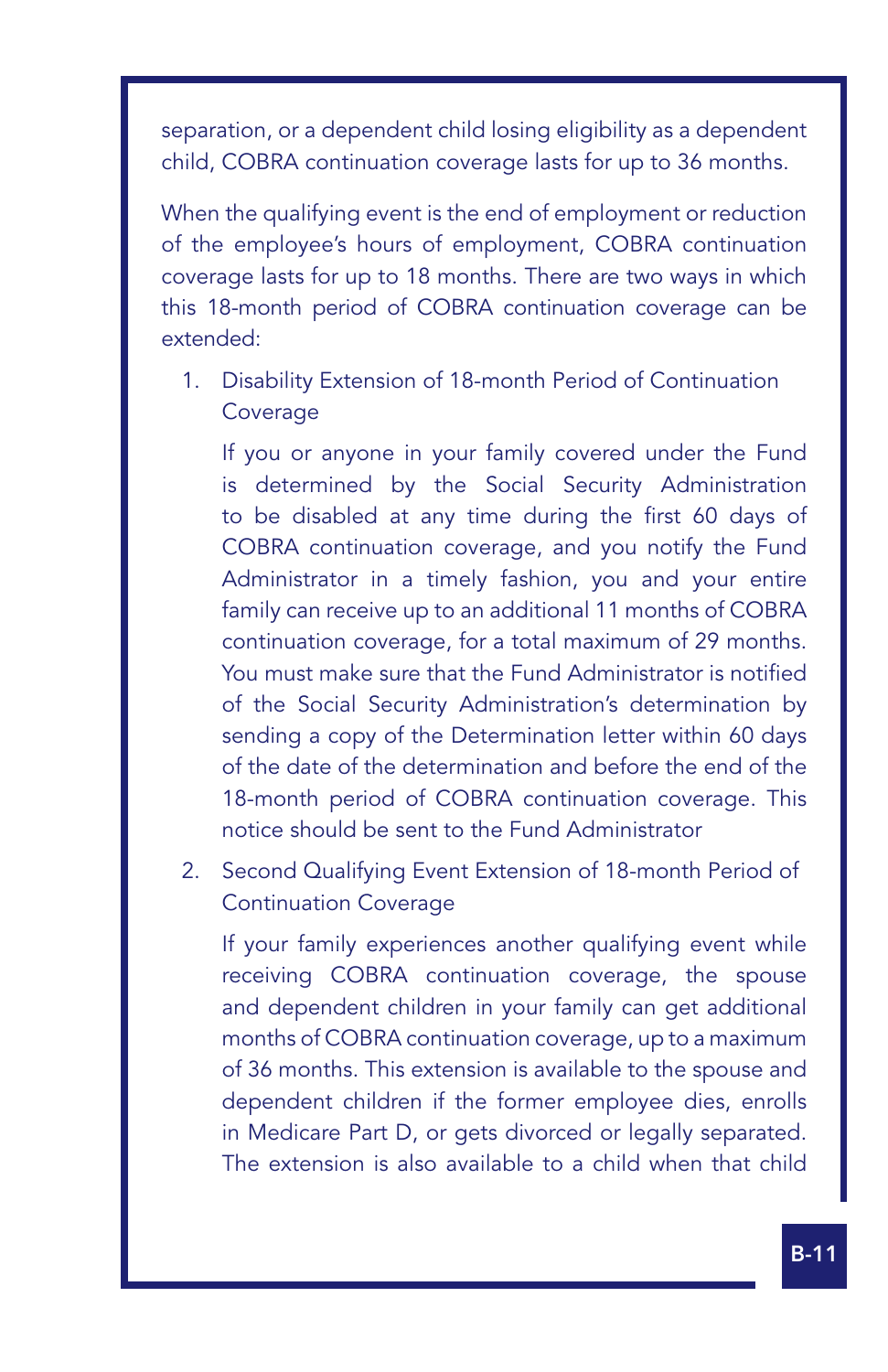stops being eligible under the Fund as a dependent child. In all of these cases, you must make sure that the Fund Administrator is notified of the second qualifying event within 60 days of the second qualifying event. This notice must be sent to the Fund Administrator. In the event of death, a copy of the death certificate must be provided. In the event of enrollment in Medicare, you must send a copy of the Medicare card. In the event of divorce, you must send a copy of the divorce judgment. In the event of legal separation, you must send a copy of the Court Order of Separation.

### Termination of Coverage

The continued coverage will cease on the first of the following dates:

- 1. The date the Plan terminates;
- 2. The date a required premium is due and unpaid after any applicable grace period;
- 3. The date you and/or your Dependent(s) become insured under another group health plan. Contact the Fund Administrator for additional information when you and/or your Dependents become insured under another group plan;
- 4. The date the applicable period of continuation is exhausted; or
- 5. The first day of the month that begins 30 days after you or your Dependent(s) receive a final determination from Social Security that you or your Dependent(s) are no longer disabled, in situations where the Qualifying Event was termination of employment or reduction in hours, and where COBRA coverage was being continued for an additional 11 months.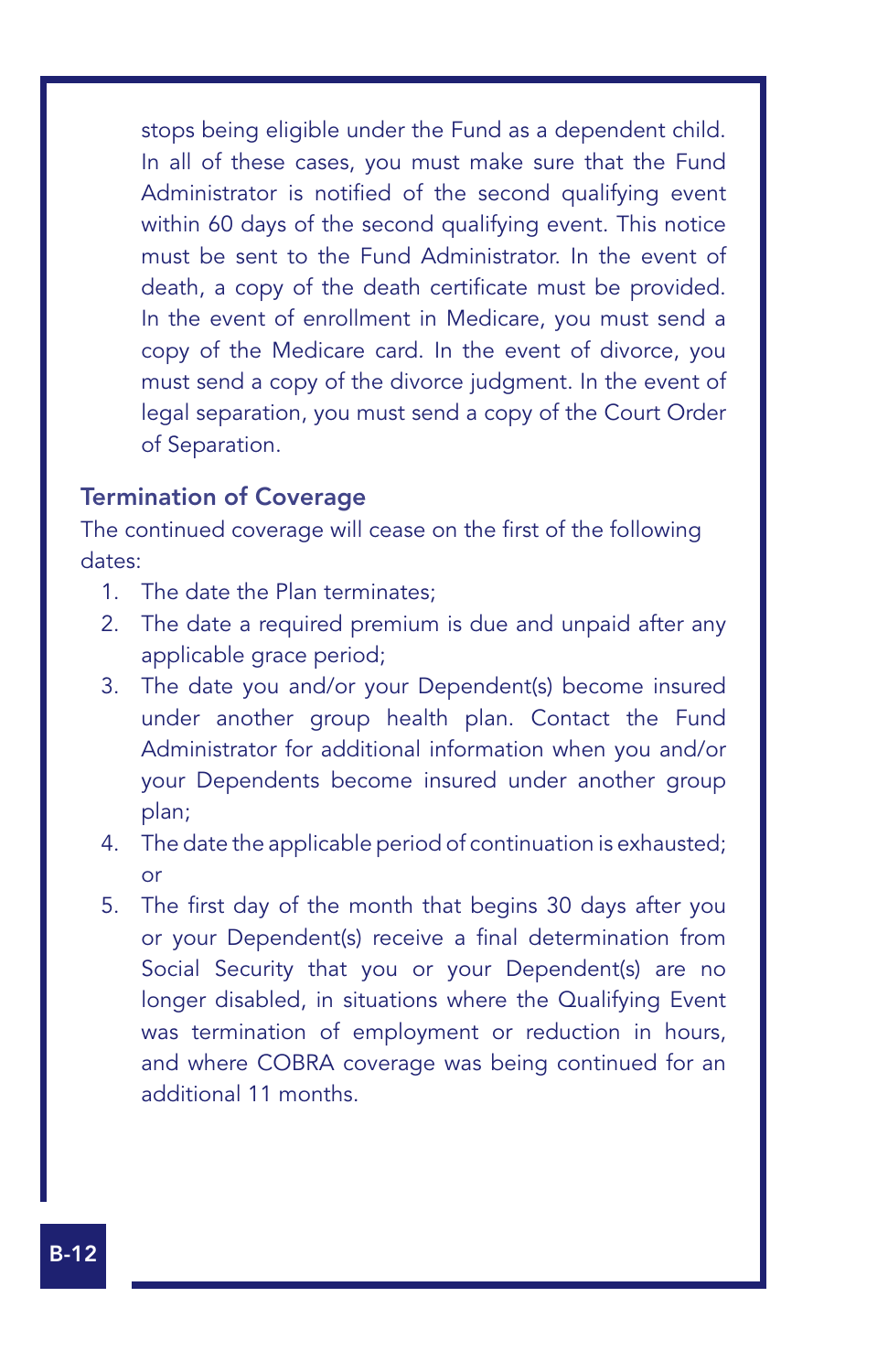### How are COBRA Rates Determined?

Ϊ

The law permits the Fund to charge any person who elects to continue coverage 102% of the full cost to the Plan. If the cost changes, the Fund will revise the charge you are required to pay, but not more than once every 12 months. In addition, if the benefits change for active employees your coverage will change as well.

### Are there other coverage options besides COBRA Continuation Coverage?

Yes. Instead of enrolling in COBRA continuation coverage, there may be other coverage options for you and your family through the Health Insurance Marketplace, Medicaid, or other group health plan coverage options through what is called a "special enrollment period." Some of these options may cost less than COBRA continuation coverage. You can learn more about many of these options at www.healthcare.gov

#### If You Have Questions

Questions concerning your Plan or your COBRA continuation coverage rights should be addressed to the Fund Administrator. For more information about your rights under the Employee Retirement Income Security Act (ERISA), including COBRA, the Patient Protection and Affordable Care Act, and other laws affecting group health plans, contact the nearest Regional or District Office of the U.S. Department of Labor's Employee Benefits Security Administration (EBSA) in your area or visit www.dol.gov/ebsa. Addresses and phone numbers of Regional and District EBSA Offices are available through EBSA's website. For more information about the Marketplace, visit www.HealthCare.gov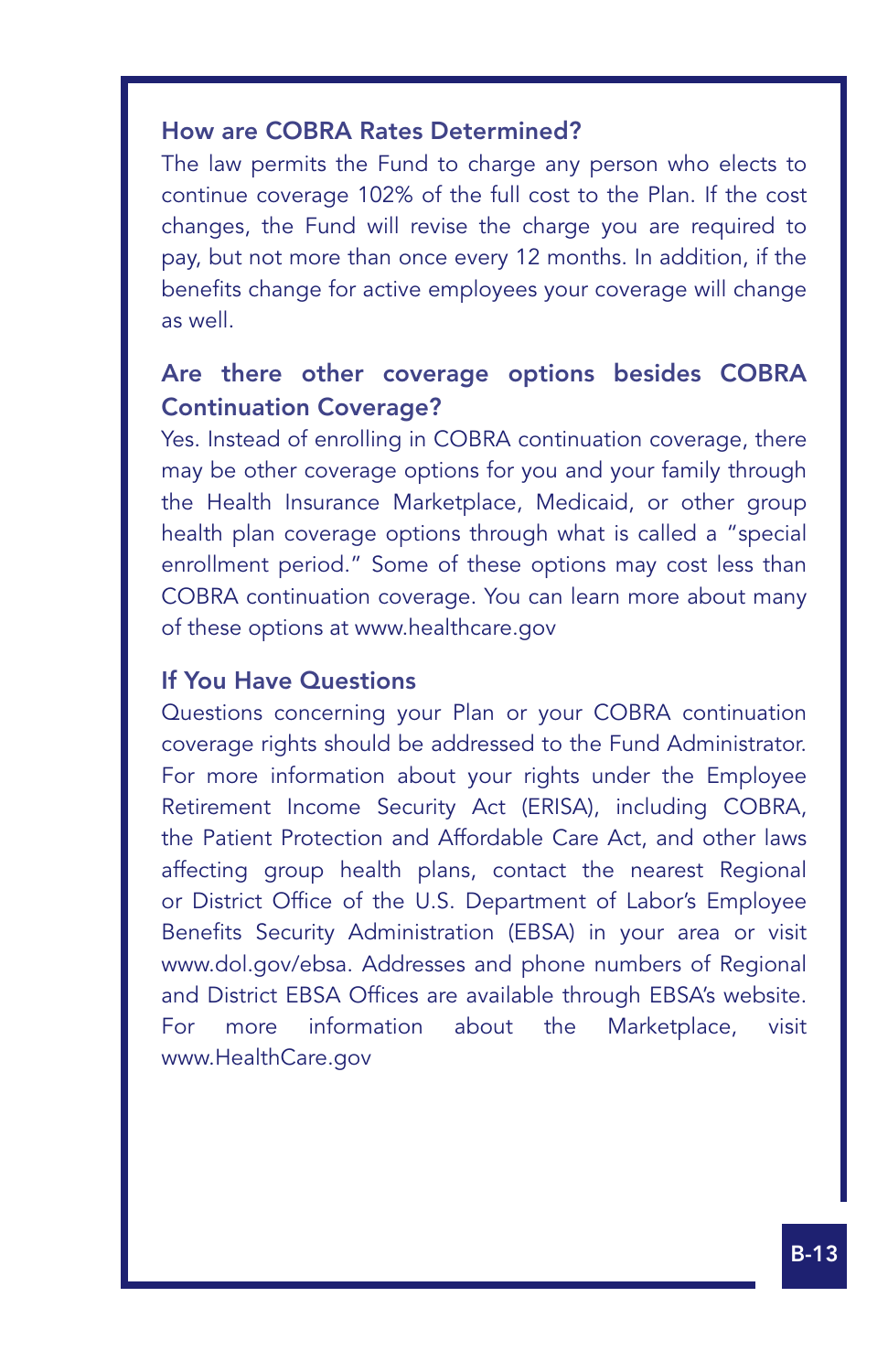Keep Your Fund Informed of Address Changes

In order to protect your family's rights, you should keep the Fund Administrator informed of any changes in the addresses of family members. You should also keep a copy, for your records, of any notices you send to the Fund Administrator.

### 90-DAY SURVIVOR EXTENSION

Upon the death of a member, Fund benefits will be extended to the member's spouse or domestic partner and Eligible Dependent children for 90 days.

### CREDITABLE COVERAGE

If you need to show a new health plan how long you were covered under this Fund, you may request a written statement from the Fund office certifying the length of your coverage.

### PRIVACY OF PROTECTED HEALTH INFORMATION

UNDER THE HEALTH INSURANCE PORTABILITY AND ACCOUNTABILITY CT ("HIPAA") PRIVACY NOTICE

Section 1: Purpose of This Notice and Effective Date THIS NOTICE DESCRIBES HOW MEDICAL INFORMATION ABOUT YOU MAY BE USED AND DISCLOSED AND HOW YOU CAN GET ACCESS TO THIS INFORMATION. PLEASE REVIEW IT CAREFULLY.

### This Notice is required by law:

The New York City Local 246 SEIU Welfare Benefits Fund ("the Fund") is required by law to take reasonable steps to ensure the privacy of your personally identifiable health information and to inform you about: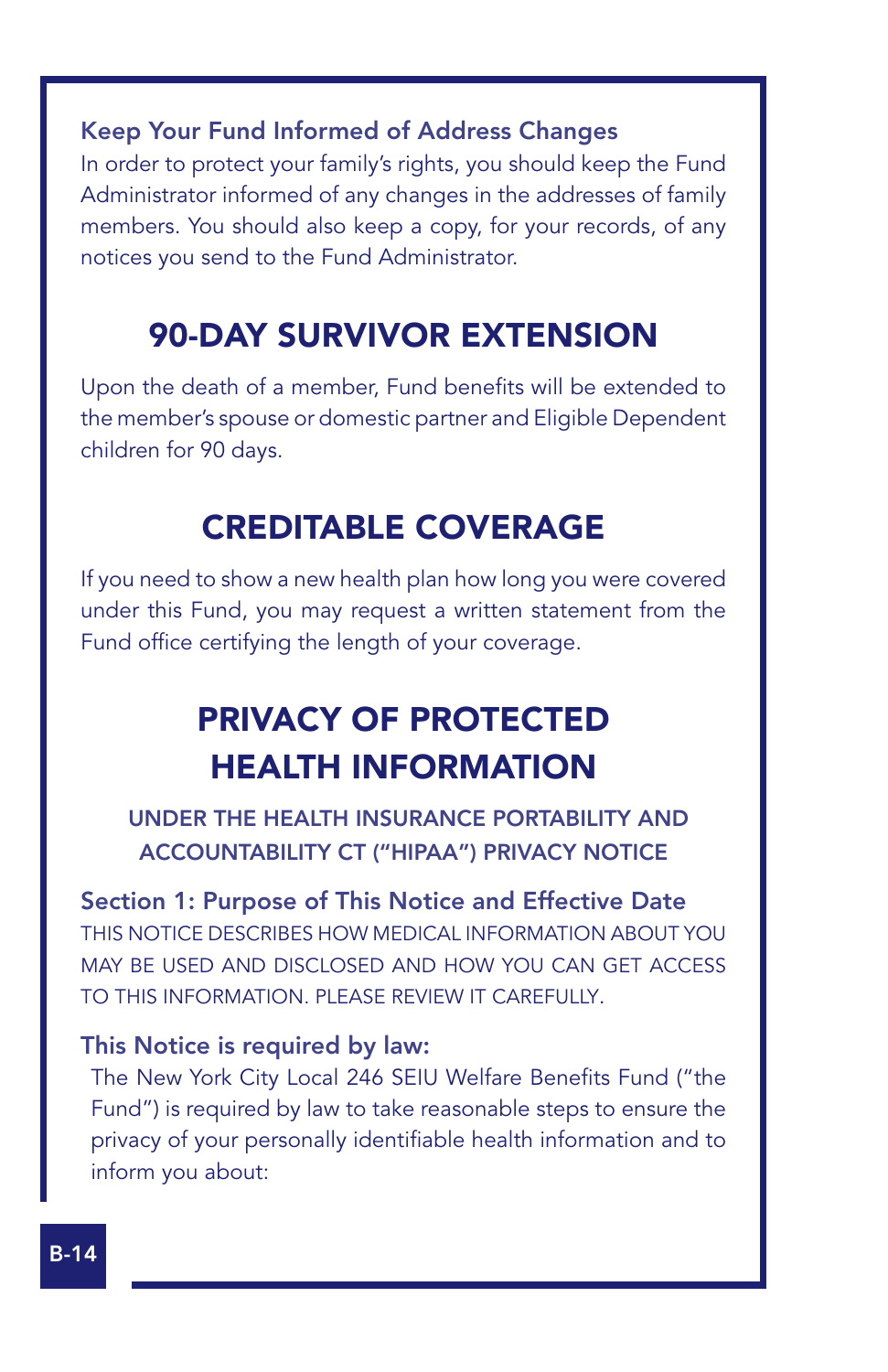- 1. The Fund's uses and disclosures of Protected Health Information (PHI);
- 2. Your rights to privacy with respect to your PHI;
- 3. The Fund's duties with respect to your PHI;
- 4. Your right to file a complaint with the Fund and with the Secretary of the United States Department of Health and Human Services (HHS); and
- 5. The person or office you should contact for further information about the Fund's privacy practices.

### Section 2:

Ϊ

### Your Protected Health Information (PHI) Defined

The term "Protected Health Information" (PHI) includes all individually identifiable health information related to an individual's past, present, or future physical or mental health conditions or to payment for health care. PHI includes information maintained by the Fund in oral, written, or electronic form.

### When the Fund May Disclose Your PHI

Under the law, the Fund may disclose your PHI without your consent or authorization or without giving you the opportunity to agree or object, in the following cases:

- **At your request.** If you request it, the Fund is required to give you access to certain of your PHI in order to allow you to inspect and/or copy it.
- • *When required by applicable law.*
- As required by HHS. The Secretary of the United States Department of Health and Human Services may require the disclosure of your PHI to investigate or determine the Fund's compliance with the privacy regulations.
- • *Public health purposes.* To an authorized public health authority if required by law or for public health and safety purposes. PHI may also be used or disclosed if you have been exposed to a communicable disease or are at risk of spreading a disease or condition, if authorized by law.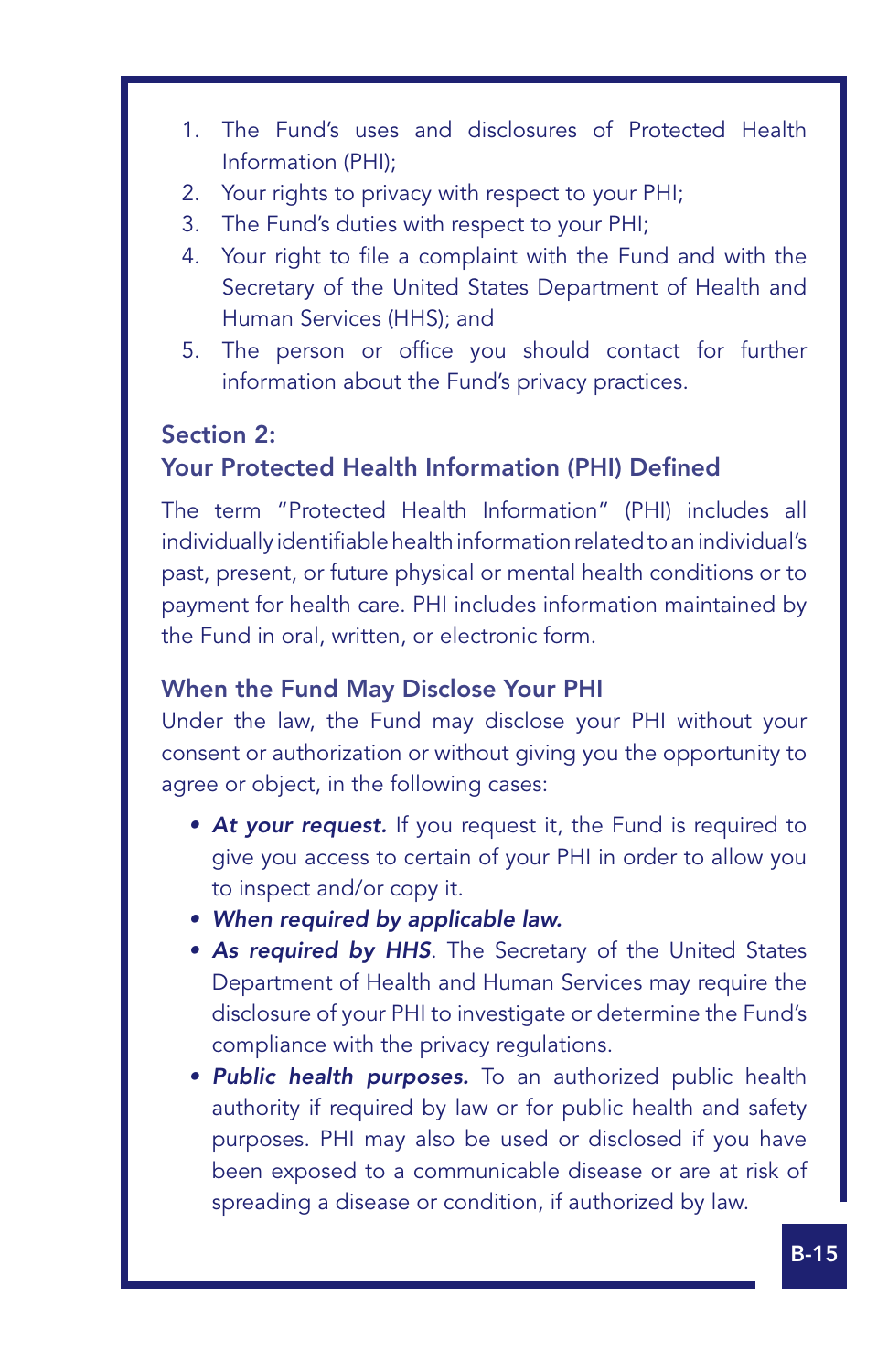- • *Domestic violence or abuse situations*. When authorized by law to report information about abuse, neglect, or domestic violence to public authorities if a reasonable belief exists that you may be a victim of abuse, neglect, or domestic violence. In such cases, the Fund will promptly inform you that such a disclosure has been or will be made unless that notice would cause a risk of serious harm.
- **Health oversight activities.** To a health oversight agency for oversight activities authorized by law. These activities include civil, administrative or criminal investigations, inspections, licensure or disciplinary actions (for example, to investigate complaints against healthcare providers) and other activities necessary for appropriate oversight of government benefit programs (for example, to the Department of Labor).
- • *Legal proceedings.* When required for judicial or administrative proceedings. For example, your PHI may be disclosed in response to a subpoena or court-ordered discovery request.
- • *Law enforcement health purposes*. When required for law enforcement purposes (for example, to report certain types of wounds).
- • *Law enforcement emergency purposes.* For certain law enforcement purposes, including: identifying or locating a suspect, fugitive, material witness or missing person, and disclosing information about an individual who is or is suspected to be a victim of a crime.
- • *Determining cause of death and organ donation*. When required to be given to a coroner or medical examiner to identify a deceased person, determine a cause of death or other authorized duties. We also may disclose PHI for cadaveric organ, eye, or tissue donation purposes.
- **Funeral purposes.** When required to be given to funeral directors to carry out their duties with respect to the decedent.
- **Research**. For research, subject to certain conditions.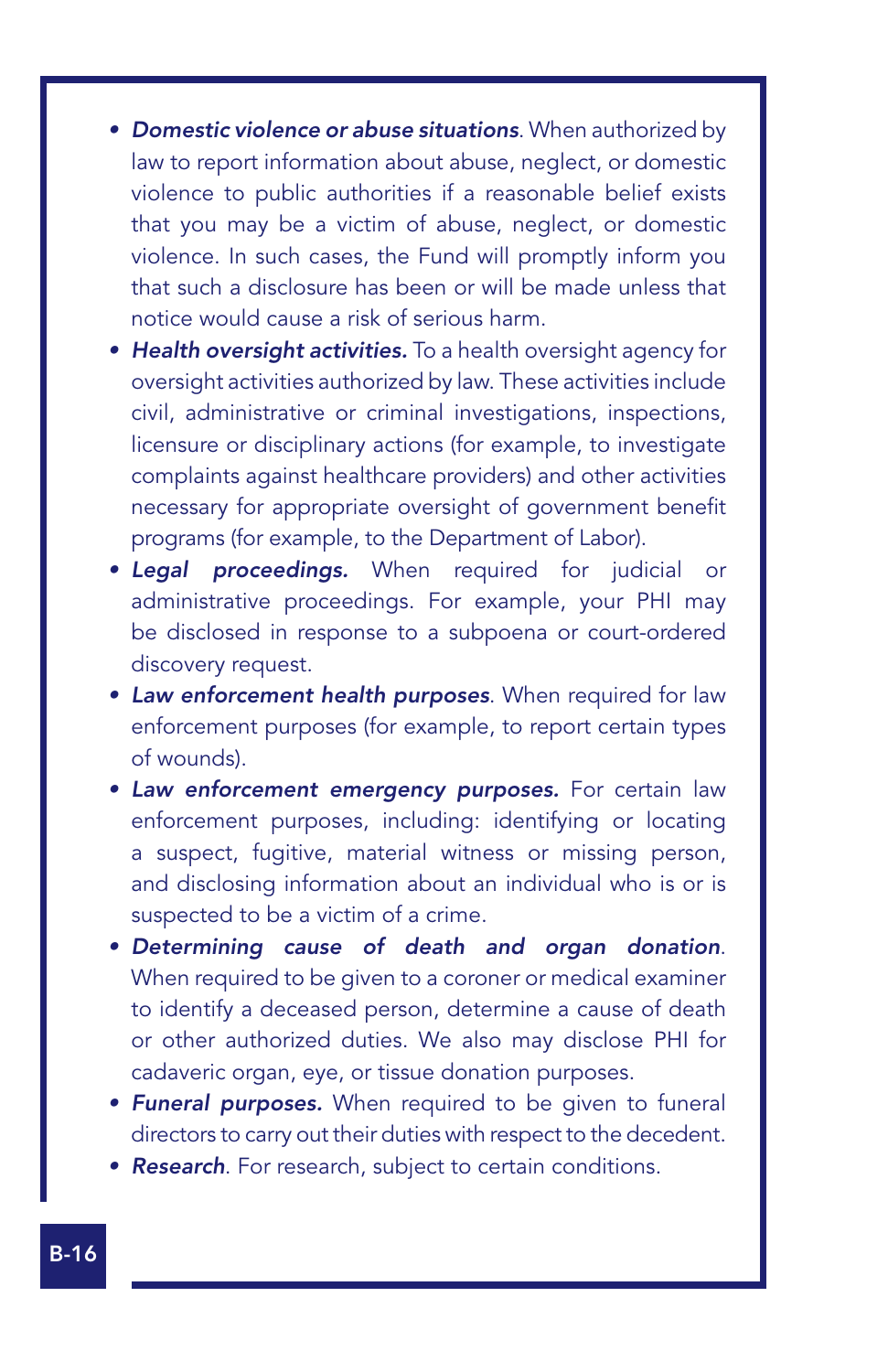• **Health or safety threats.** When, consistent with applicable law and standards of ethical conduct, the Fund in good faith believes the use or disclosure is necessary to prevent or lessen a serious and imminent threat to the health or safety of a person or the public and the disclosure is to a person reasonably able to prevent or lessen the threat, including the target of the threat.

Ϊ

- • *Workers' Compensation programs.* When authorized by and to the extent necessary to comply with Workers' Compensation or other similar programs established by law.
- • *For treatment, payment or health care operations*. The Fund and its business associates will use PHI in order to carry out treatment, payment, or healthcare operations.

**Treatment** is the provision, coordination, or management of health care and related services. It also includes but is not limited to consultations and referrals between one or more of your providers.

For example, the Fund may disclose to a treating orthodontist the name of your treating dentist so the orthodontist may ask for your dental x-rays from the treating dentist.

*Payment* includes, but is not limited to, actions to make coverage determinations and payment (including billing, claims management, subrogation, Fund reimbursement, reviews for medical necessity and appropriateness of care and utilization review and preauthorizations).

For example, the Fund may tell a doctor whether you are eligible for coverage or what percentage of the bill will be paid by the Fund. If we contract with third parties to help us with payment operations, such as a physician who reviews medical claims, we will also disclose information to them. These third parties are known as "business associates."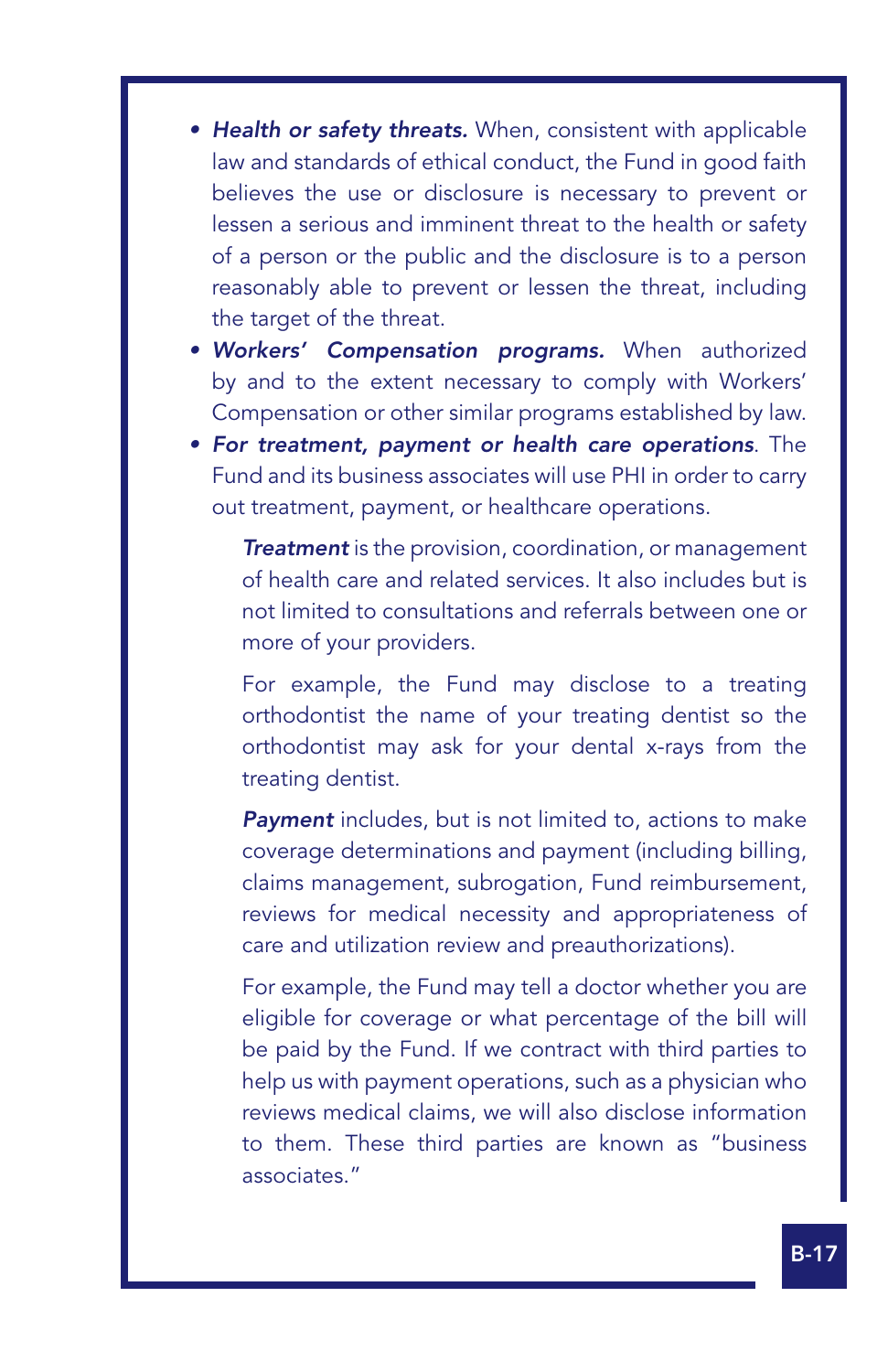*Health care operations* include, but are not limited to, quality assessment and improvement, reviewing competence or qualifications of health care professionals, underwriting, premium rating and other insurance activities relating to creating or renewing insurance contracts. It also includes disease management, case management, conducting or arranging for medical review, legal services, and auditing functions including fraud and abuse compliance programs, business planning and development, business management and general administrative activities. We will not use or disclose your personal health information that is genetic information for underwriting purposes.

For example the Fund may use information about your claims to refer into a disease management program, a well-pregnancy program, project future benefit costs or audit the accuracy of its claims processing functions.

• *Disclosure to the Fund's Trustees.* The Fund also will disclose PHI to the Fund Sponsor, the Board of Trustees of the Fund, for purposes related to treatment, payment, and health care operations, and has amended the Summary Plan Description to permit this use and disclosure as required by federal law. For example, the Fund may disclose information to the Board of Trustees to allow them to decide an appeal or review a subrogation claim.

In addition, the Fund may disclose "summary health information" to the Board of Trustees for obtaining premium bids or modifying, amending or terminating the Fund's group health plan. Summary information summarizes the claims history, claims expenses or type of claims experienced by individuals for whom a plan sponsor such as the Board of Trustees has provided health benefits under a group health plan. Identifying information will be deleted from summary health information, in accordance with federal privacy rules.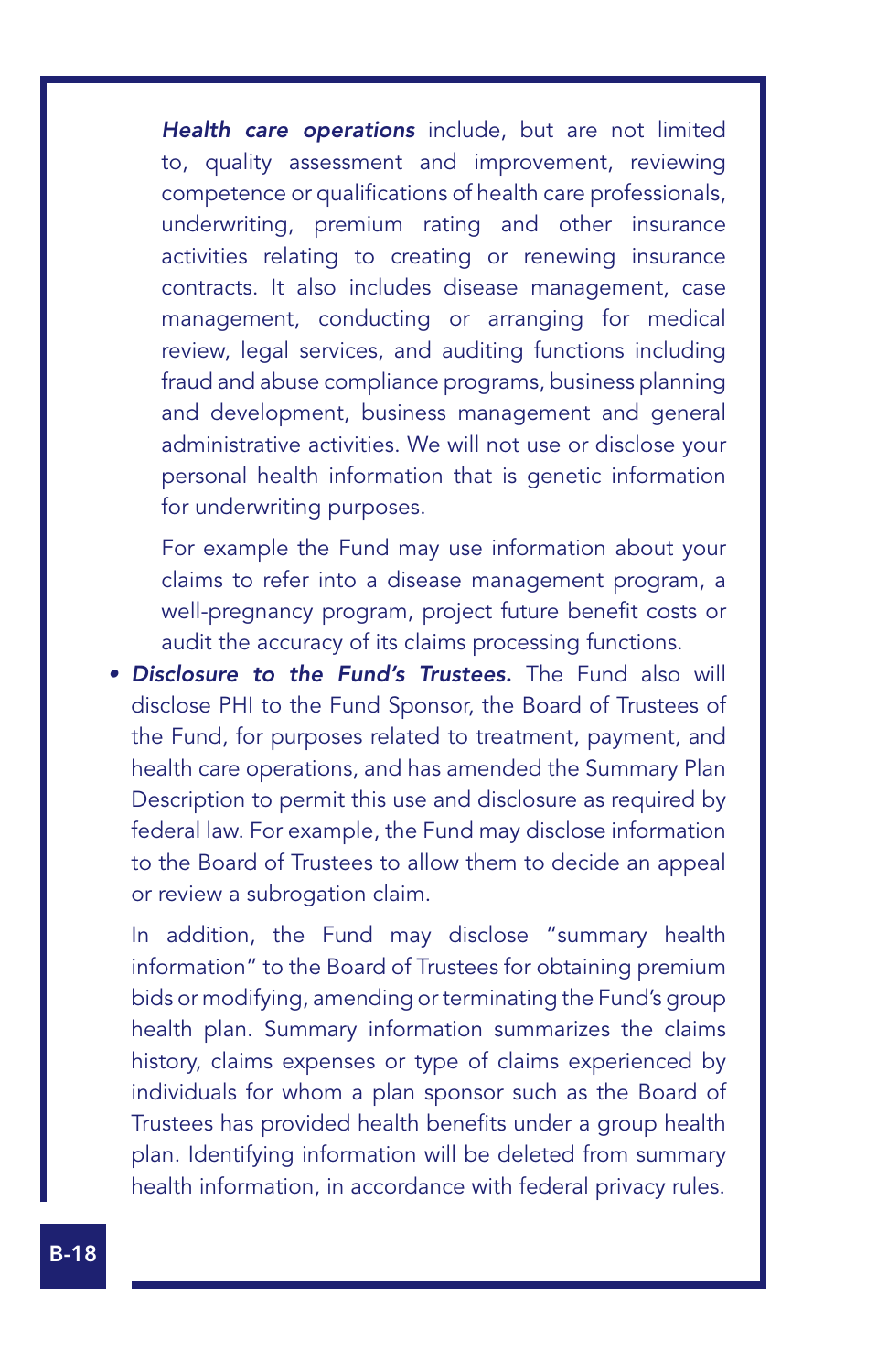Except as otherwise indicated in this Notice, uses and disclosures will be made only with your written authorization subject to your right to revoke your authorization.

Ϊ

### When the Disclosure of Your PHI Requires Your Written **Authorization**

Although the Fund does not routinely obtain psychotherapy notes, it must generally obtain your written authorization before the Fund will use or disclose psychotherapy notes about you. However, the Fund may use and disclose such notes when needed by the Fund to defend itself against litigation filed by you. Psychotherapy notes are separately filed notes about your conversations with your mental health professional during a counseling session. They do not include summary information about your mental health treatment.

Although the Fund does not routinely sell PHI or use it for marketing purposes, it must obtain your written authorization before it may sell your PHI or use it for marketing purposes.

### When You Can Object and Prevent the Fund from Using or Disclosing PHI

The Fund will disclose to your spouse/domestic partner the portion of your PHI that is directly relevant to your spouse or domestic partner's involvement with your care or payment for that care unless you notify the Fund's Privacy Official in writing (contact information next page) that you object to our sharing that information with your spouse or domestic partner. In an emergency or if you become incapacitated, the Fund may also disclose your PHI to other family members, relatives, or close friends under certain circumstances as permitted in the Fund's procedures, unless you have previously notified the Fund's Privacy Official in writing that you do not want your information shared under those circumstances.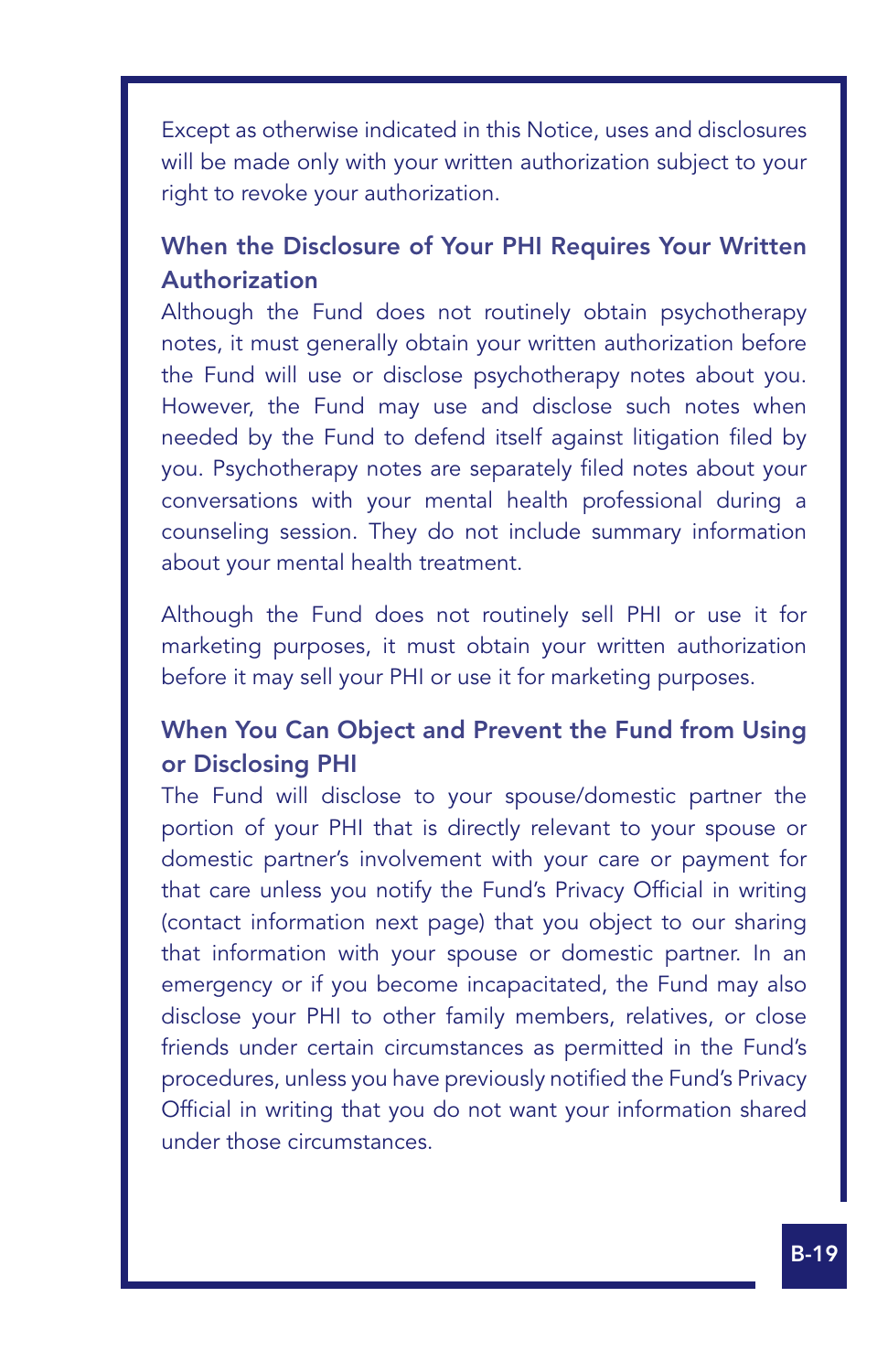If you want the Fund to routinely disclose your PHI to persons other than your spouse or domestic partner (e.g., your children), then you must complete an authorization form designating that person as authorized to receive your PHI. Authorization forms are available from the Privacy Official at the Fund office.

#### Other Uses or Disclosures

The Fund may contact you to provide you information about treatment alternatives or other health-related benefits and services that may be of interest to you.

#### Section 3: Your Individual Privacy Rights

*You May Request Restrictions on PHI Uses and Disclosures* You may request the Fund to:

- 1. Restrict the uses and disclosures of your PHI to carry out treatment, payment or health care operations, or
- 2. Restrict uses and disclosures to family members, relatives, friends or other persons identified by you who are involved in your care.

The Fund, however, is not required to agree to your request except if the use or disclosure is for purposes of carrying out payment or health care operations, is not otherwise required by law, and the PHI pertains solely to a healthcare item or service that has been paid for in full by you or somebody other than the Fund.

You or your personal representative will be required to complete a form to request restrictions on uses and disclosures of your PHI. Make such requests to:

> Privacy Official Joseph Colangelo, President SEIU Local 246 217 Broadway, Suite 501 New York, NY 10007-2909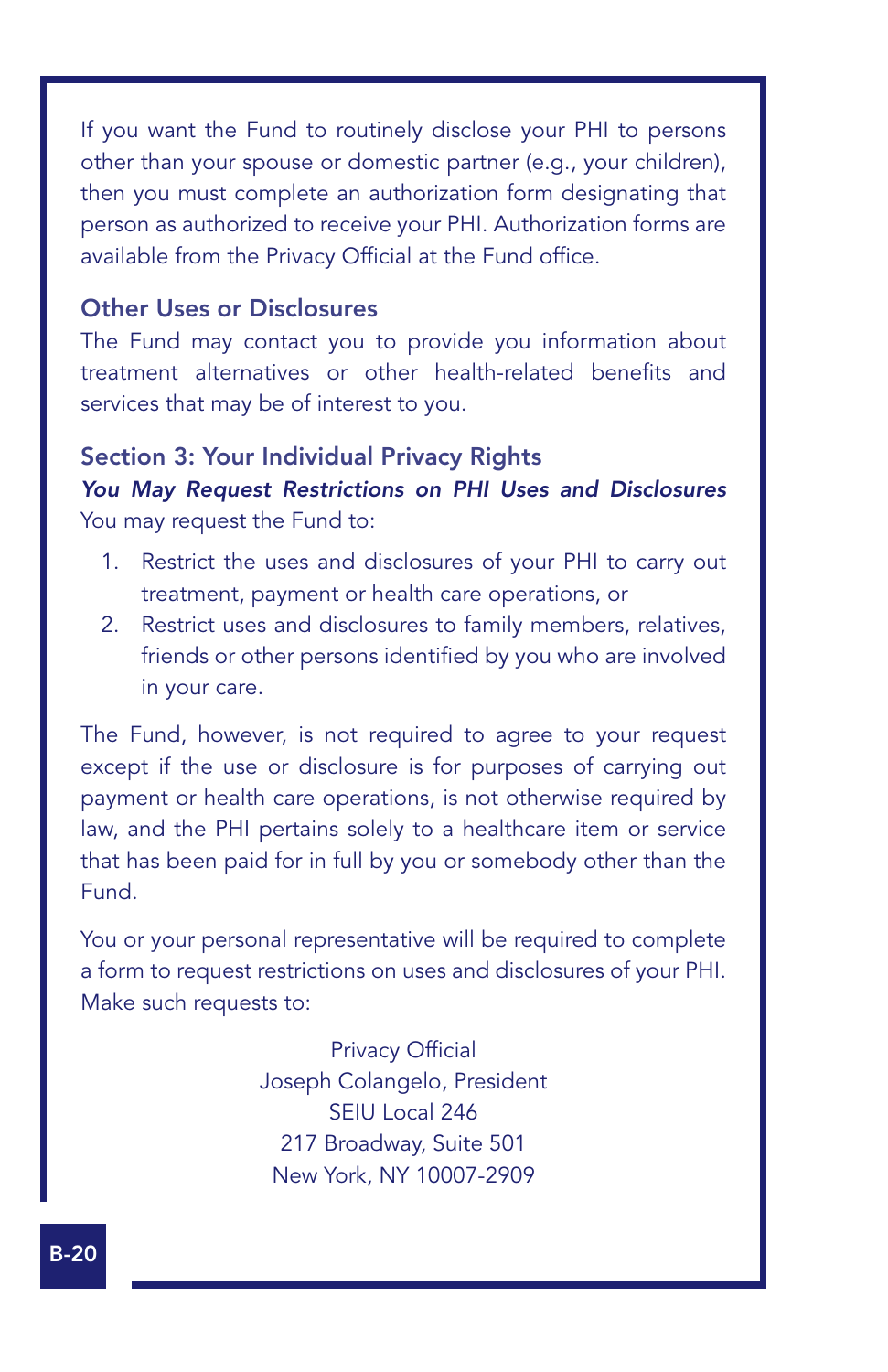#### *You May Request Confidential Communications*

The Fund will accommodate your reasonable request to receive communications of PHI confidentially by alternative means or solely at alternative locations (e.g. mailing information somewhere other than your home address) where the request includes a statement that disclosure using the Fund's regular communications procedures could endanger you. You or your personal representative will be required to complete a form to request confidential communications of your PHI. Make such requests to the Fund's Privacy Official.

#### *You May Inspect and Copy PHI*

Ϊ

You have a right to inspect and obtain a copy of your PHI contained in a "designated record set," defined below, for as long as the Fund maintains the PHI. The Fund must provide the requested information within 30 days if the information is maintained onsite or within 60 days if the information is maintained offsite. A single 30-day extension is allowed if the Fund is unable to comply with the deadline.

You or your personal representative will be required to complete a form to request access to the PHI in your designated record set. A reasonable fee may be charged. Requests for access to PHI should be made to the Fund's Privacy Official. If access is denied, you or your personal representative will be provided with a written denial setting forth the basis for the denial, a description of how you may exercise your review rights, and a description of how you may complain to Fund and HHS.

**Designated Record Set** includes your medical records and billing records that are maintained by or for a covered health care provider. Records include enrollment, payment, billing, claims adjudication, and case or medical management record systems maintained by or for a health Fund or other information used in whole or in part by or for the covered entity to make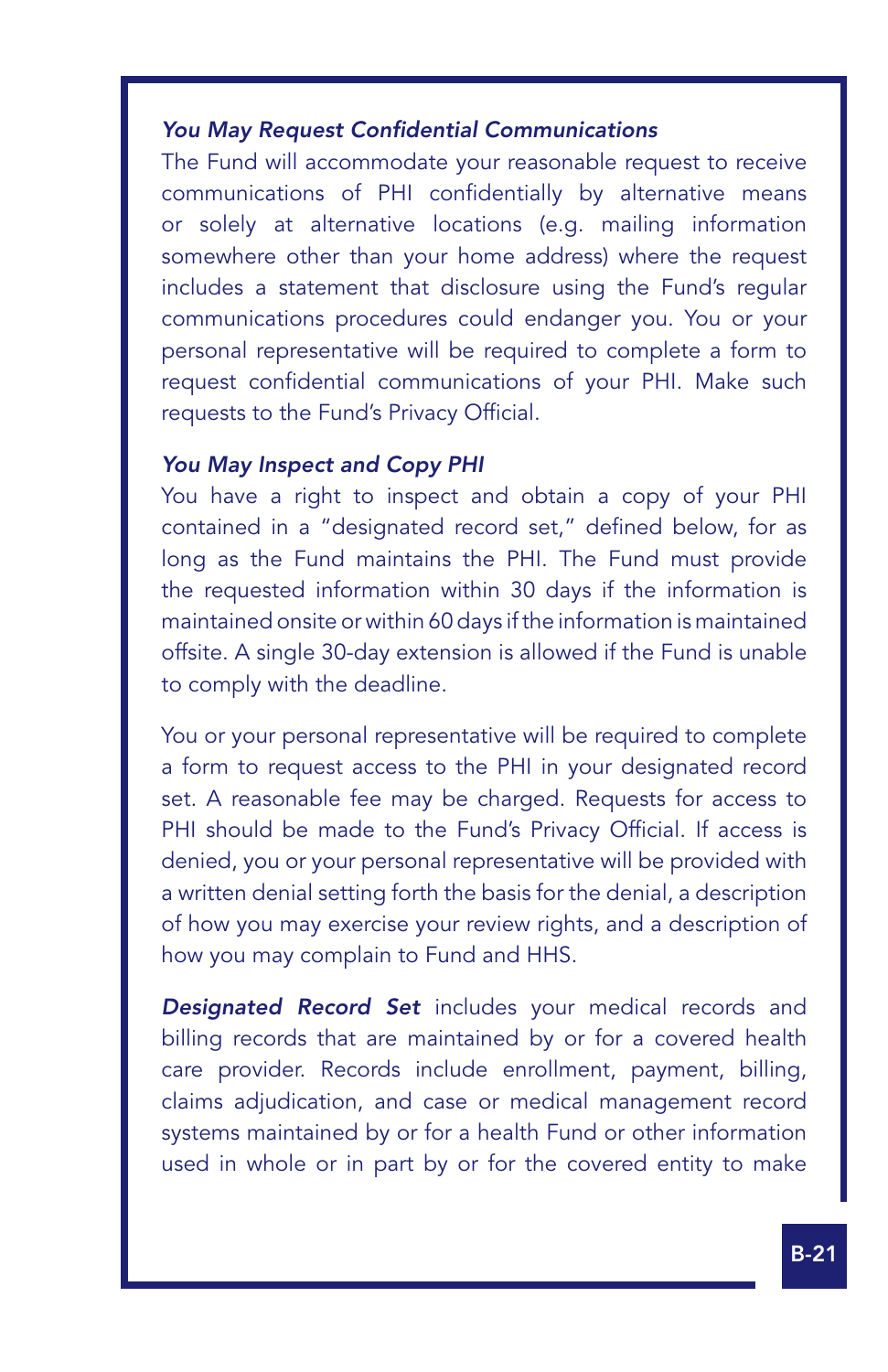decisions about you. Information used for quality control or peer review analyses and not used to make decisions about you is not included.

#### *You Have the Right to Amend Your PHI*

You have the right to request that the Fund amend your PHI or a record about you in a designated record set for as long as the PHI is maintained in the designated record set subject to certain exceptions. See the Fund's Right to Amend Policy (available on request from the Fund's Privacy Official) for a list of exceptions.

The Fund has 60 days after receiving your request to act on it. The Fund is allowed a single 30-day extension if the Fund is unable to comply with the 60-day deadline. If the Fund denied your request in whole or part, the Fund must provide you with a written denial that explains the basis for the decision. You or your personal representative may then submit a written statement disagreeing with the denial and have that statement included with any future disclosures of that PHI.

You should make your request to amend PHI to the Fund's Privacy Official. You or your personal representative will be required to complete a form to request amendment of the PHI.

### *You Have the Right to Receive an Accounting of the Fund's PHI Disclosures*

At your request, the Fund also will provide you with an accounting of certain disclosures by the Fund of your PHI made after April 14, 2003. We do not have to provide you with an accounting of disclosures related to treatment, payment for treatment, or health care operations, or disclosures made to you or authorized by you in writing.

The Fund has 60 days to provide the accounting. The Fund is allowed an additional 30 days if the Fund gives you a written statement of the reasons for the delay and the date by which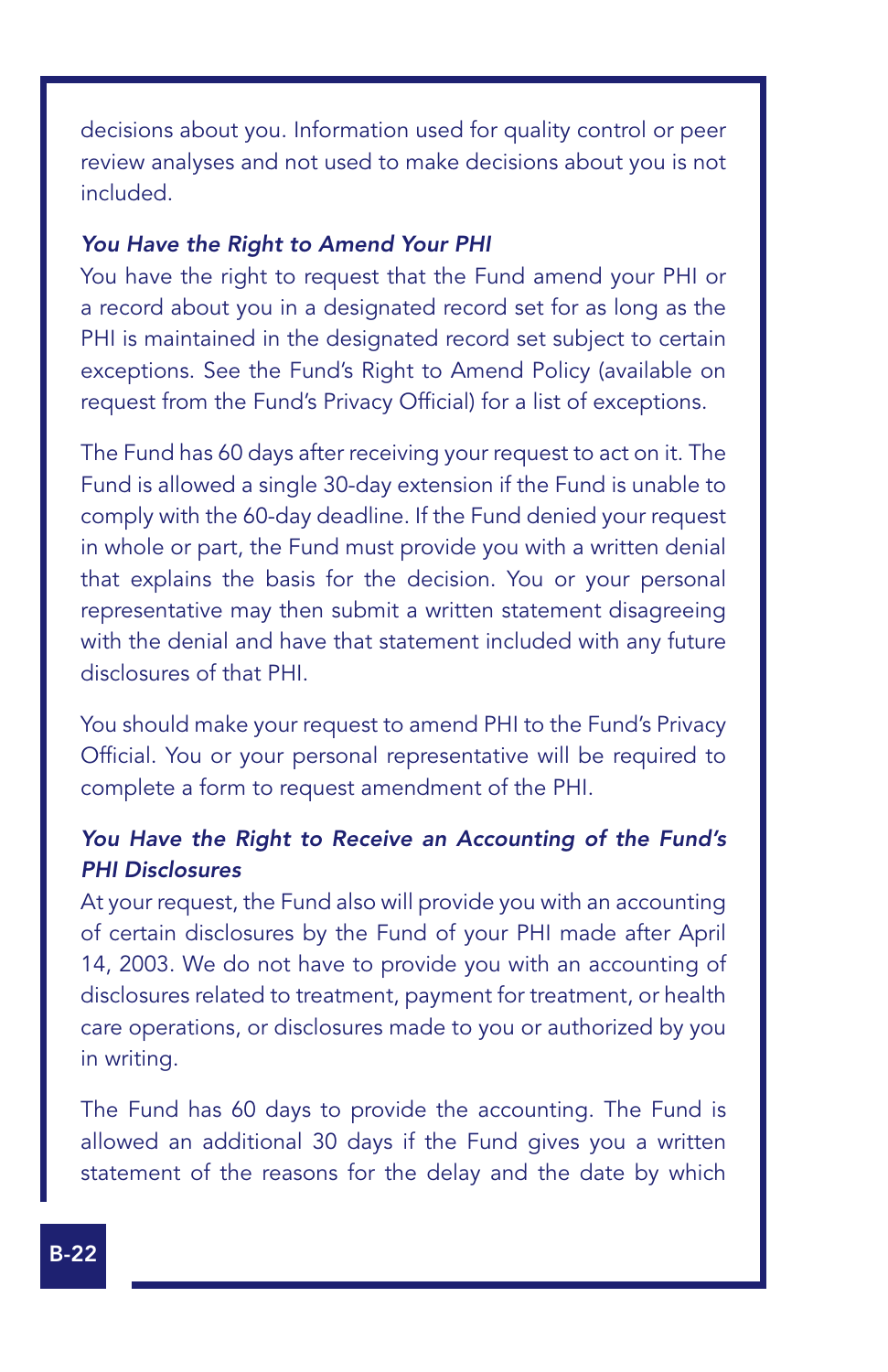the accounting will be provided. If you request more than one accounting within a 12-month period, the Fund will charge a reasonable, cost-based fee for each subsequent accounting.

#### *Your Personal Representative*

Ϊ

You may exercise your rights through a personal representative. Except as provided below in connection with parents of unemancipated minor children, your personal representative will be required to produce evidence of authority to act on your behalf before the personal representative will be given access to your PHI or be allowed to take any action for you. Proof of such authority includes a power of attorney for health care purposes, notarized by a notary public, a court order of appointment of the person as the conservator or guardian of the individual, or an individual who is the parent of a minor child.

The Fund retains discretion to deny access to your PHI to a personal representative to provide protection to those vulnerable people who depend on others to exercise their rights under these rules and who may be subject to abuse or neglect.

### Section 4: The Fund's Duties *Maintaining Your Privacy*

The Fund is required by law to maintain the privacy of your protected health information, provide you with certain rights with respect to your protected health information, provide you with a copy of this Notice of our legal duties and privacy practices with respect to your protected health information, and follow the terms of this Notice that is currently in effect. Furthermore, we are required to notify you if your protected health information has been breached.

This Notice is effective September 23, 2013, and the Fund is required to comply with the terms of this notice. However, the Fund reserves the right to change its privacy practices and this Notice, and to apply the changes to any PHI received or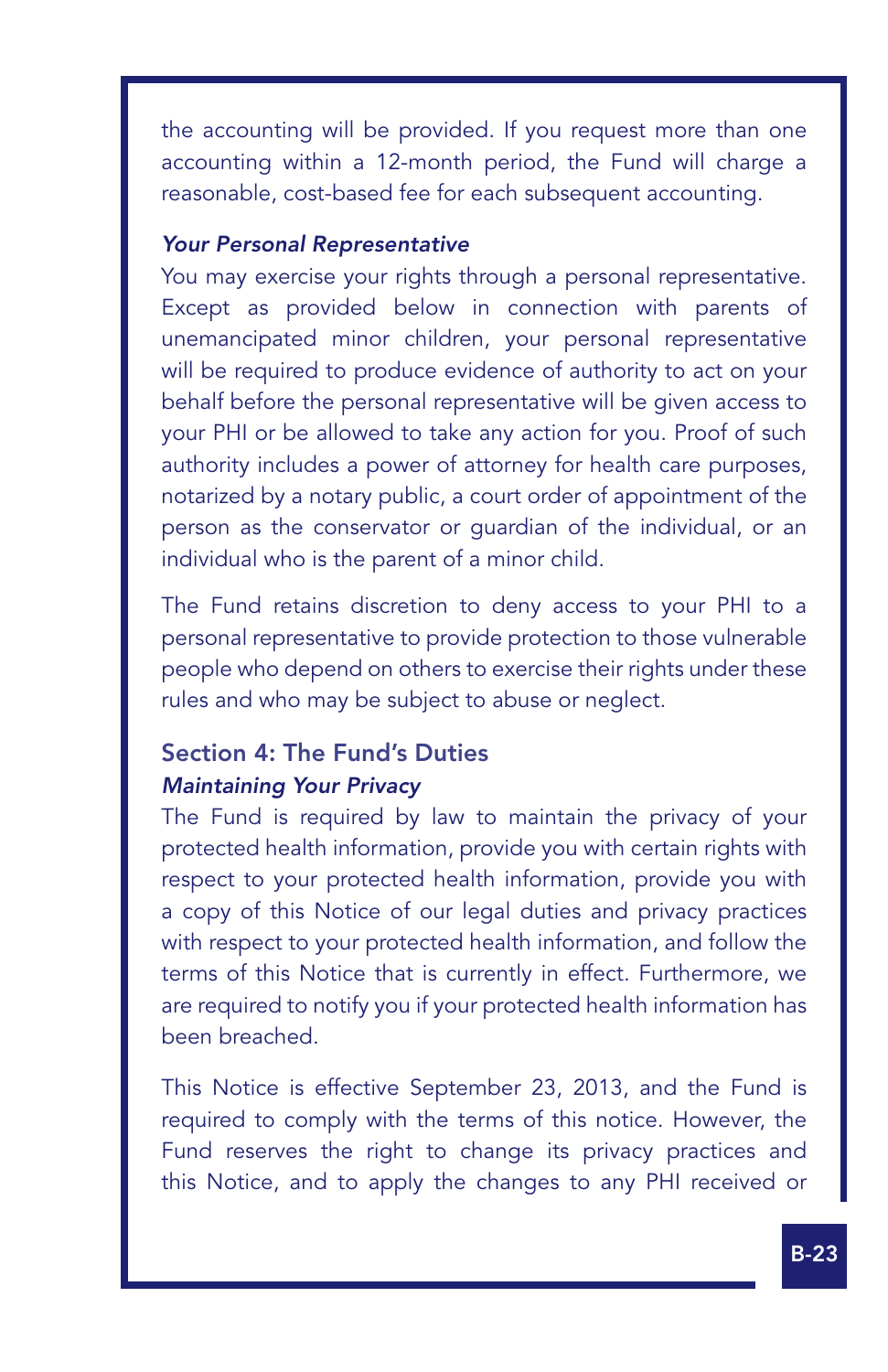maintained by the Fund prior to that date. If a privacy practice is materially changed, a revised version of this Notice will be provided to you and to all past and present participants and beneficiaries for whom the Fund still maintains PHI.

The Notice will be provided via mail to all named participants. Any other person, including dependents of named participants, may receive a copy upon request.

Any revised version of this Notice will be distributed within 60 days of the effective date of any material change to the Fund's policies on:

- The uses or disclosures of your PHI,
- Your individual rights,
- The duties of the Fund, or
- Other privacy practices stated in this notice.

*Disclosing Only the Minimum Necessary Protected Health Information* When using or disclosing PHI or when requesting PHI from another covered entity, the Fund will make reasonable efforts not to use, disclose or request more than the minimum amount of PHI necessary to accomplish the intended purpose of the use, disclosure or request, taking into consideration practical and technological limitations. However, the minimum necessary standard will not apply in the following situations:

- Disclosures to or requests by a health care provider for treatment,
- Uses or disclosures made to you,
- Disclosures made to the Secretary of the United States Department of Health and Human Services, pursuant to its enforcement activities under HIPAA,
- Uses or disclosures required by law, and
- Uses or disclosures required for the Fund's compliance with the HIPAA privacy regulations.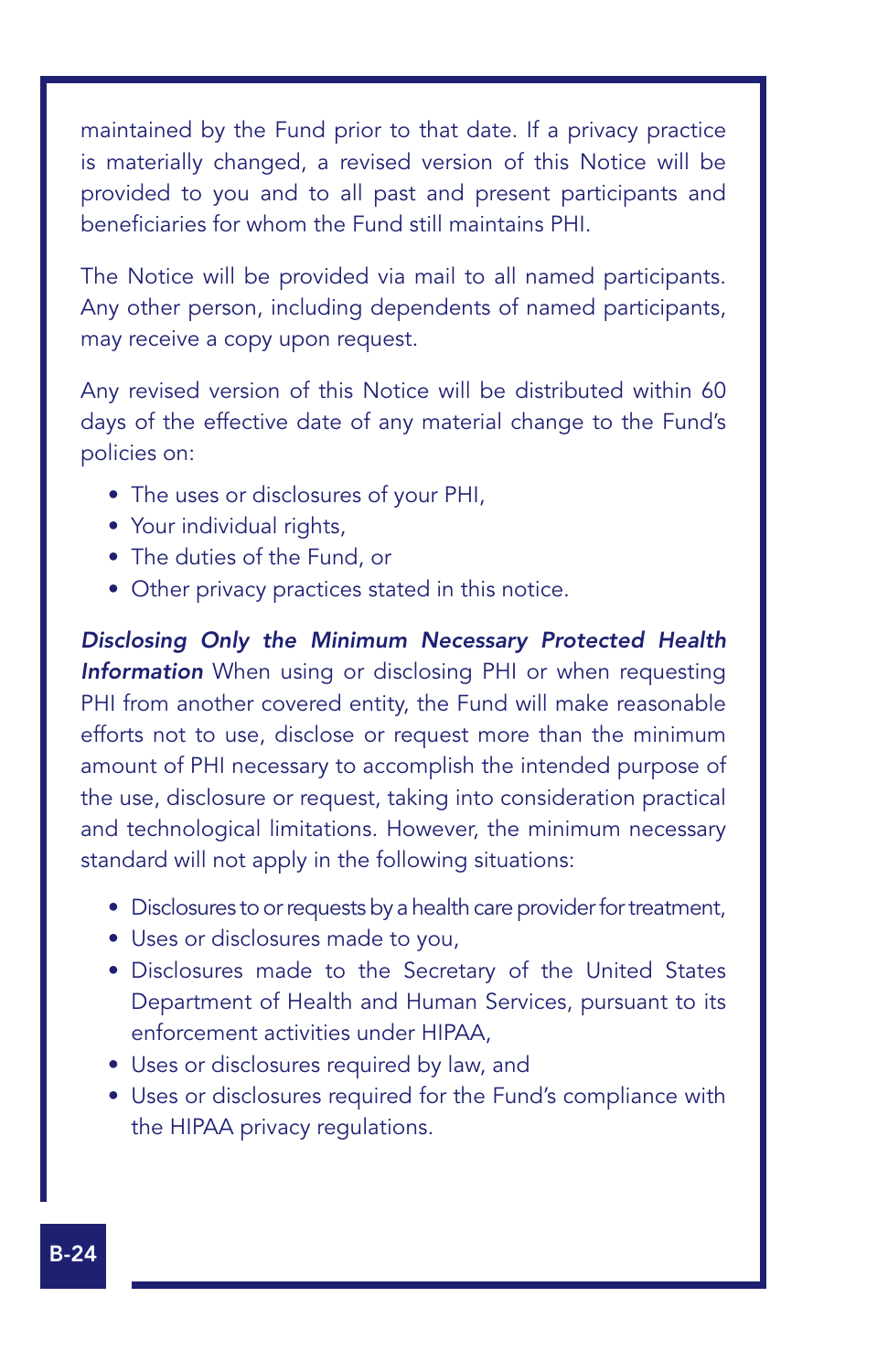This notice does not apply to information that has been de-identified. De-identified information is information that:

• Does not identify you, and

Ϊ

• With respect to which there is no reasonable basis to believe that the information can be used to identify you.

### Section 5: Your Right to File a Complaint

If you believe that your privacy rights have been violated, you may file a written complaint with the Fund in care of the Fund's Privacy Official. The Fund will not retaliate against you for filing a complaint. You may also file a complaint with:

> Office for Civil Rights U.S. Department of Health & Human Services Jacob Javits Federal Building 26 Federal Plaza, Suite 3312 New York, NY 10278

### Section 6: If You Need More Information

If you have any questions regarding this notice or the subjects addressed in it, you may contact the Privacy Official.

### Section 7: Conclusion

PHI use and disclosure by the Fund is regulated by the federal Health Insurance Portability and Accountability Act, known as HIPAA. You may find these rules at 45 Code of Federal Regulations Parts 160 and 164. This notice attempts to summarize the regulations. The regulations will supersede this notice if there is any discrepancy between the information in this Notice and the regulations.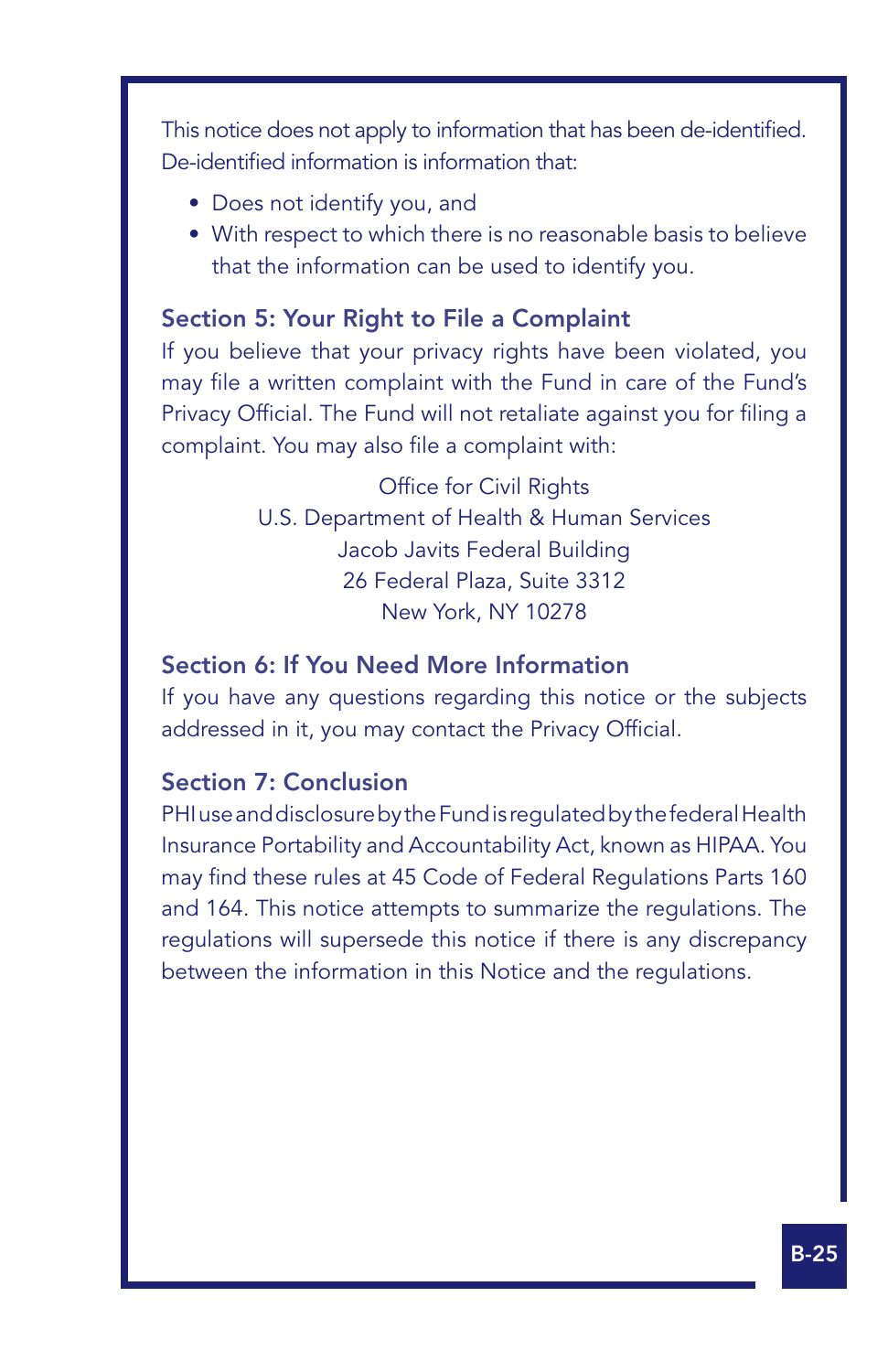### AMENDMENT OR TERMINATION OF BENEFITS

The benefits provided by the Welfare Fund may, from time to time, be changed, modified, augmented, or discontinued by the Board of Trustees. The Board of Trustees adopts rules and regulations for the payment of benefits and all provisions of this booklet are subject to such rules and regulations and to the Trust indenture, which established the Fund and governs its operations.

Your coverage and your dependent's coverage will stop on the earliest of the following dates:

- When the Fund is terminated
- When you are no longer eligible
- When there is a non-payment of the direct pay premiums
- When the City of New York or the quasi-public Agency, Authority, Board or Corporation ceases to make contributions on your behalf to the Fund
- Your dependents' coverage will terminate for the above reasons and also when they are no longer your Eligible Dependents.

Active member benefits under this plan have been made available by the Trustees and are always subject to modification or termination in the exercise of the prudent discretion of the Trustees. No person acquires a vested right to such benefits either before or after his or her retirement. The Trustees may expand, modify, or cancel the benefits for members, change eligibility requirements or the amount of the premiums, and otherwise exercise their prudent discretion at any time without legal right or recourse by an active member or any other person.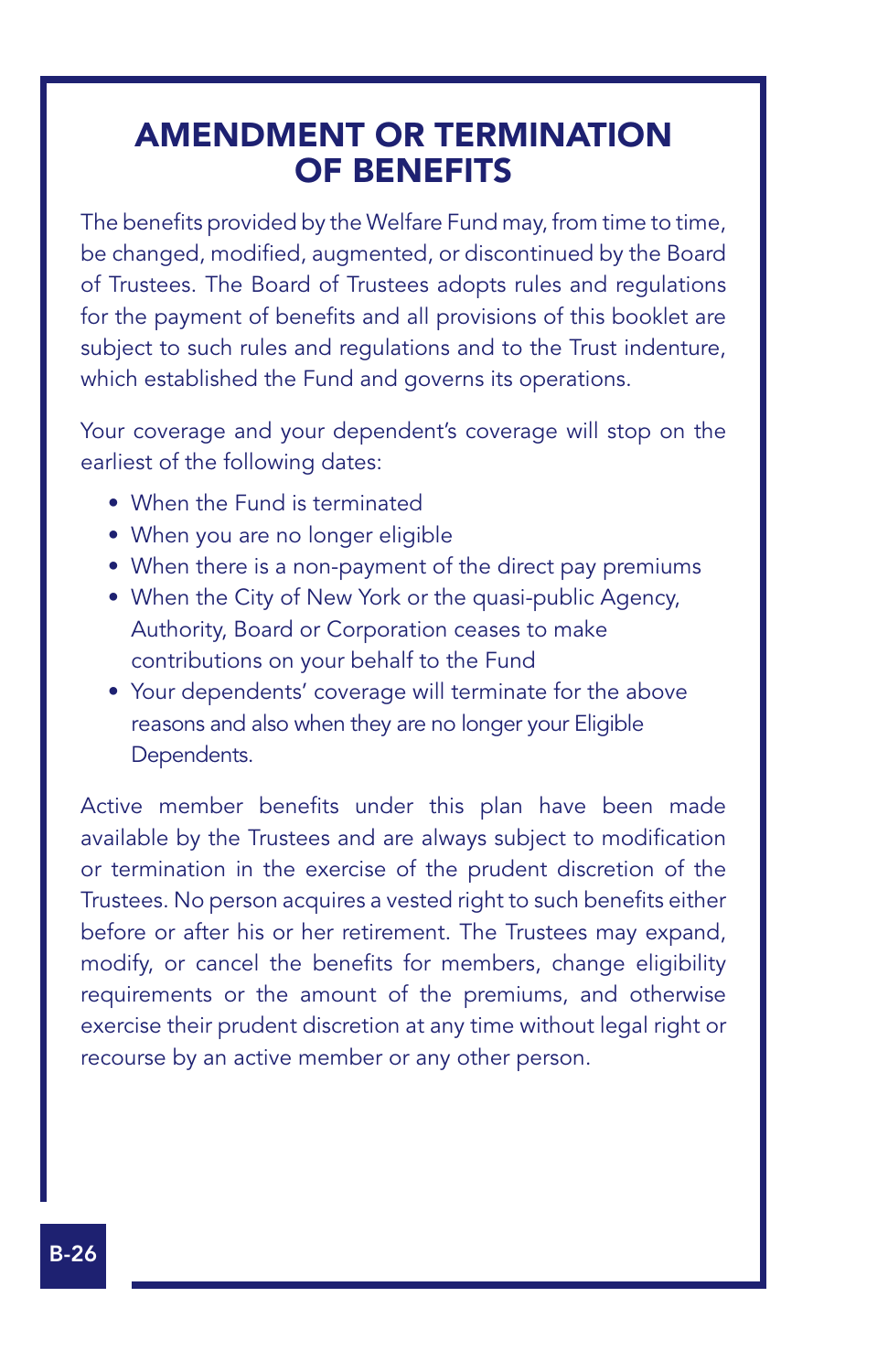## THIRD-PARTY REIMBURSEMENT/ SUBROGATION

Ϊ

If a covered member or eligible dependent is injured through the acts or omissions of a third party, the Fund shall be entitled — to the extent it pays out benefits — to reimbursement from the covered member or eligible dependent from any recovery obtained. Alternatively, the Fund shall be subrogated, unless otherwise prohibited by law, to all rights of recovery that the covered member or eligible dependent may have against such third party arising out of its acts or omissions that caused the injury. Subrogation means that the Fund becomes substituted in the injured person's place to pursue a claim for recovery against the third party. Fund benefits will be provided only on the condition that the covered member or eligible dependent agrees in writing:

- 1. To reimburse the Fund, to the extent of benefits paid by it, out of any money recovered from such third party, whether by judgment, settlement, or otherwise;
- 2. To provide the Fund with an assignment of proceeds to the extent of benefits paid out by the Fund on the claim and to cooperate and assist the Fund on seeking recovery. The Assignment will be filed with the person whose act caused the injuries, his or her agent, the court and/or the provider of services; and
- 3. To take all reasonable steps to affect recovery from the responsible third party and to do nothing after the injury to prejudice the Fund's right to reimbursement or subrogation, and to execute and deliver to the Fund Office all necessary documents as the Fund may require to facilitate enforcement of the Fund's rights and not to prejudice such rights.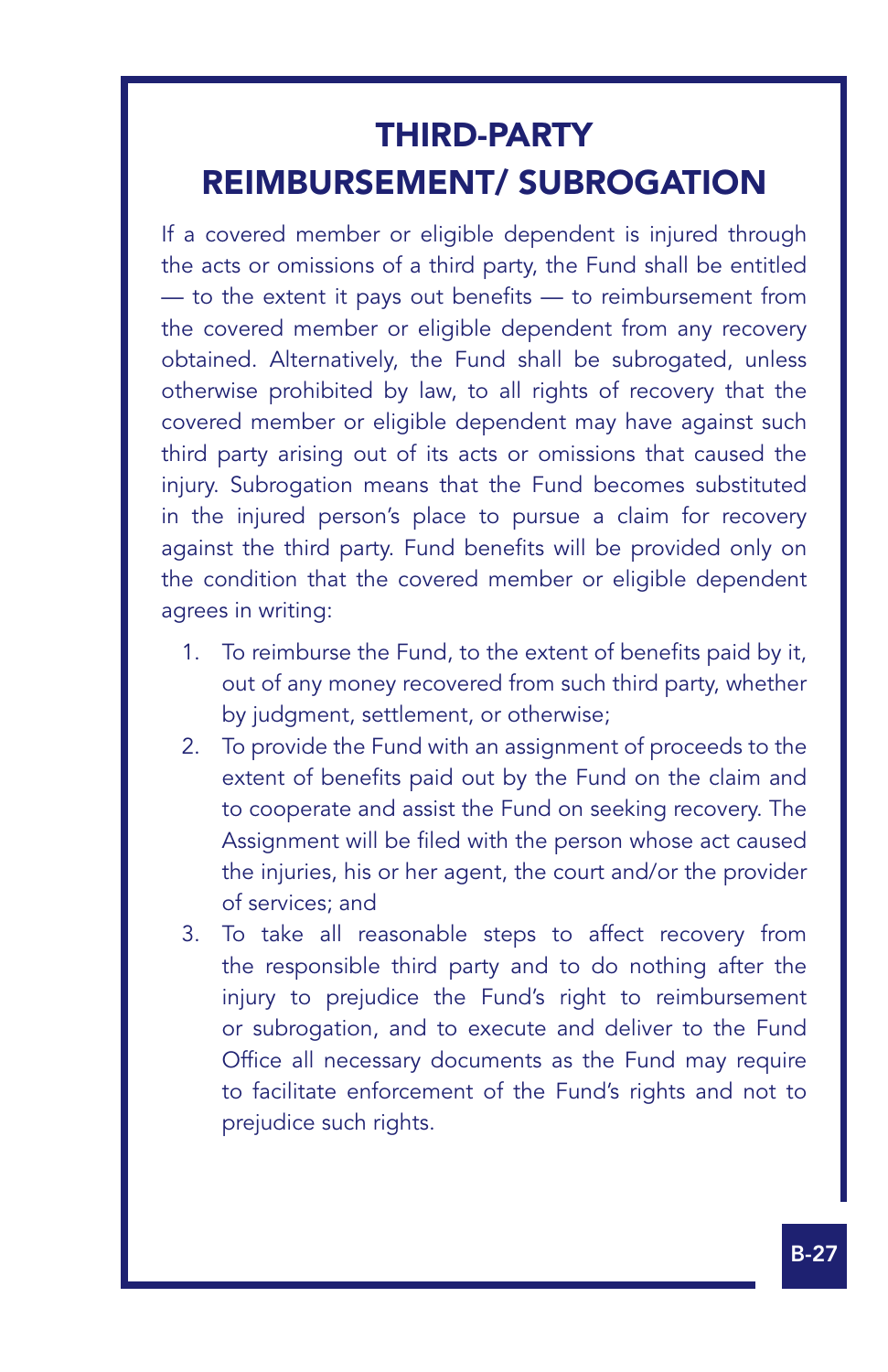### APPEAL PROCEDURE

You or your authorized representative may appeal the denial of a claim by:

- 1. A written appeal to the Board of Trustees that must be received by the Fund's office no later than 60 days after your receipt of the denial.
- 2. You may submit additional information and comments in writing that support your appeal.
- 3. Please attach a copy of the denial letter.

The Trustees will act on the appeal within a reasonable period of time and render their decision in writing, which shall be final and conclusive and binding on all persons.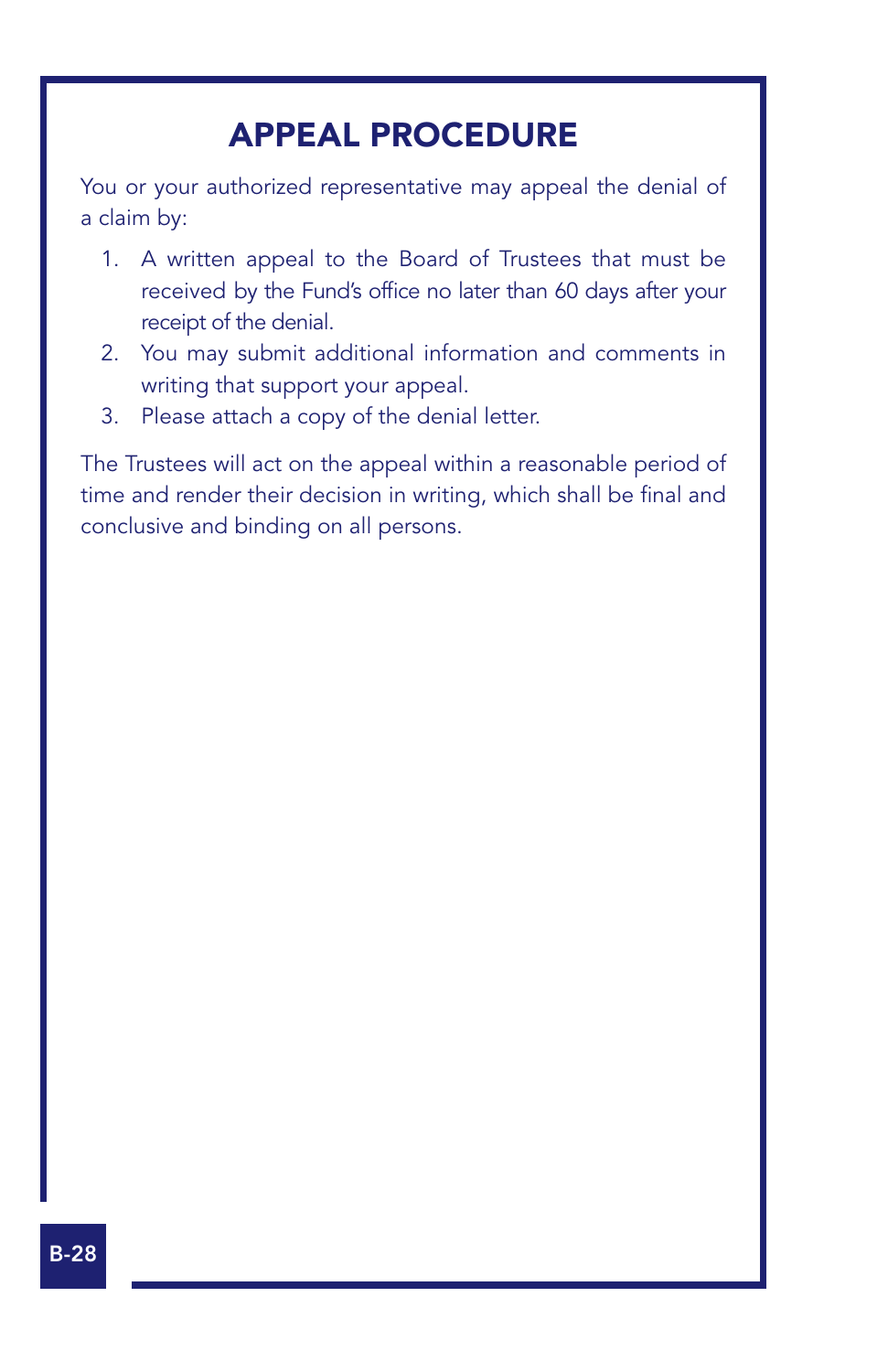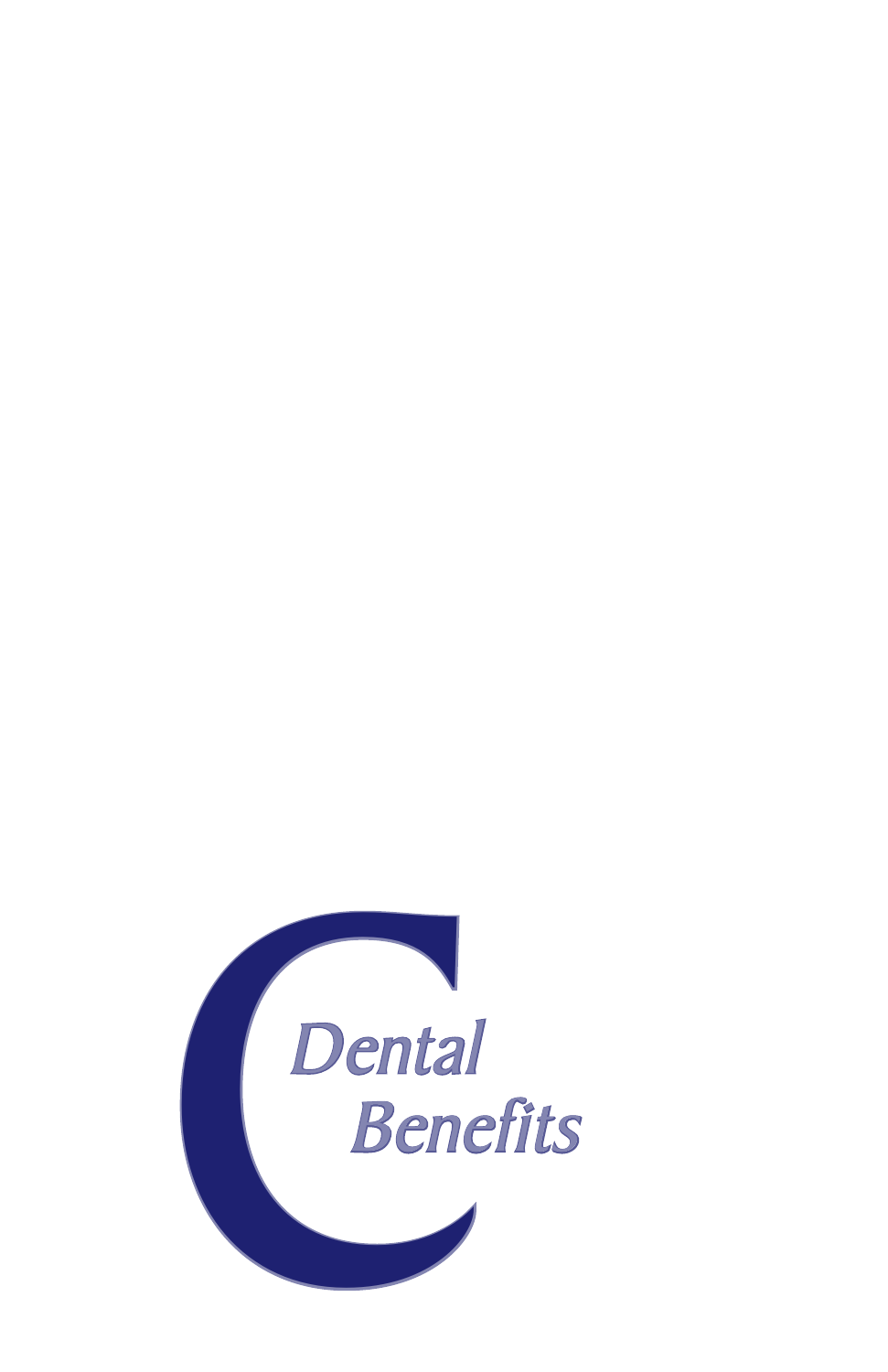# DENTAL BENEFITS

The Welfare Fund provides Comprehensive Dental Expense Benefits. This benefit is self-insured and is administered by a Third Party Dental Administrator. Comprehensive Dental Expense Benefits are provided for you and your Eligible Dependents.

### Who Is Eligible?

Ϊ

All Covered Members and Eligible Dependents are entitled to this benefit.

### How Do Comprehensive Dental Expense Benefits Work?

Comprehensive Dental Expense Benefits provide a scheduled reimbursement for expenses you have incurred for preventive, basic and major non-orthodontic dental services with no deductible requirement. Benefits are also provided for orthodontic services up to plan maximums.

### Schedule of Benefits

Your Comprehensive Dental Expense Benefits program pays a set amount for covered expenses that you may incur for preventive, basic, and major dental services up to a maximum benefit of \$2,000 per calendar year for each covered member and eligible dependent age 19 and older. Additionally, each covered member and eligible dependent will have a separate allowance per calendar year of up to \$600 maximum for any implant or implantrelated service. For the latest fee schedule, please contact the Fund Office.

For Pediatric Dental Services (Eligible Dependents under age 19), preventive and basic dental services are covered with no cap on services; however, a participating dental provider must be used.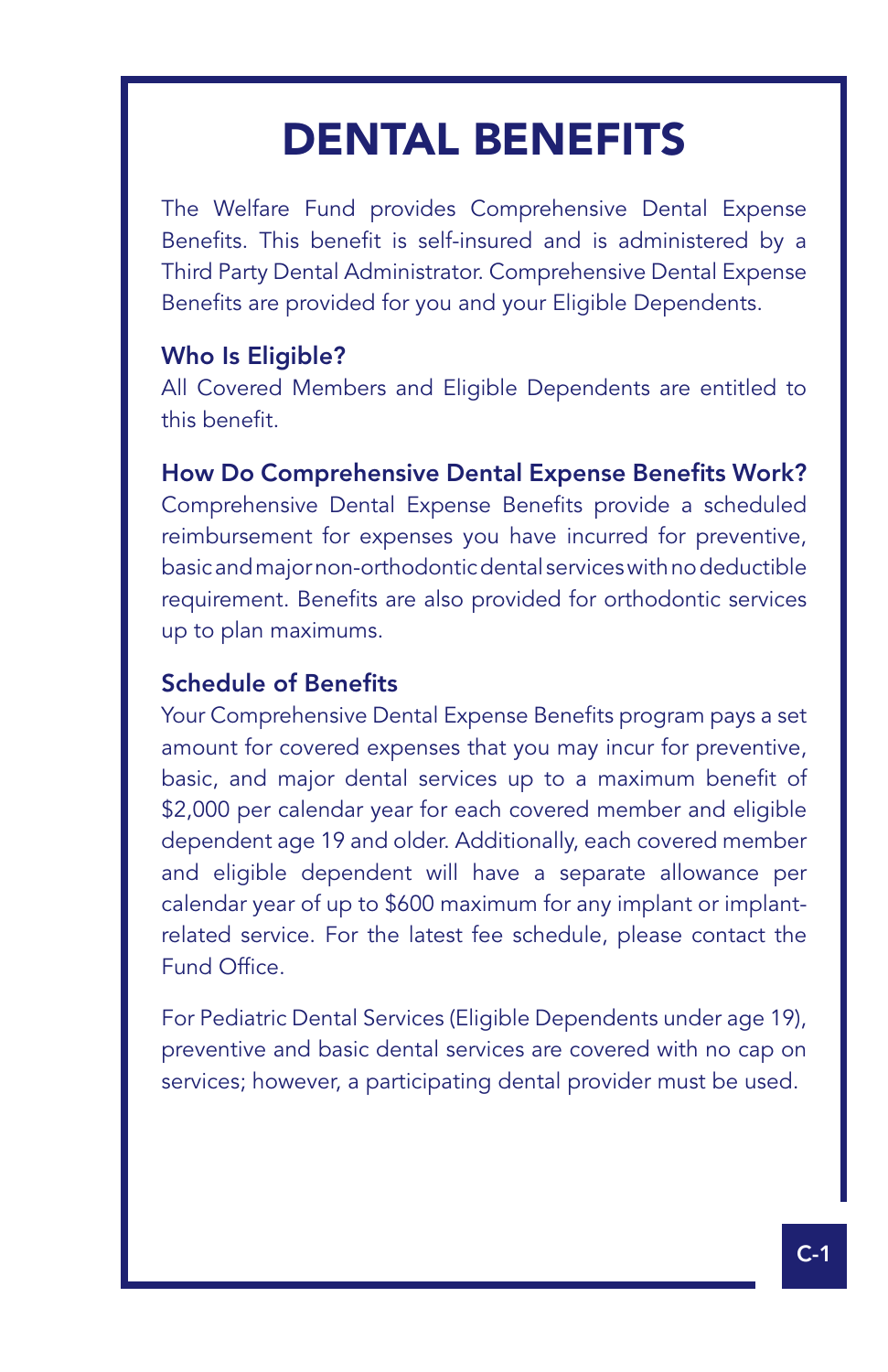### General Information

- 1. Pre-authorization is required for a procedure exceeding \$300. Claims for pre-authorization must be submitted to the Welfare Fund's Third Party Dental Administrator, along with the necessary x-rays. A pre-authorization is required for verification of the treatment plan as well as being informed of your potential out of pocket expenses.
- 2. The maximum allowance per calendar year is \$2,000 per covered member and Eligible Dependents age 19 and older for preventive, basic, and major dental services. Additionally, each covered member and eligible dependent will have a separate allowance per calendar year of up to \$600 maximum for any implant or implant-related service. Any amount over the plan maximum is the member's responsibility. Please be aware of the services your dentist plans to perform as well as his/her total fee.
- 3. If your spouse has other dental coverage, that is his/ her "primary coverage," please submit his/her claims to that plan first. When you receive the explanation of benefits ("EOB"), submit it to the Fund's Third Party Dental Administrator for coordination of benefits. "Primary coverage" for eligible dependent children will be determined by the parent whose birthday comes first in the calendar year.
- 4. When filling out the top portion of the dental claim form, please remember to either assign payment to yourself or your dentist. This is only necessary when being treated by an out of network dentist.
- 5. Remember, do not sign the bottom of a dental claim form until all services are completed.
- 6. Do not leave signed and pre-dated dental claim forms with your dentist.
- 7. Covered Members and their Eligible Dependents have the right to opt-out of the dental benefits by giving notice to the Fund Office.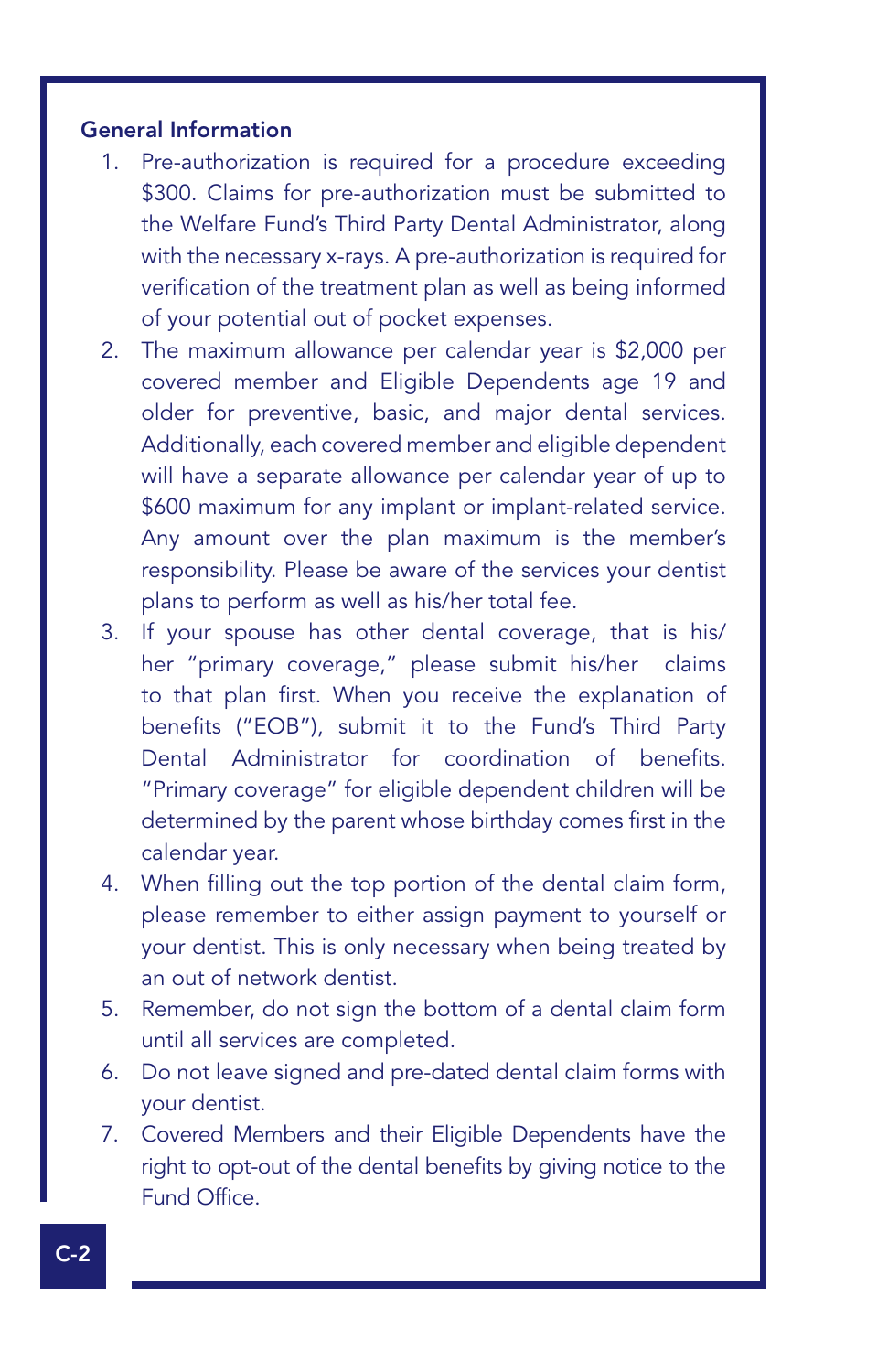### Orthodontic Benefit

### How Does The Orthodontic Benefit Work?

If you use an in-network provider, there is no out-of-pocket cost to you for covered services. If you use an out-of-network provider, please contact the Fund Office for current information.

### Who is Eligible for the Orthodontic Benefit?

Covered Members and their Eligible Dependents.

### What are Covered Orthodontic Expenses?

• The initial work-up

Ϊ

- The insertion of the initial appliance
- 20 consecutive visits

### What is the Lifetime Maximum Benefit?

There is a \$1,800 lifetime maximum for each covered member and eligible dependent age 19 and older.

For pediatric orthodontia (for Eligible Dependents under age 19), there is no cap for medically necessary orthodontia when a participating provider is used. If the orthodontia is not medically necessary or if a non-participating provider is used, then there is a \$1,800 lifetime maximum for each eligible dependent under age 19.

### Pre-Authorization

### What Is Pre-authorization?

When a dentist charges for any individual procedure that will amount to \$300 or more, dental services must be pre-authorized by the Fund's dental consultant before treatment is provided. X-rays must be included with treatment plans submitted for pre-authorization. Pre-authorization by the Fund's Third Party Dental Administrator is limited to the approval of the course of treatment proposed. It does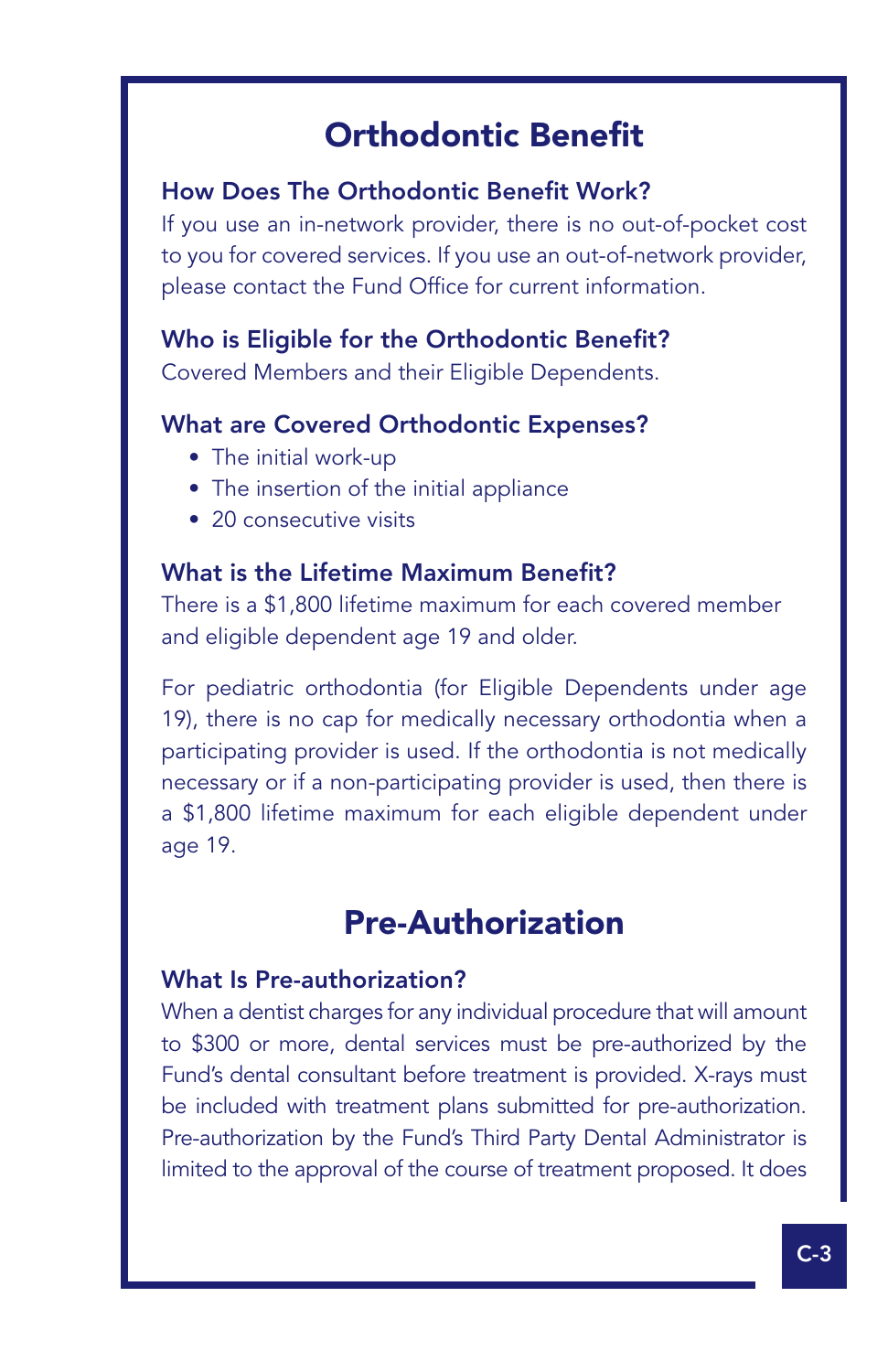not include approval of payment for services not covered under the dental plan, nor is it a determination of the patient's eligibility or of the amount to be paid under the Fund's dental schedule.

The covered member's or eligible dependent's dentist is required to submit x-rays and a treatment plan to the Fund's Third Party Dental Administrator no later than 30 days after the initial examination. A claim submitted for pre-authorization will be returned to the dentist indicating the pre-authorization decision. Your dentist should contact you upon his/her receipt of the EOB from the Fund's Third Party Dental Administrator.

The dentist may proceed to provide dental services as soon as the treatment plan has been authorized by the Fund. The Fund reserves the right to modify or deny payment of a procedure amounting to \$300 or more that have not been pre-authorized by the Fund before the beginning of treatment.

### Submitting a Claim

### How Do You Submit A Claim?

Claim forms are available at the Fund Office and on the Local 246 website, www.nyclocal246.org. The forms themselves provide instructions concerning proper filing. When you have a claim, you should promptly submit the completed claim form. Claims submitted more than one year after completion of dental services will be denied.

It may become necessary to require additional proof or information concerning a particular claim, and therefore, the Fund reserves the right to require such proof or information, including but not limited to any or all of the following:

- A dental chart showing the dental condition and/or work done before the treatment for which a claim is made.
- X-rays, lab or hospital reports.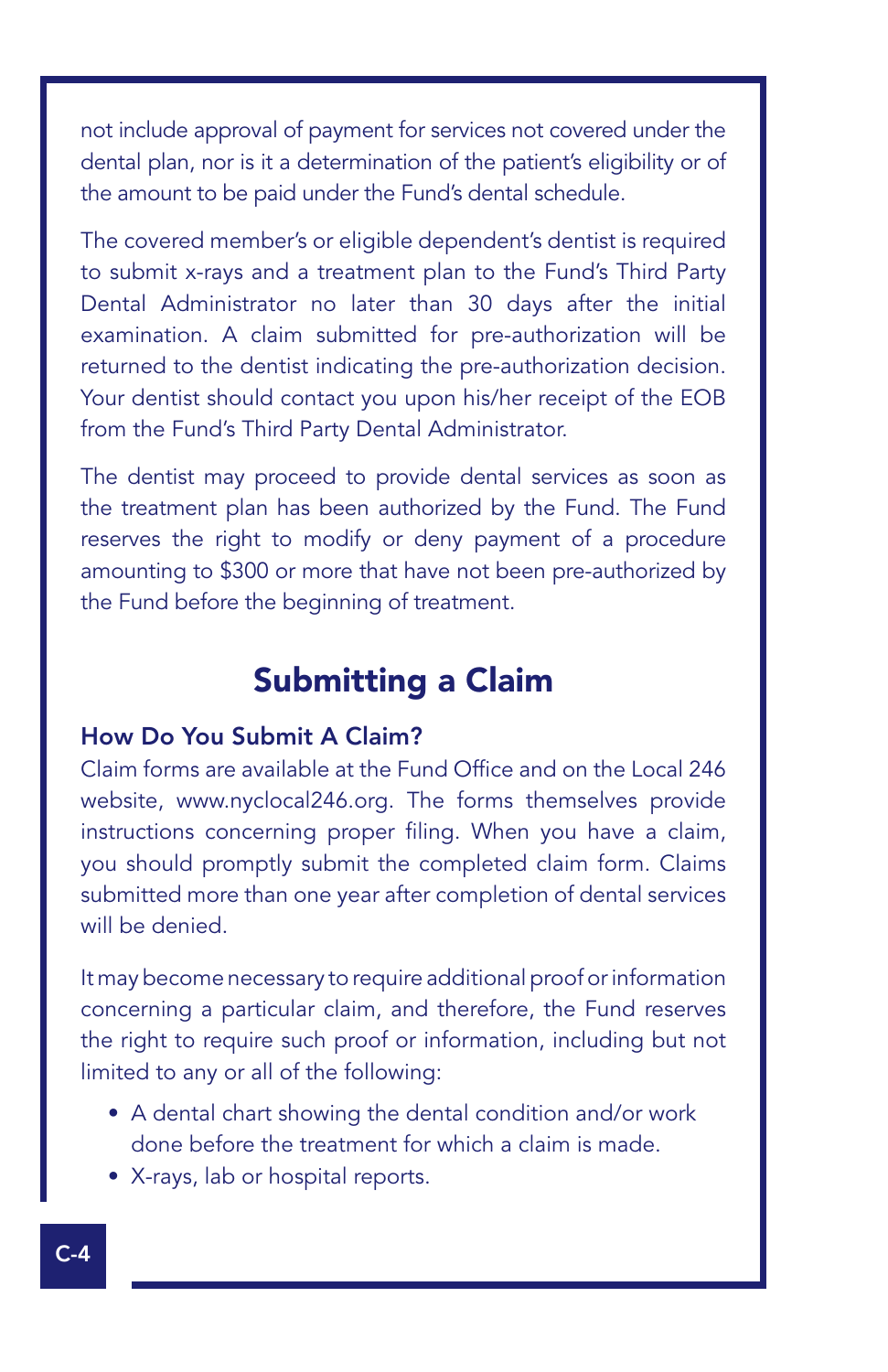- Cast molds or other evidence of the dental condition or treatment.
- Post-treatment examination of the patient, at the Fund's expense, by a dentist it selects.

### Alternate Benefit Provision

#### What Is An Alternate Benefit Provision?

Ϊ

When more than one dental course of treatment would provide suitable treatment, your benefits will be based on the treatment determined by the Fund's Third Party Dental Administrator to be best suited to your condition by accepted standards of dental practice. If two courses of treatment would both provide satisfactory results according to accepted standards of dental practice and one is less expensive than the other, the Plan will reimburse, within plan benefit limits, for the less expensive treatment.

### Participating Provider Organization (PPO)

### What is the Participating Provider Organization?

Participating Providers are dental care providers who have agreed to provide covered dental procedures at no out-of-pocket expense to Fund members and their Eligible Dependents. Payment for services rendered will be sent directly to a participating provider. These participating providers are credentialed by a credentials verification organization to ensure that they are properly licensed and qualified to provide dental care.

The Fund does not recommend the services of any particular provider. We have selected participants in the dental care panel because they have agreed to accept the Fund's fee schedule as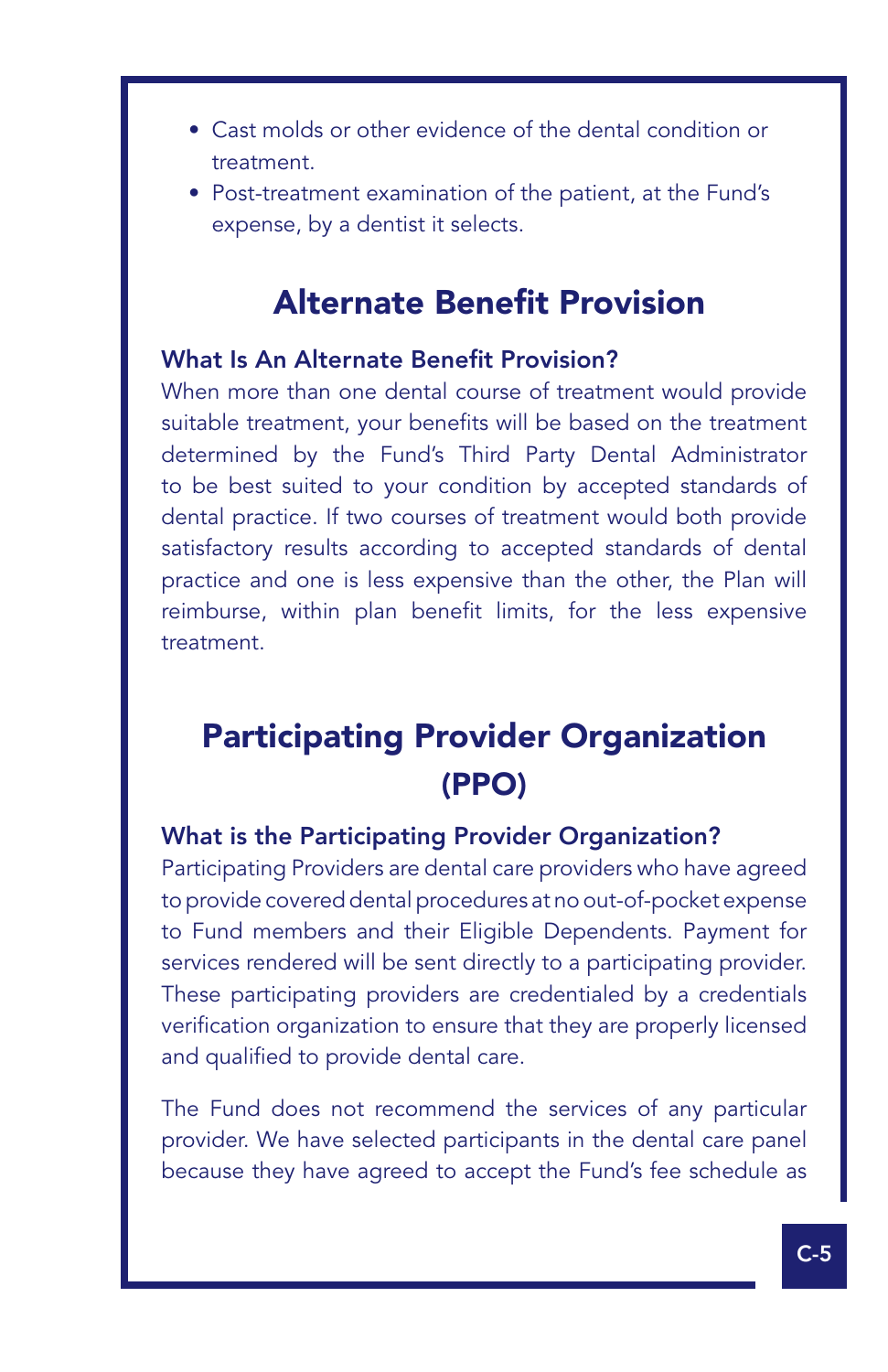payment in full for covered services. We have sought out providers who have treated Fund members in the past. However, you must not rely solely on our selection. Please visit any potential office before having work done to ensure that you will be comfortable at that office. Also, before making an appointment, verify that the dentist is still a Participating Provider Organization.

Please remember that Fund members and their dependents are still subject to annual and lifetime coverage limits as specified in the dental plan description. The only time you will have to make a payment is for procedures not covered, for procedures performed after you have reached the plan maximum, or for broken appointments.

If, for any reason you encounter any problems or irregularities with the services provided by a participating dentist, please contact the Fund Office.

Contact the Fund Office if you are charged for any covered service. Do not pay any such charge.

A listing of all the PPOs is available on the Local 246 website.

### Exclusions and Limitations

The following services are not reimbursed or covered by the Fund:

- 1. Services rendered for injuries or conditions that are compensable under Worker's' Compensation or Employer's Liability Laws; services that are provided by any Federal or State or local government agency, or are provided without cost to Covered Members and/or Eligible Dependents.
- 2. Services rendered or items furnished for any conditions, disease, ailment, or injury occurring while the covered member and/or eligible dependent is on active duty during military service, or for services or items provided under the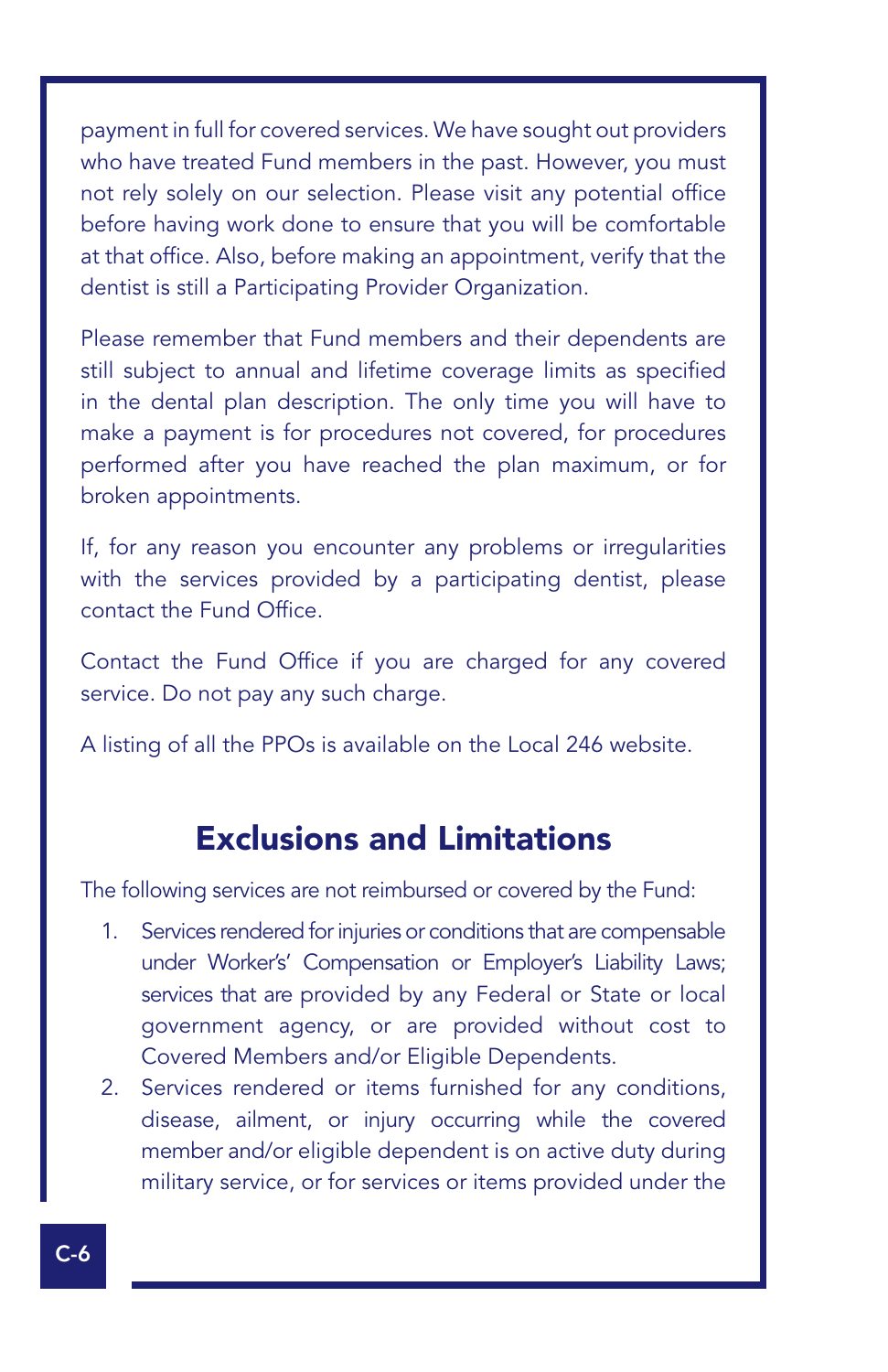laws of the United States of America, or of any state of the United States, or of any foreign country, or of any political subdivision of any of the foregoing.

Ϊ

- 3. Surgical procedures to correct congenital or developmental malformations, and procedures, appliances or restorations for cosmetic purposes or to increase vertical dimension, treat temporomandibular joint dysfunction, restore occlusion or restore tooth structure lost by attrition.
- 4. Dental services rendered prior to the date the person became eligible for such services under this plan, or after the date on which coverage ends.
- 5. Analgesics (such as nitrous oxide) or other euphoric or prescription drugs.
- 6. Periodontal splinting and/or crown and bridgework used in conjunction with periodontal splinting, including multiple abutments.
- 7. Procedures primarily for the purpose of plaque control (except prophylaxis), oral hygiene or dietary instructions.
- 8. Sealants and bases, cosmetic bonding, or procedures of an experimental nature.
- 9. Replacement of lost or stolen appliances.
- 10. Any services or items which are determined by the plan's Third Party Dental Administrator not to be a necessary service or item in connection with the condition, disease or injury for which the Covered Member is being treated.
- 11. Services or items rendered by a family member, or treatment covered or provided under terms of a benefit plan issued by another insurance company, benefit plan or dental facility.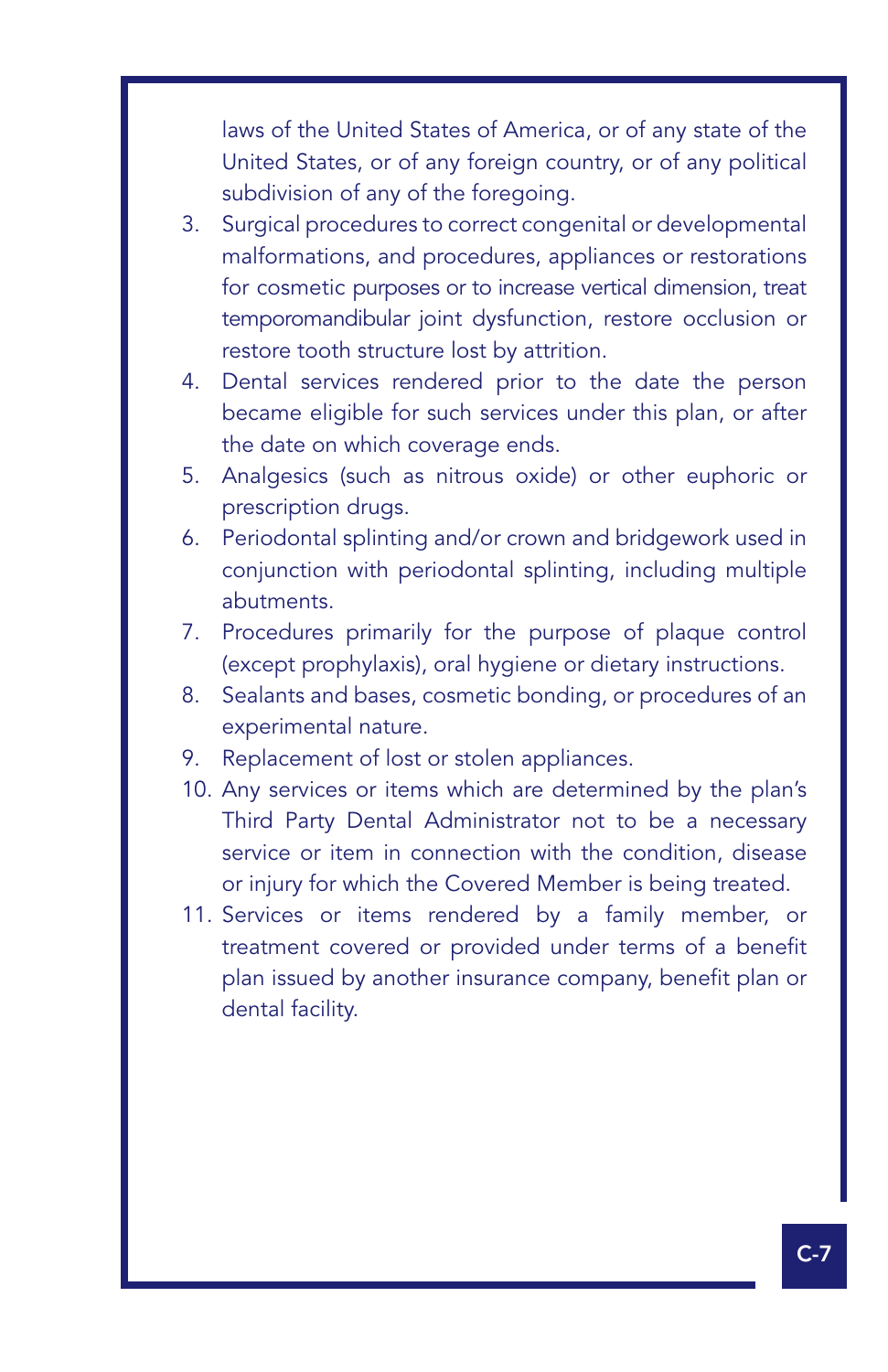#### Coverage is subject to the following limitations:

#### Diagnostic and Palliative

- 1. Examinations will be provided only once in a six (6) month period. Complete mouth radiograph series will be provided only once in a three (3) year period, unless special need is shown. Supplementary bitewing radiographs are provided upon request, but no more than once every six (6) months.
- 2. Palliative treatment is not covered when rendered on the same day as other treatment.

#### Preventive and Periodontal

1. Prophylaxis and scalings will be provided twice in any 12-month period.

#### Restorative and Prosthetic

- 1. Benefits are allowed for one restoration per tooth, regardless of the number of restoration combinations actually placed.
- 2. Reconstruction: Replacement of inlays, onlays, crowns and bridges will be made only after five years have elapsed following insertion under this or any other prior program.
- 3. Replacement will be made of an existing denture only if it is unsatisfactory and cannot be made satisfactory. Services that are necessary to make such appliances satisfactory will be provided in accordance with the contract. Prosthodontic appliances, including abutment crowns, will be replaced only after five years have elapsed following any prior provision of such appliances under any prior dental plan.
- 4. If, in the provision of Prosthodontic Services, the covered member and the dentist decide on personalized restorations or employ specialized techniques as opposed to standard procedures, the plan will cover only the standard procedure and the covered member is responsible for any difference in cost.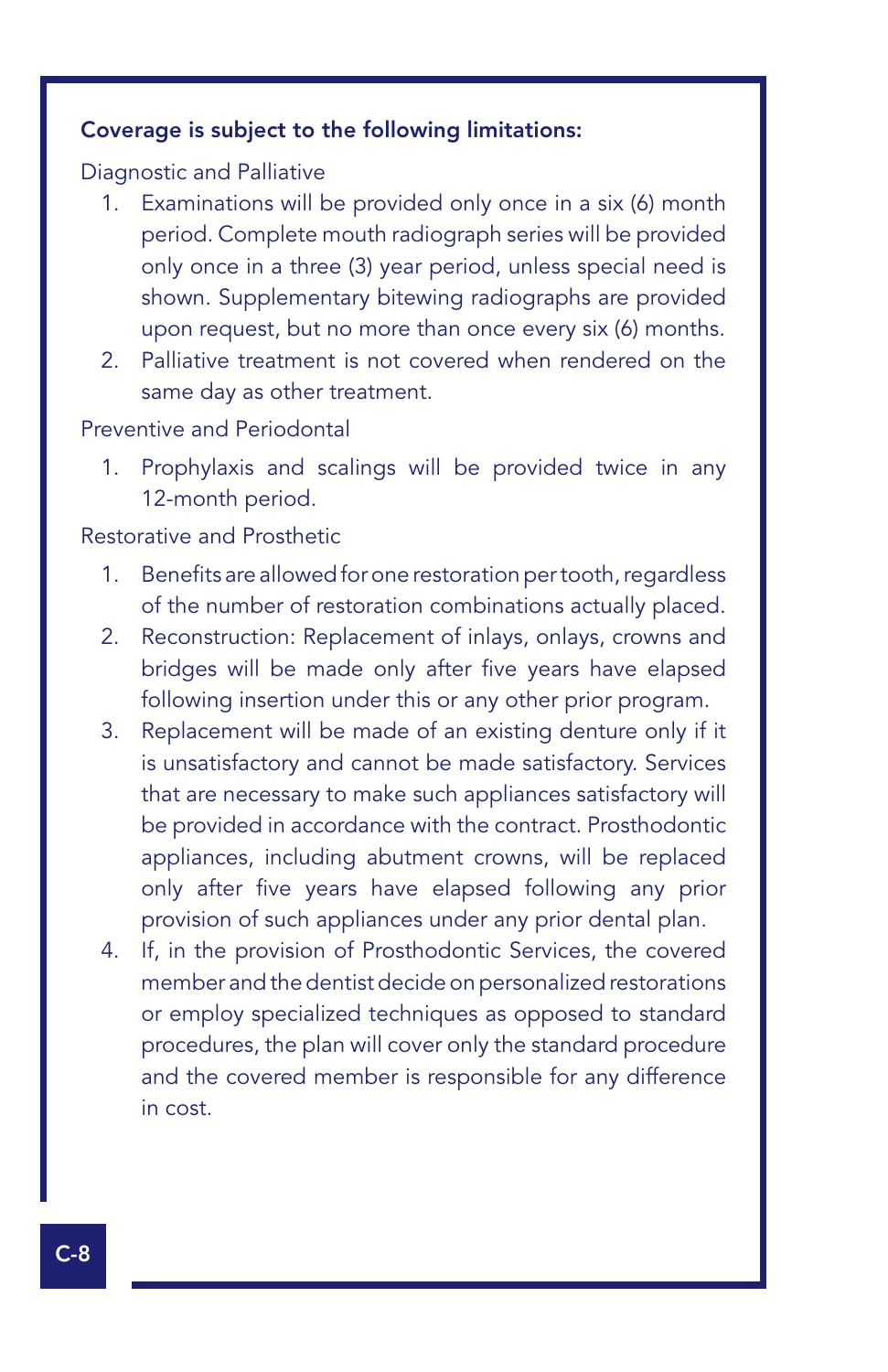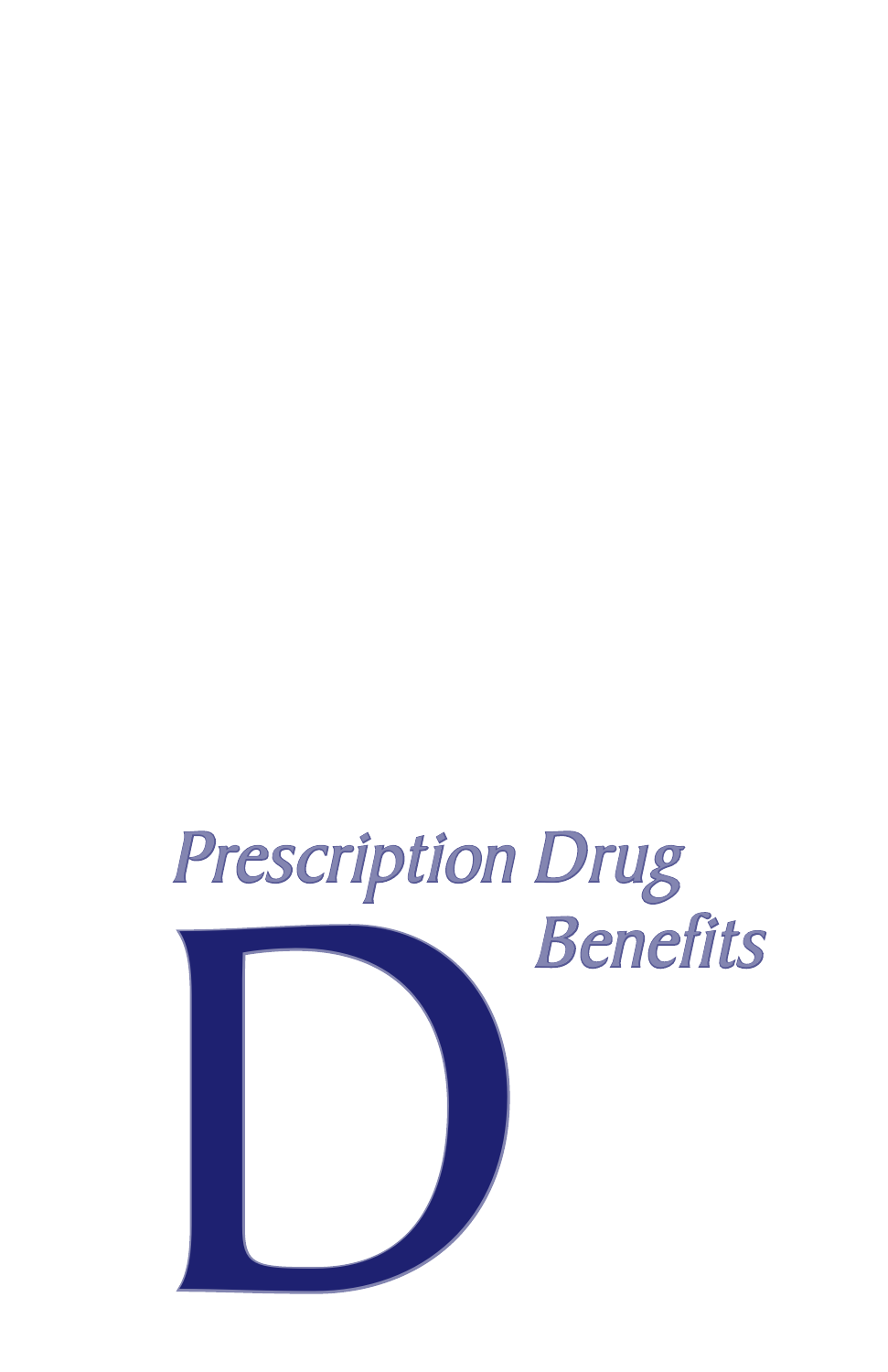# PRESCRIPTION DRUG **BENEFITS**

### Who is Eligible?

Ϊ

All Covered Members and their Eligible Dependents.

### What is the Benefit?

This is a self-insured benefit provided by the Fund through its prescription benefit manager ("PBM"). Every covered member is issued a prescription drug card that will certify their and their Eligible Dependents' eligibility at participating pharmacies.

### Participating Pharmacy Program

The following co-pays apply for drugs (except asthma drugs; see "Asthma Drugs" section below) purchased at a participating retail pharmacy:

- \$10 for generic
- \$20 for brand name with no generic substitution available (also known as "preferred brand name")
- 100% co-payment for non-preferred brand-name

No deductible for covered drugs (there is a deductible for asthma drugs; see "Asthma Drugs" section below). The following co-pays apply for drugs (except Asthma Drugs; see "Asthma Drugs" section below) purchased from the PBM's mail order pharmacy (up to a 90-day supply):

- \$10 for generic
- \$30 for preferred brand
- 100% co-payment for non-preferred brand name

Should you insist on receiving a brand name medication when a generic equivalent is available, you will be required to pay the difference between the cost of the brand name medication and the generic equivalent, plus the \$20 co-payment. As this can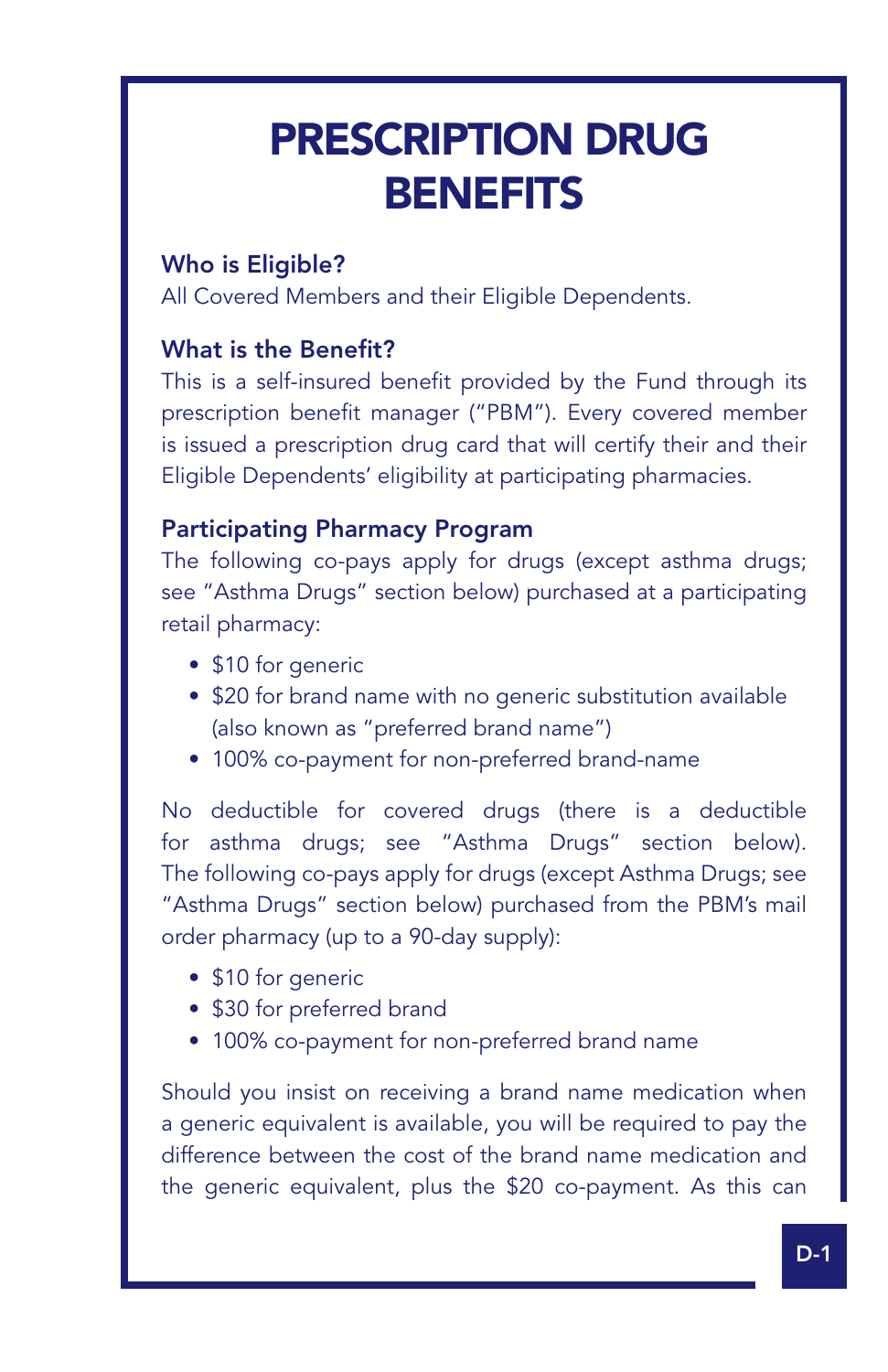be very costly to you, we suggest that you thoroughly discuss generic medications with your physician.

Certain types of medications are subject to a Step Therapy Program. Contact the PBM to determine which medications are affected.

The drugs requiring Fund payment must be prescribed by a doctor, dentist, or physician licensed in the state in which the treatment is given and dispensed under the Rx number of a licensed pharmacist.

This benefit covers:

- Prescriptions that require compounding.
- Prescriptions that require legend drugs (drugs that by law cannot be dispensed by a pharmacy without a prescription).

### Asthma Drugs

There is a \$100 annual deductible per each covered individual (covered member and each eligible dependent) for all asthma drugs.

The Fund covers all asthma drugs previously covered by the NYC PICA program, with the following deductibles and co-payments:

The following co-pays apply for asthma drugs purchased at a participating retail pharmacy:

- \$10 for generic
- \$25 for preferred brand name
- 100% co-payment for non-preferred brand name

The following co-pays apply for asthma drugs purchased from the PBMs mail order pharmacy (up to 90-day supply):

- \$20 for generic
- \$50 for preferred brand name
- 100% co-payment for non-preferred brand name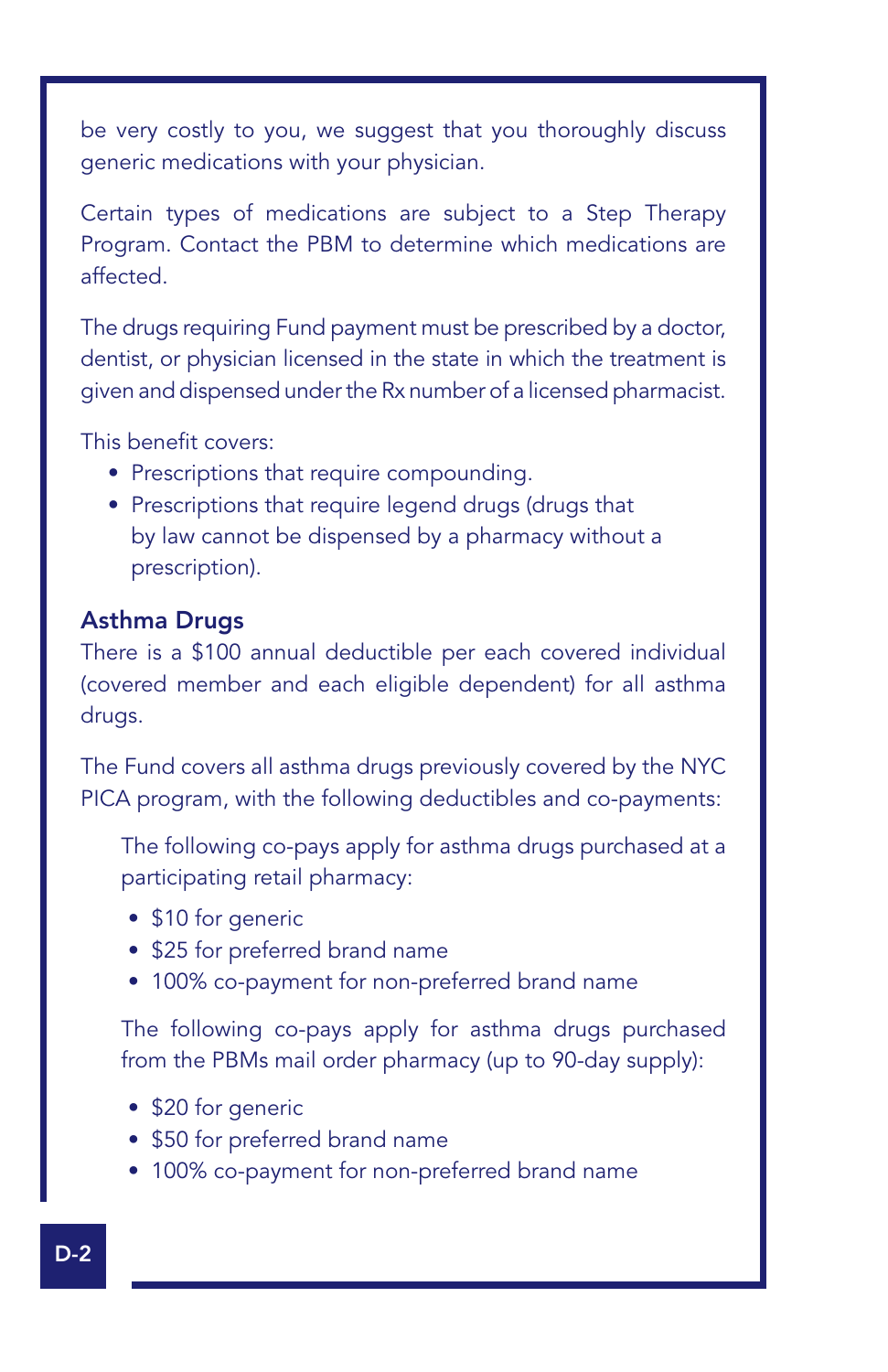Those individuals who begin taking Psychotropic and Asthma ("P&A") drugs on or after July 15, 2005, will be required to participate in a Step Therapy Program. The program is designed for individuals who take prescription drugs regularly to treat an ongoing medical condition, such as asthma. The program will help reduce the cost for these expensive medications by requiring the use of generic drugs before brand name drugs. Additional information will be provided regarding this program.

### What is Not Covered by this Benefit?

Ϊ

- Prescriptions other than for maintenance medications may not exceed a 30-day supply
- One refill may be authorized by the doctor
- Drugs that may be purchased without a prescription are not covered (even if prescribed and dispensed in the manner outlined above)
- Allergens, antigens and other prescription drugs purchased from a laboratory or physician directly are not covered
- Insulin or prescription with specified dosage no injectables or companion implements
- Injectables are not covered
- Drugs for a course of treatment where injectable medication for the same medical condition could otherwise be prescribed and/or is available are not covered
- Growth hormones
- Dietary supplements
- Fertility drugs
- Charges for the administration or injection of any drug
- Prescriptions that an eligible person is entitled to receive without charge from any Workers' Compensation case
- • Drugs labeled "caution limited by Federal Law to investigational use" or experimental drugs even though a charge is made to the individual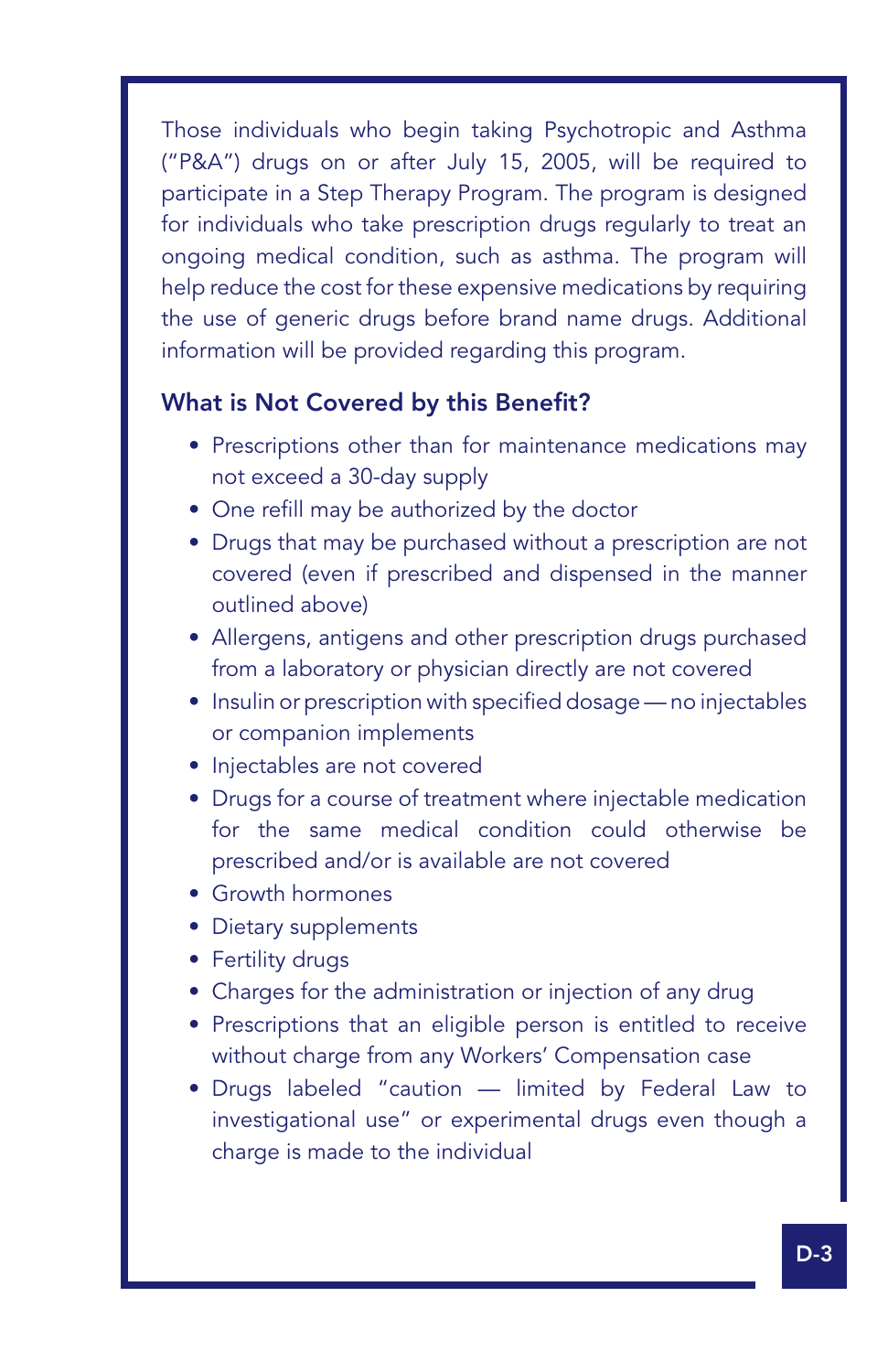- Immunization agents, biological sera, blood or blood plasma
- Medication that is to be taken or administered to an individual, in whole or in part, while he/she is a patient in a licensed hospital, rest home, sanitarium, extended care facility, convalescent hospital, similar institution that operates on its premises or allows to be operated on its premises, a facility for dispensing pharmaceuticals
- • Minoxidal topical solution
- The use of Retin A as a treatment for photo aging (wrinkles)
- Drugs containing nicotine or other smoking deterrent medications
- Medications for erectile dysfunction
- Experimental drugs and drugs being used for off-label uses
- • Immunosuppressants
- Medications for cosmetic purposes
- New drugs that arrive on the market unless first approved by the Trustees
- Medications otherwise covered by your City health plan

For a complete list of excluded medications, please contact the Fund Office.

#### Can I Choose a Non-Participating Pharmacy?

If a non-participating pharmacy is used, you will be reimbursed based on the contract rate the Fund would have been charged had you used a participating pharmacy, minus your co-payment and/or deductible. In order to file your claim for reimbursement, contact the Fund office at 212.233.0616 to obtain a prescription reimbursement form.

Please make sure your submission includes the name of the drug, the date it was issued, the Rx number, the dosage, the name of the pharmacy, the cost of the drug, the Covered Member's name, social security number and dependent information is necessary.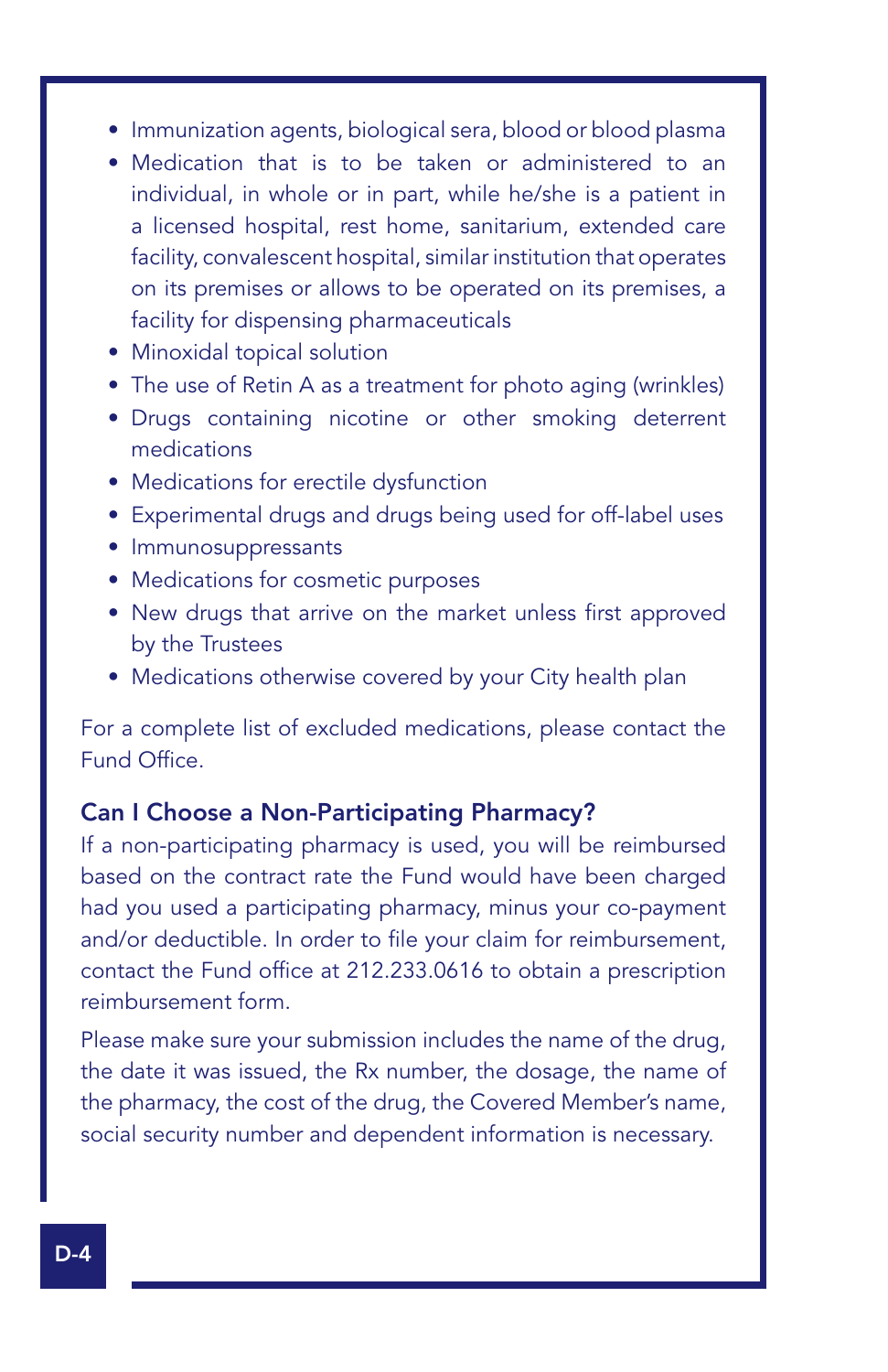### How Do You Obtain Chronic or Maintenance Medication?

Ϊ

If you are on chronic or maintenance medication, you should obtain your medication directly from the Fund's PBM. Have your doctor send your prescription electronically directly to the Fund's PBM. To verify the co-payment required, please call the Fund's PBM. The Fund's PBM will then send the prescribed medication to you.

Using the mail order program enables you to obtain 90-day supplies of your medication. You may receive three refills for a maintenance medication. After, you must obtain a new prescription from your physician.

The Fund will cover your initial 30-day prescription for maintenance medication and up to one refill at a retail pharmacy. Thereafter, all refills must be obtained through the Fund's mail order program.

If you require maintenance medication, please remember that in order to save money for yourself and the Fund, use the mail order program when ordering maintenance prescription drugs for 90 days. Also, remember to enclose your co-pay and your original prescription in the envelope when ordering so you can receive prompt service from the Fund's Pharmacy Benefit Manager.

### How Do I Enroll For This Benefit?

All eligible members are enrolled by the Fund Administrator. The Fund's PBM is then notified to issue a prescription drug I.D. card. If you wish to add a dependent through marriage, birth or adoption, please notify the Fund office immediately so a new card can be issued and your dependents will be covered for this benefit.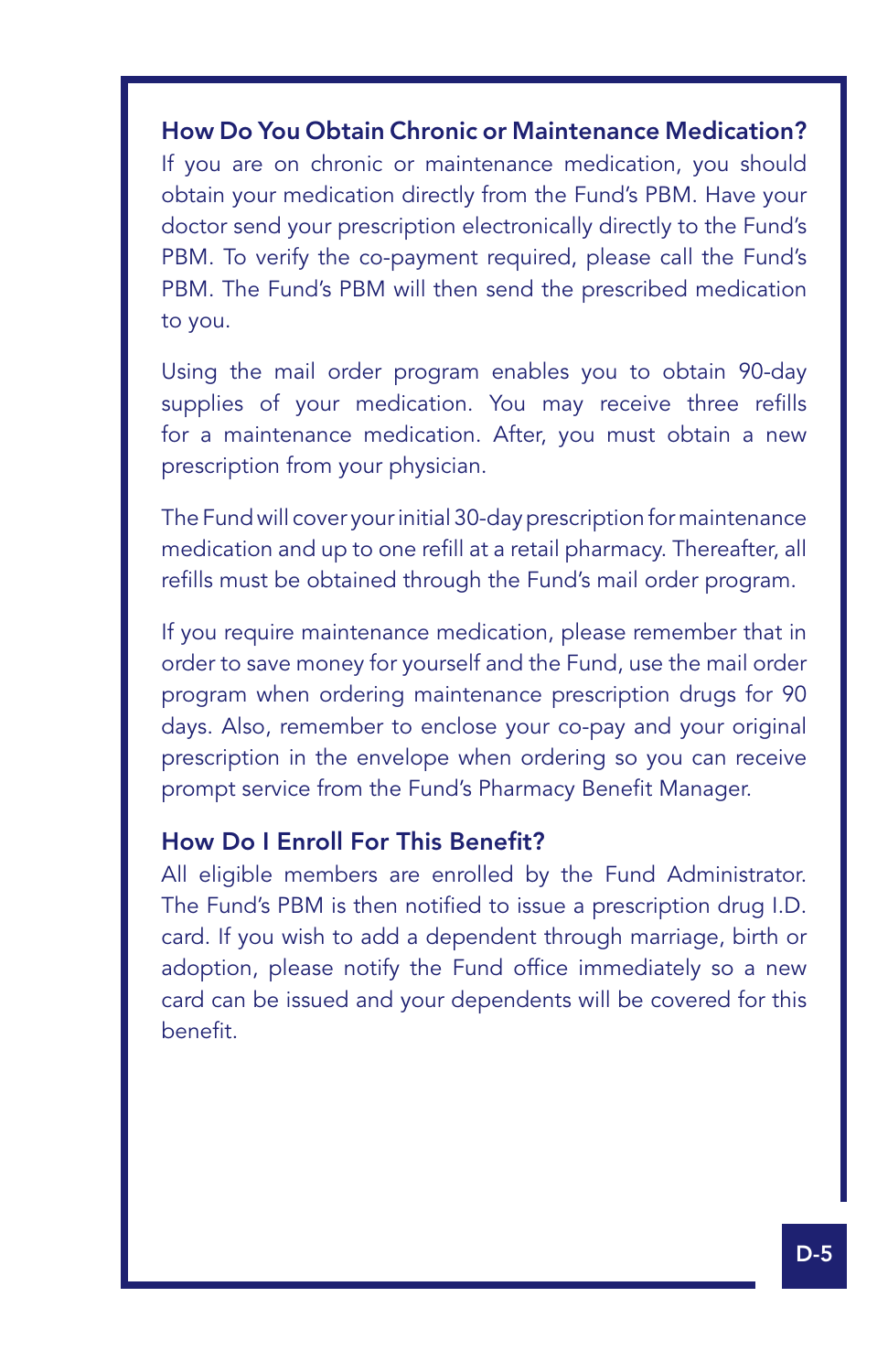### What Happens When I Retire?

When an active member retires, both the member and his/her covered dependents will be immediately covered by the New York City SEIU Local 246 Retirees Welfare Benefits Fund and subject to its rules. Please note that the benefits under this Plan differ from the benefits offered under the Retirees Welfare Benefits Fund (i.e. prescription drugs, orthodontics), so please carefully review both Plans and call the Fund Office with any questions. For the remainder of the calendar year in which the member retired, all prescription drug plan utilization, while active, will be applied to the annual maximum established in the retiree plan.

#### Is Generic Substitution Required?

Yes. If a brand name medication has a generic substitution available, the Fund will cover the cost of the generic medication only.

Waivers of the generic substitution requirement will only be provided subject to a request by a physician. All physician requests for generic waivers must be submitted directly to the Fund's PBM for review. If a waiver is granted, you will be responsible for paying the brand name co-pay, plus the cost difference between the generic and the brand.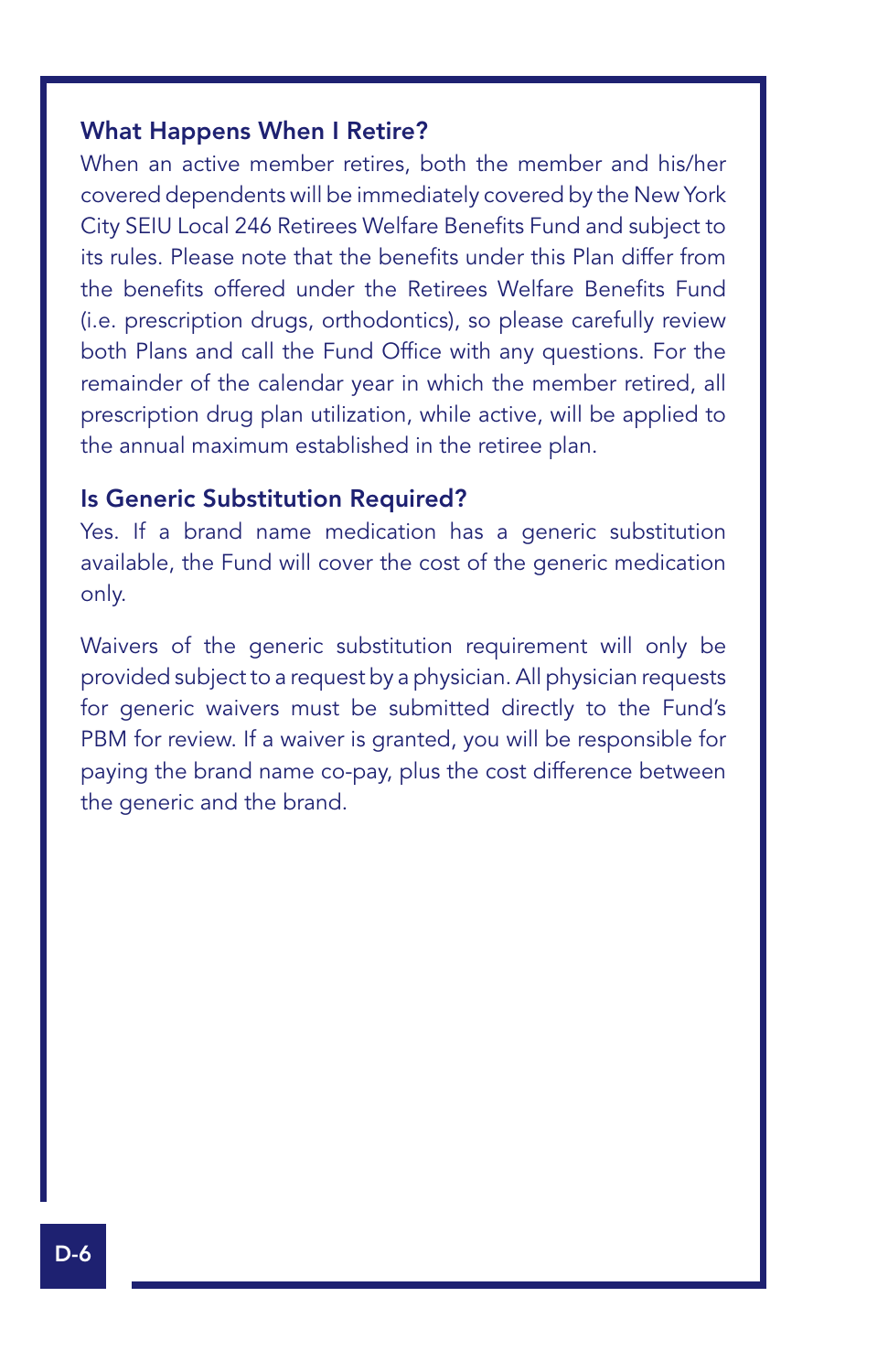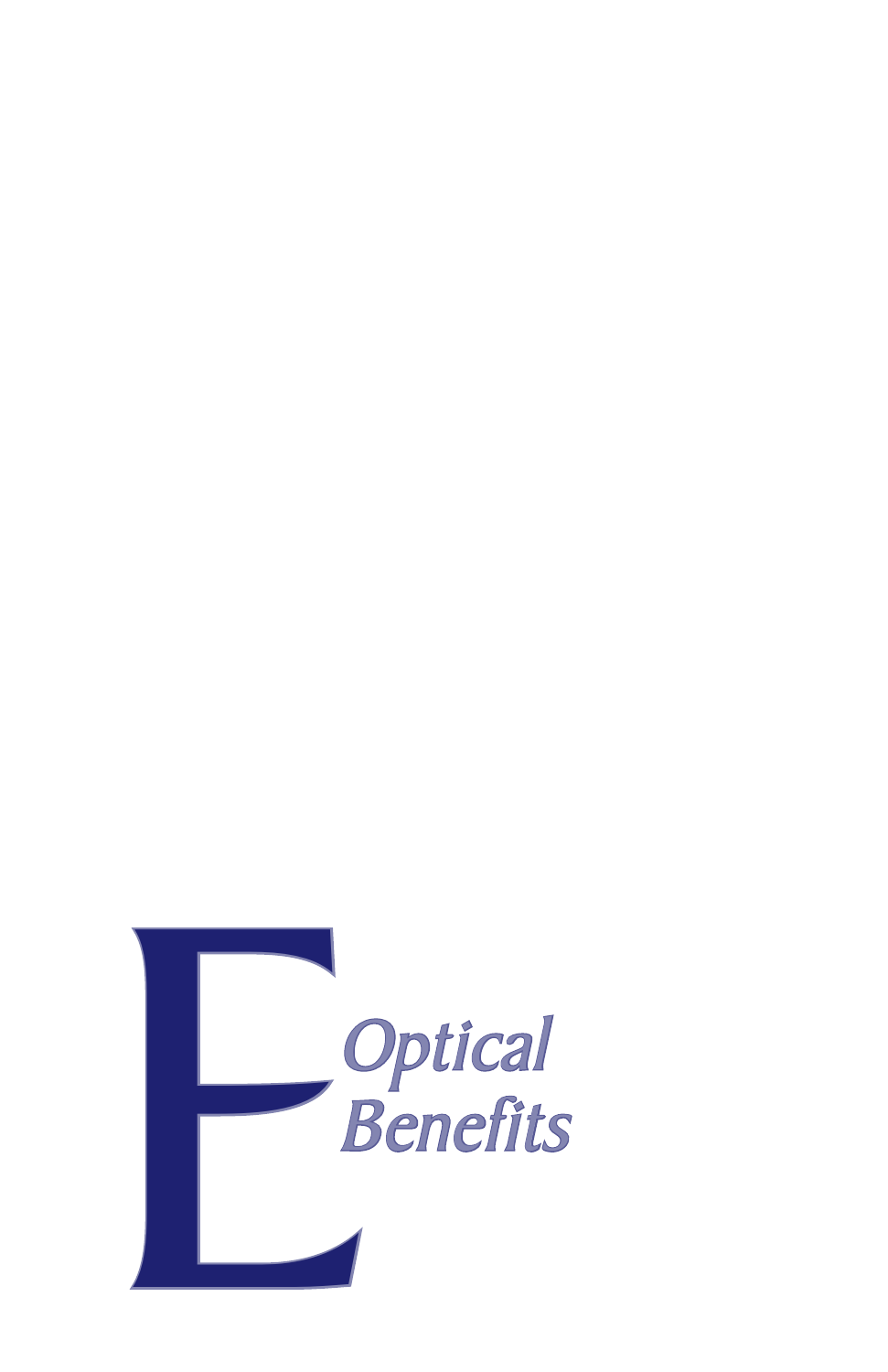# OPTICAL BENEFITS

### Who is Eligible?

Ϊ

Covered Members and their Eligible Dependents.

### What Does This Benefit Provide?

This benefit is designed to provide prescription eyeglasses to Covered Members and their Eligible Dependents who require them, up to three pair of prescription glasses per rolling 12-month period, per family. This includes examinations, selected frames, and selected lenses. However, Eligible Dependents under age 19 are not included in this limit. Every eligible dependent under age 19 is entitled to a voucher that covers an eye examination and corrective lenses, which must be used at a participating optical provider.

You are responsible for any costs over and above those covered by the Fund's optical plan.

### Are There Participating Optical Providers?

Yes, the Trustees of the Fund have made special arrangements with certain service providers so that a covered member may obtain these services at no out-of-pocket expense according to the plan provisions. Also, Eligible Dependents under age 19 must use a participating optical provider in order to take advantage of the no-cost benefit.

### Do You Have to Use a Participating Provider?

If you are age 19 or older, you may go to any legally qualified optical provider. You will be reimbursed up to \$80 for the total cost of the exam, frames, and lenses upon the return of paid bills/ receipts to the Fund Office. For examinations only, the maximum reimbursement will be \$40. However, Eligible Dependents under age 19 must use a participating optical provider in order to take advantage of the no-cost benefit.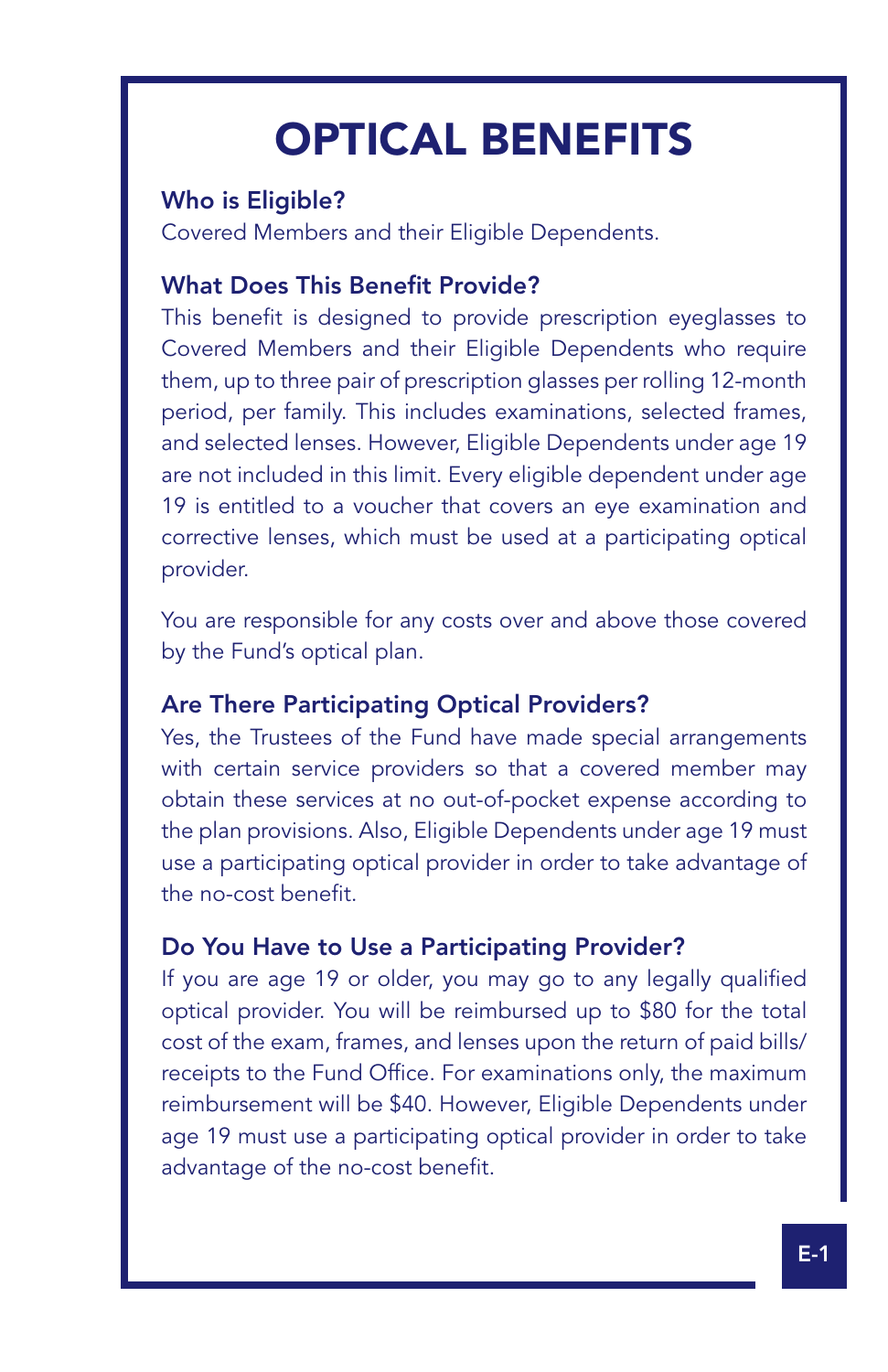### Eyeglass Allowance For Non-participating Opticians (age 19 and older)

- Exam, frames and lenses.. \$80
- $\bullet$  Exam Only.  $\dots \dots \dots$ \$40
- $\bullet$  Lenses Only..........\$40
- $\bullet$  Frames Only  $\dots \dots \dots$ \$40

### How Do You Use The Optical Benefit?

Participating Provider Program

• Please contact the Fund office for a list of participating providers. Then simply visit a facility on the Fund's list of participating providers and advise the provider that you are a member of the Fund. The participating provider will then bill the Fund for all covered services.

Direct Reimbursement (age 19 and older)

- Direct reimbursement can only be used if you utilize a nonparticipating provider. You are required to pay the full cost of the service at the optician and submit to the Fund for payment. Reimbursement is made in accordance with the fee schedule or the actual charge, whichever is less.
- To receive reimbursement, attach an original itemized receipt marked "paid" and a copy of the prescription and mail same to the Fund office.
- Claims must be submitted for payment no later than 90 days from the date of service.

Covered Members and their Eligible Dependents have the right to opt-out of the optical benefits by giving notice to the Fund Office.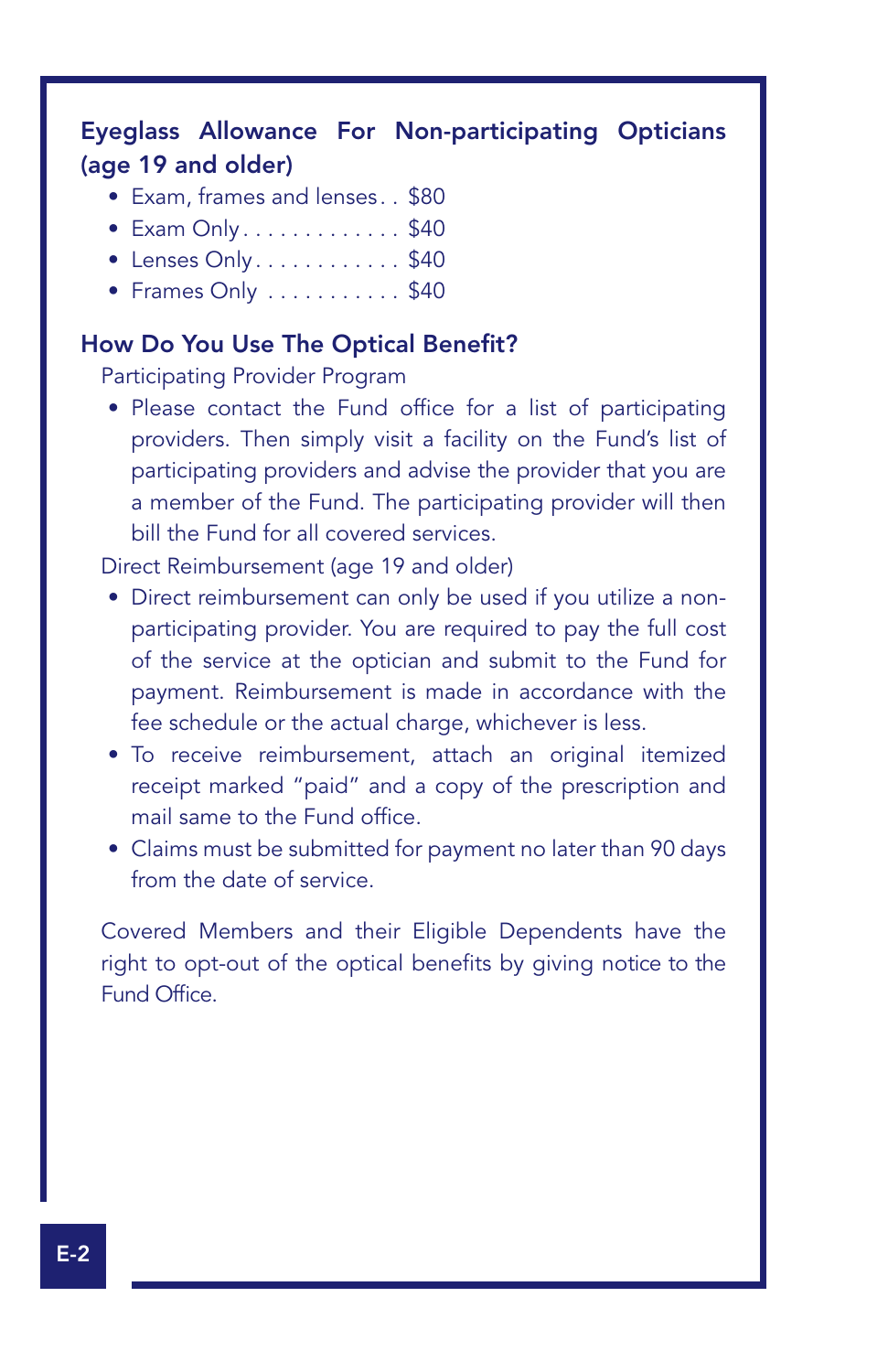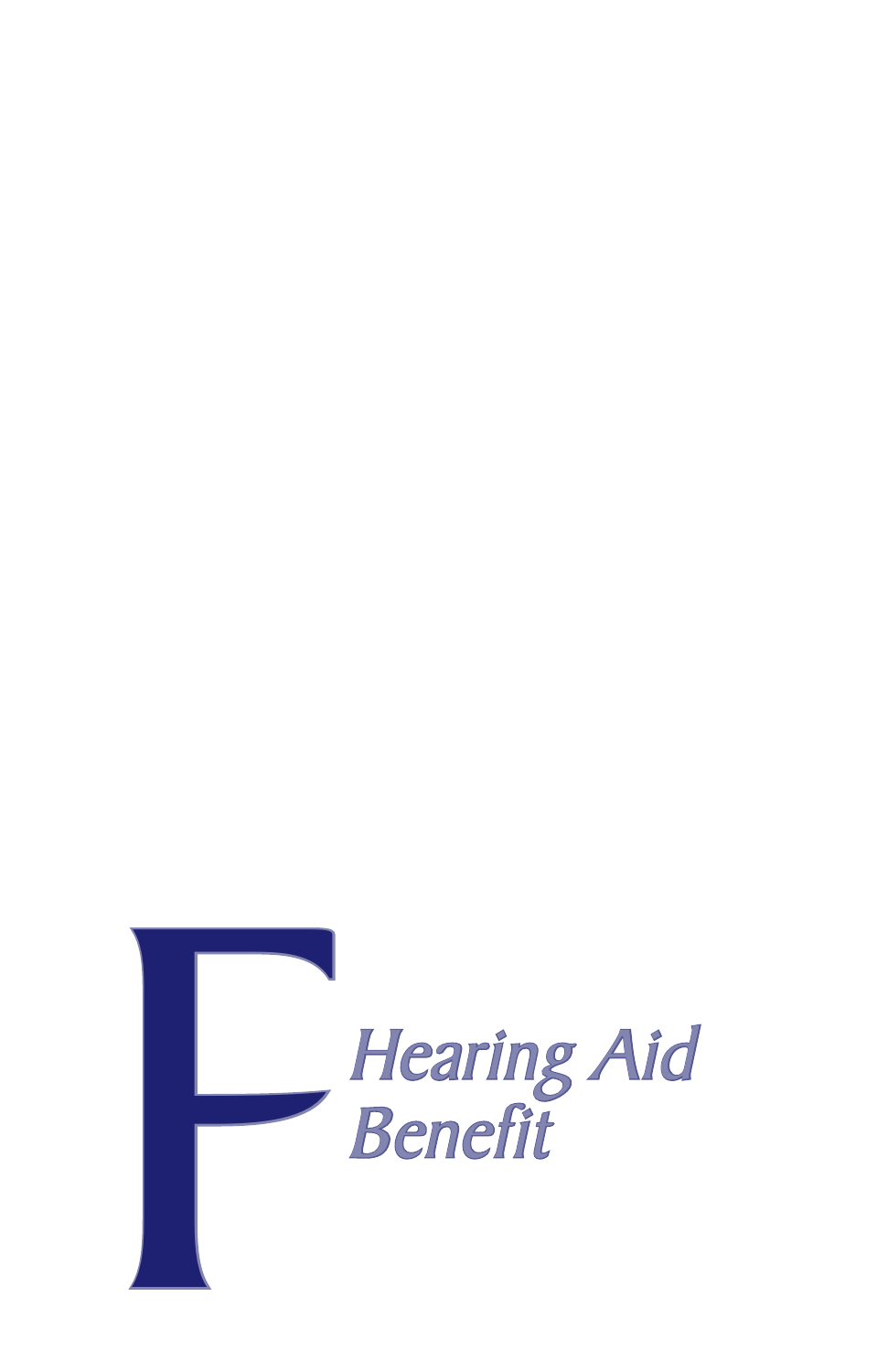# HEARING AID BENEFIT

### Who Is Eligible?

Ϊ

The Hearing Aid benefit is provided for Covered Members and their Eligible Dependents.

### How Does the Hearing Aid Benefit Work?

The Fund reimburses expenses for the purchase, repair, and maintenance of a hearing aid(s) up to a total maximum benefit of \$600 once every 48 months for all Covered Members and their Eligible Dependents.

### What Expenses Are Covered?

Covered expenses under your Hearing Aid benefit include:

- Cost and installation of hearing aid appliances prescribed by a physician or otologist.
- • Hearing analysis, tests, or evaluations performed by a physician, otologist, or audiologist, if not covered by your health insurance provider.
- Your claim must be submitted to the Fund Office within 90 days of the date you receive services by a physician, otologist, or audiologist, in order for your claim to be covered under this Hearing Aid benefit.

### What Is Not Covered?

Hearing Aid benefit will not be paid for:

- Expenses not recommended or approved by a physician, otologist, or audiologist
- Expenses for which benefits are payable under any Workers' Compensation Law
- Benefits payable under Medicare or any other governmental plan or any other health insurance plan
- Non-durable equipment, such as batteries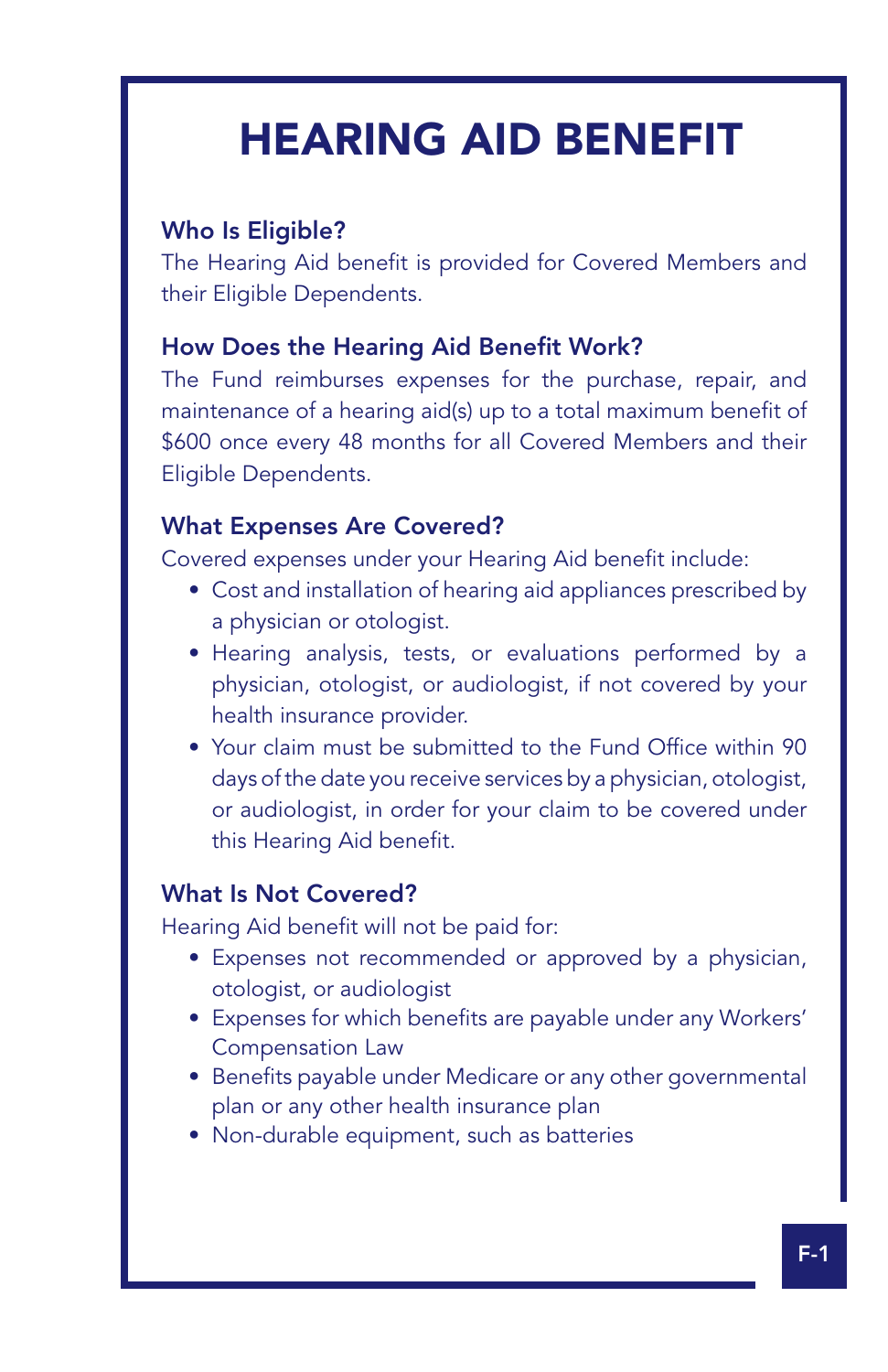- Special procedures or training such as lip reading courses, schooling or institutional expenses
- • Medical or surgical treatment of the ear or ears
- Charges for services or supplies that are covered in whole or in part under any other benefit plan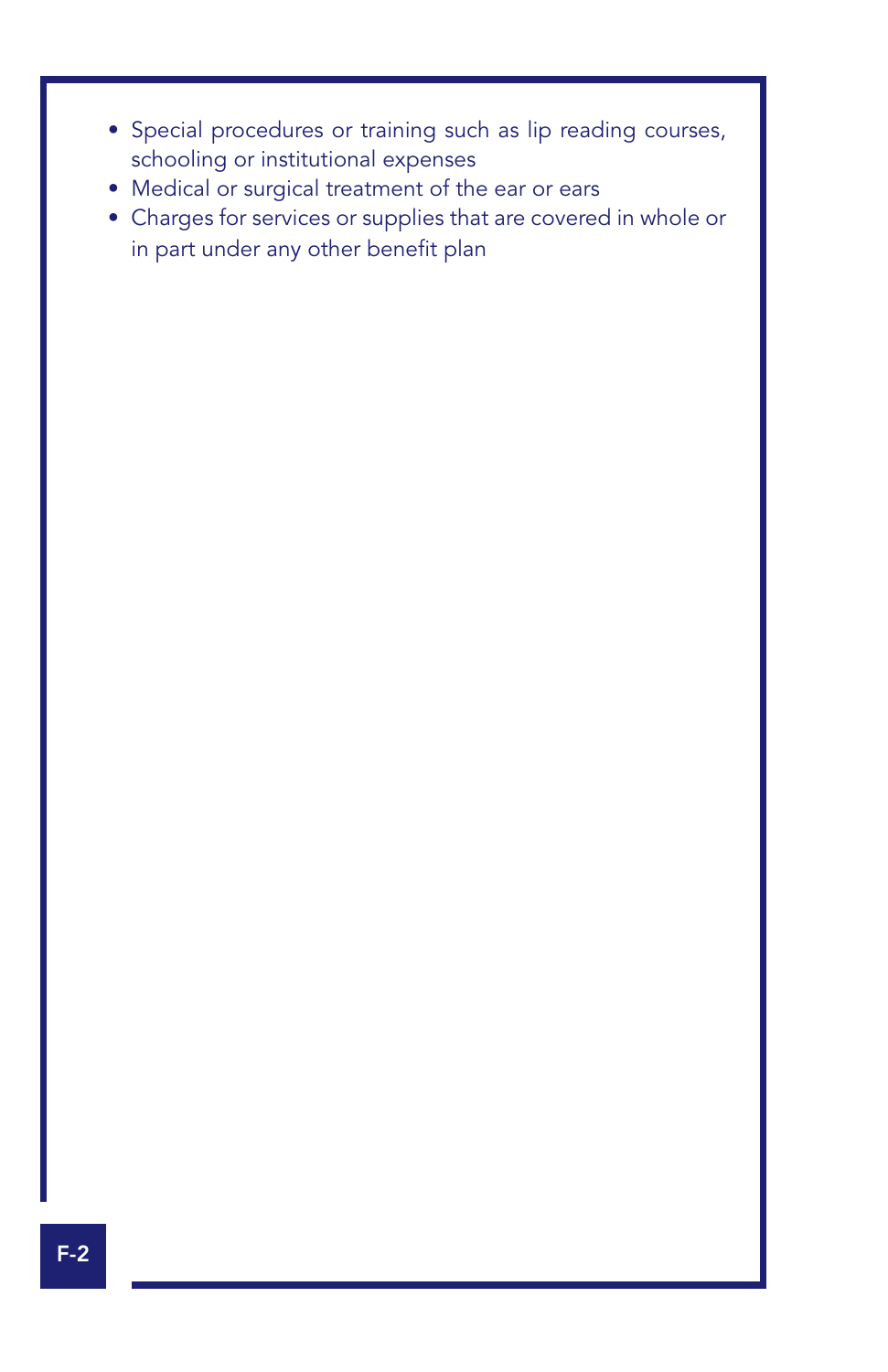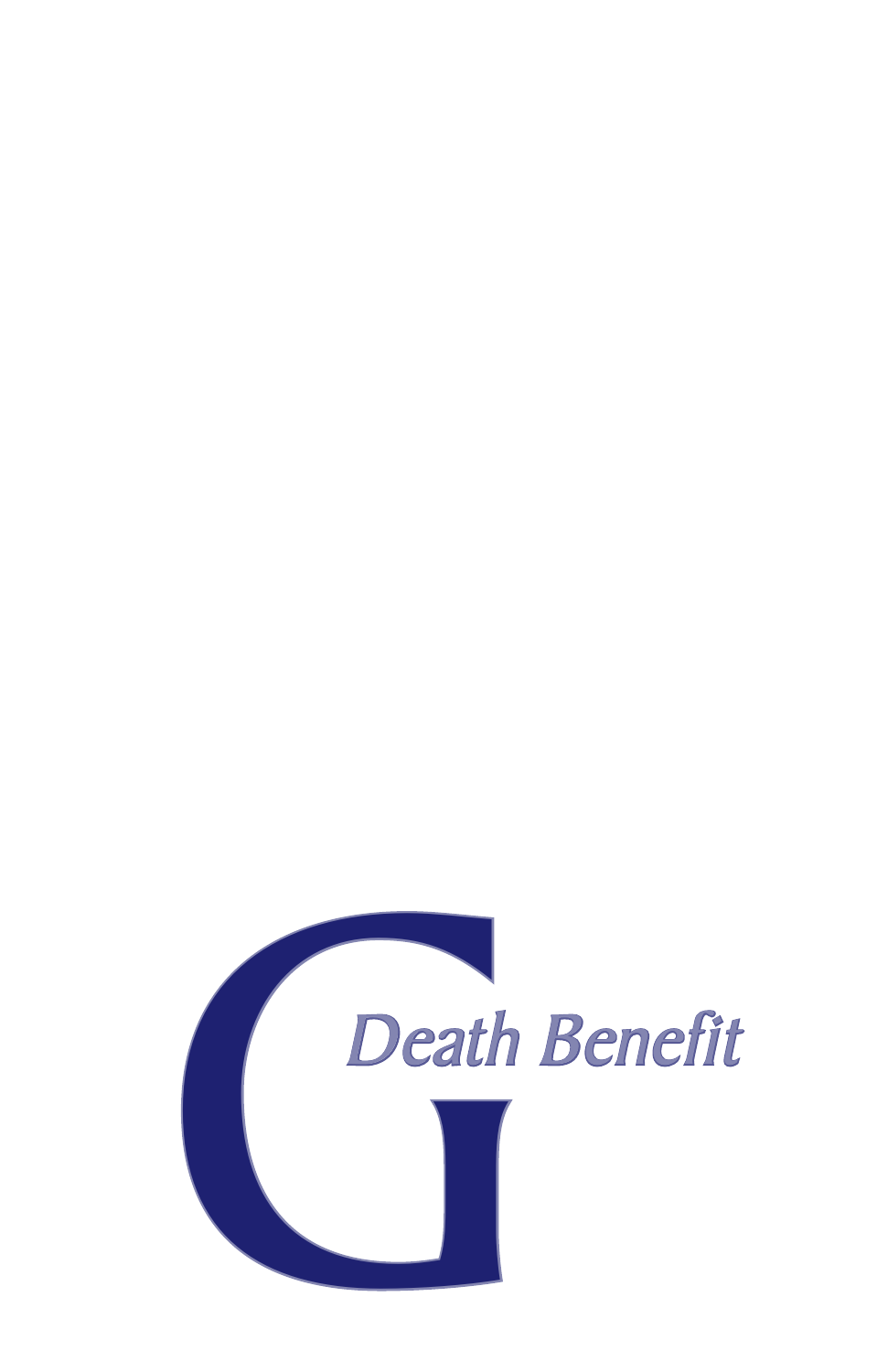# DEATH BENEFIT

### Who Is Covered Under This Benefit?

This is a self-insured benefit payable in the event of the death of the covered member only.

### How Does The Benefit Work?

Ϊ

In the event of your death from any cause — on the job or off — while you are a covered member of the Fund the benefit will be paid to your designated beneficiary upon submission to the Fund Office of proof in the form of a stamped, certified death certificate issued by the appropriate government agency.

### How Much Is The Benefit?

The death benefit is \$7,500.

#### How Do You Designate A Beneficiary?

You may name anyone you wish as your beneficiary and you may change your beneficiary at any time by filling out and signing a beneficiary card provided by the Fund Office.

Please Note: If the designated beneficiary has predeceased the member and a successor has not been designated, or where the member has not designated a beneficiary, such benefits will be made payable to the first surviving class of the following classes of successive preference beneficiaries:

The Covered Member's:

- 1. Surviving spouse/domestic partner;
- 2. If no surviving spouse, to the surviving children equally; or
- 3. If no surviving children, the Covered Member's estate.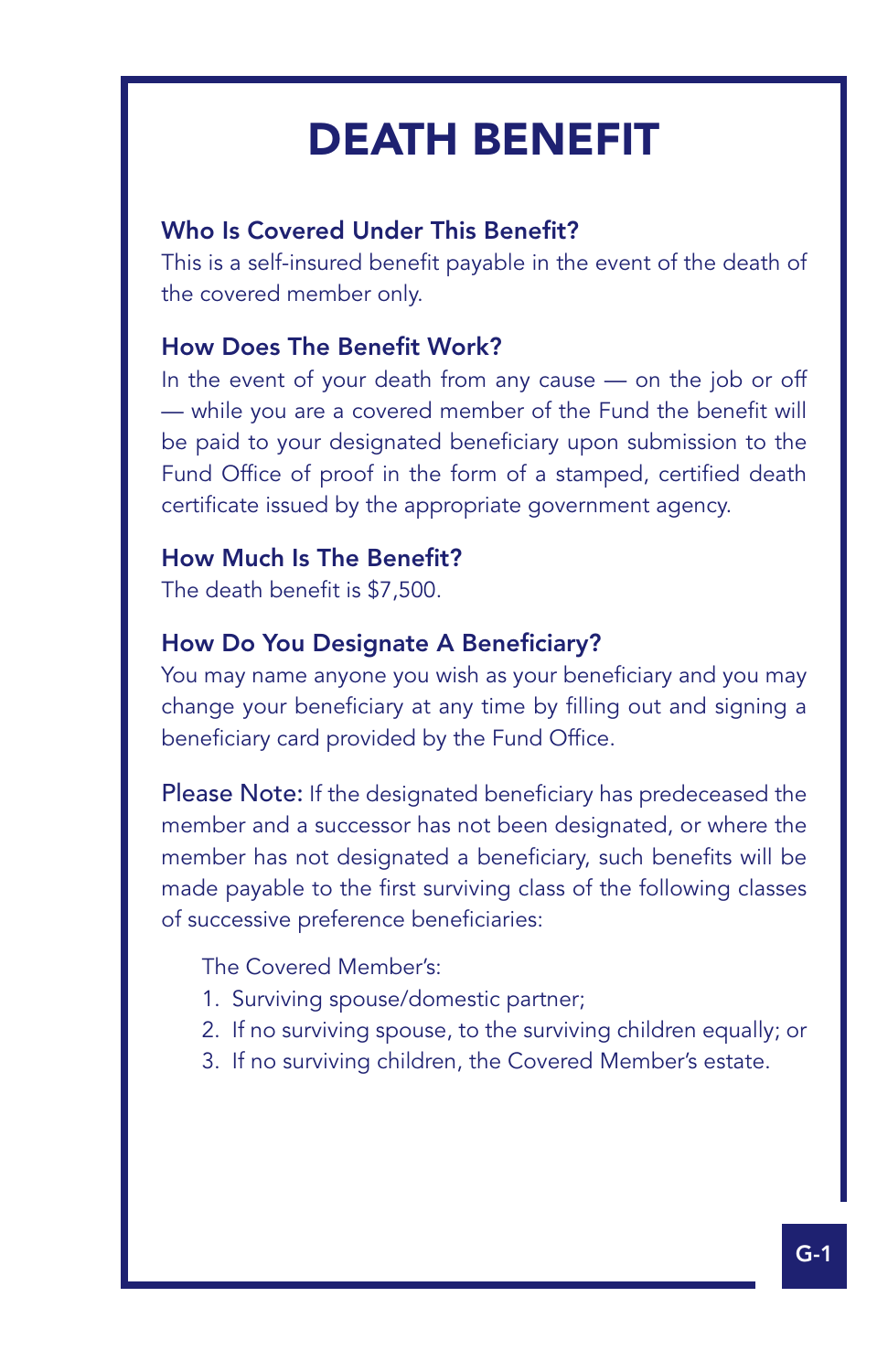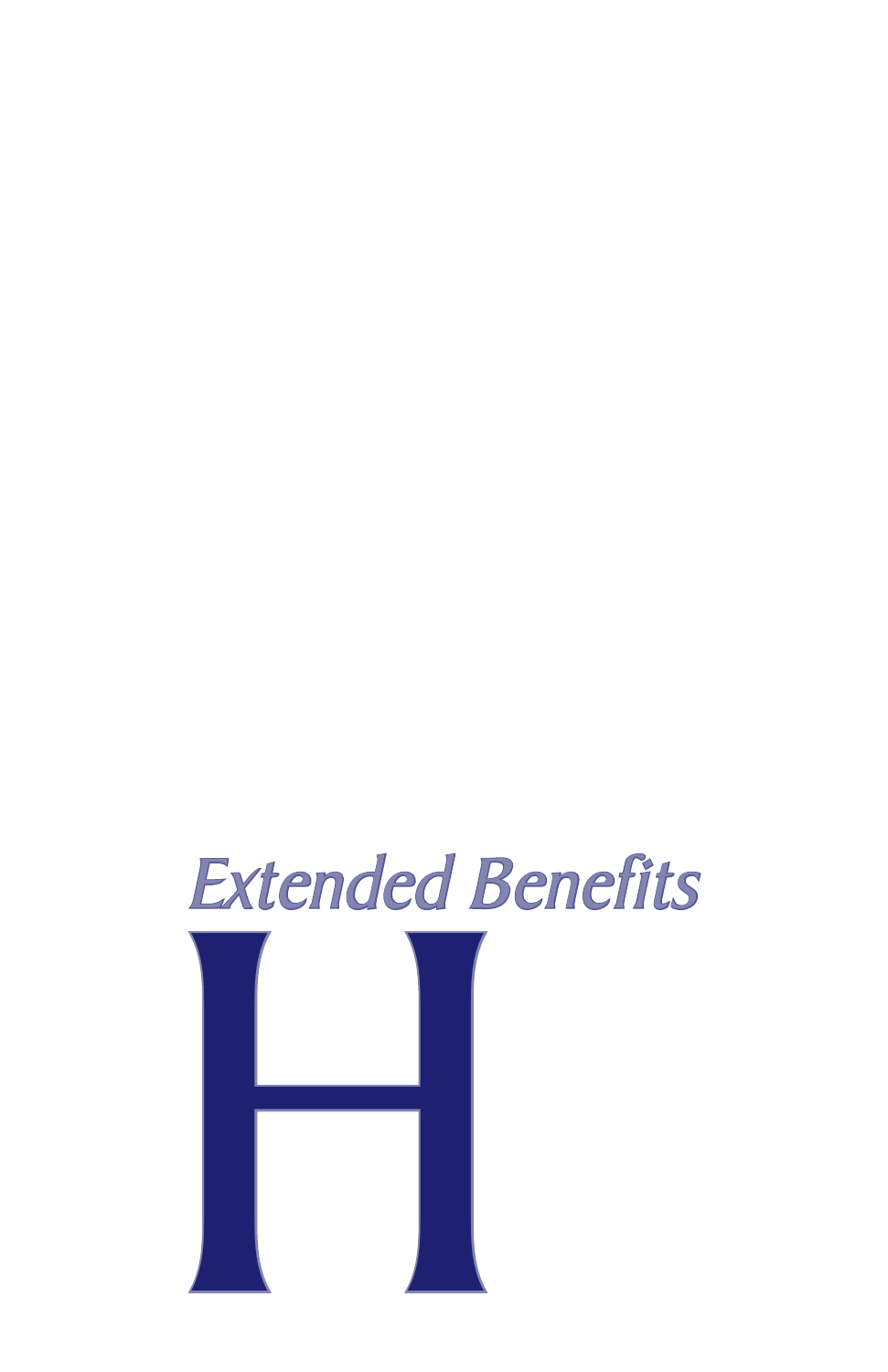# EXTENDED BENEFITS

For Covered Members Who Are Seriously Ill Or Injured And Can Not Work

### Who Is Eligible?

Ϊ

Active Covered Members only.

### What Is The Benefit?

Members who get hurt on the job and go out on Workers' Compensation, are seriously ill or seriously injured for an extensive period of time and cannot work, and who go off payroll, as long as the Welfare Fund is notified and valid medical documentation is provided which is satisfactory to and approved by the Welfare Fund Trustees, will be able to have their Welfare Fund benefits extended for up to 90 days from the last date they are officially still on payroll. Drugs covered by Workers' Compensation are not covered by the Welfare Fund.

This benefit can be utilized up to two times for an active Covered Member, and they must be separate, unrelated occurrences each time.

### For Covered Members Suspended from Their Jobs

### *Who Is Eligible?*

Active Covered Members and Eligible Dependents.

### *What Is The Benefit?*

Covered Members who are suspended from their job will have their prescription drug benefits and the prescription drug benefits of their Eligible Dependent extended by the Fund for the first 30 days of the suspension.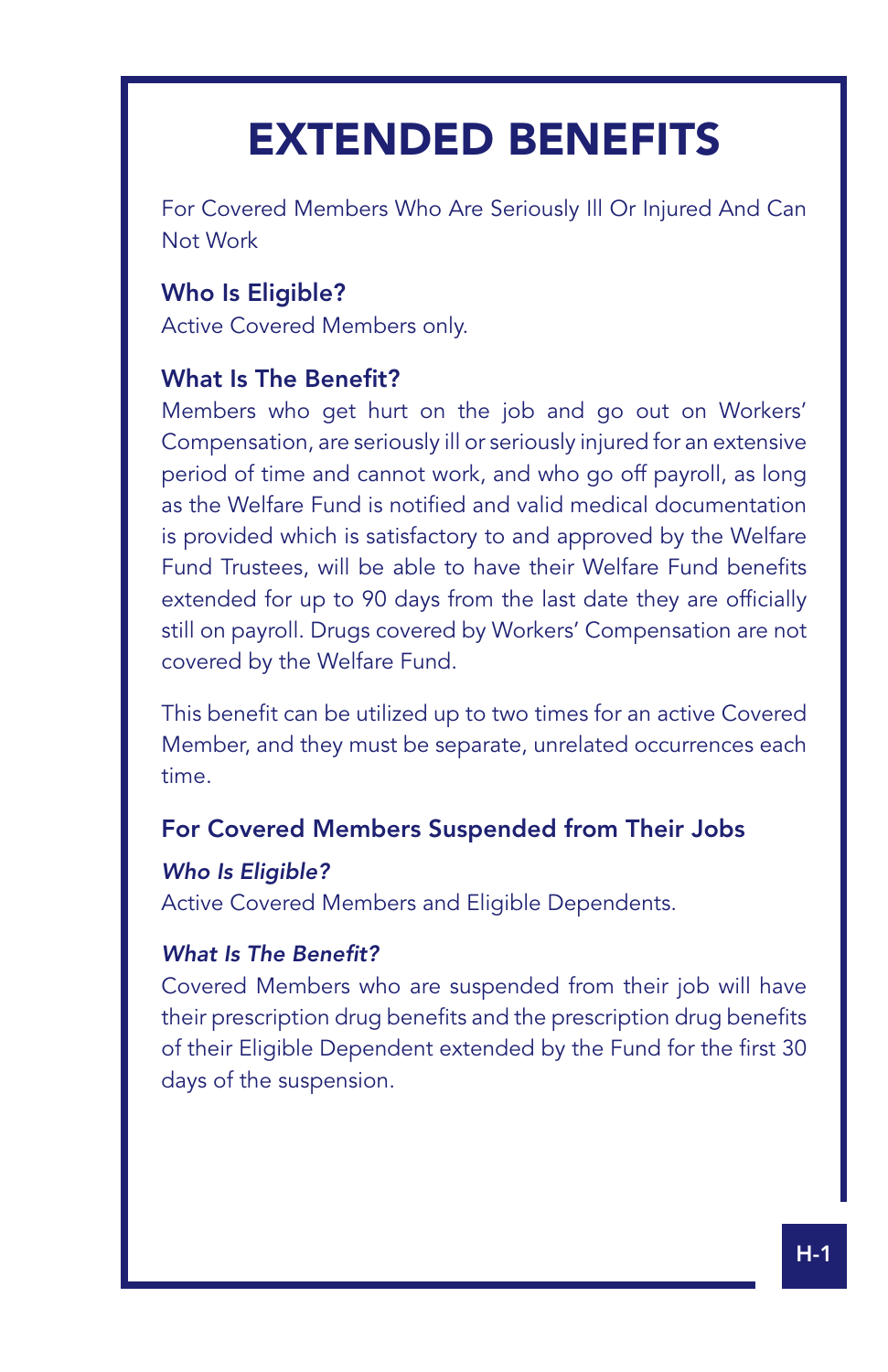### 90-Day Survivor Extension

The Eligible Dependents of a deceased Covered Member will continue to be covered for welfare fund benefits for a period of 90 days from the date of the member's death.